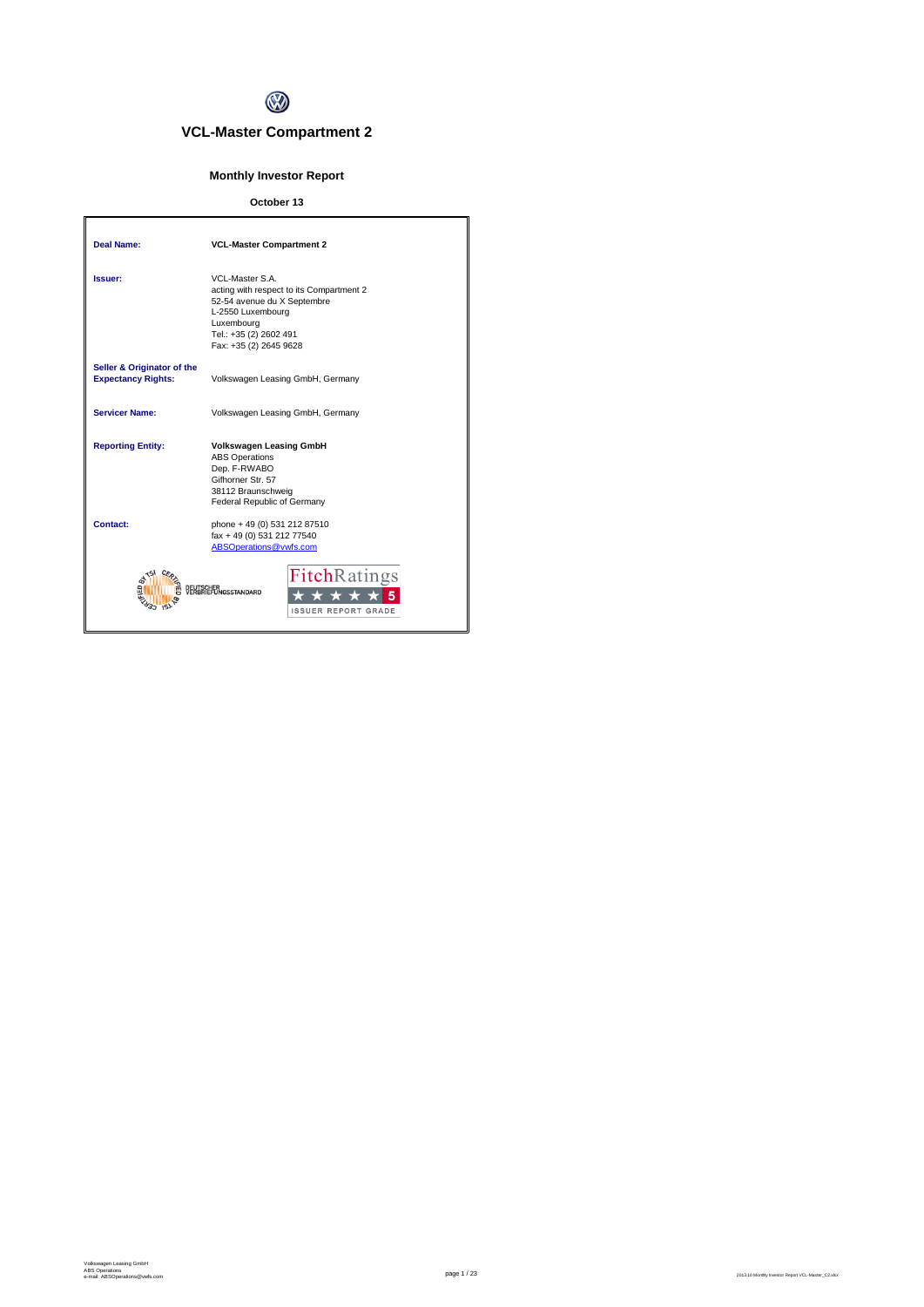|                                 | Date:                                 | 18.11.2013 |
|---------------------------------|---------------------------------------|------------|
| <b>VCL-Master Compartment 2</b> | <b>Monthly Period:</b>                | October 13 |
| <b>Monthly Investor Report</b>  | Payment Date:                         | 25.11.2013 |
|                                 | Period No.:                           | 45         |
|                                 | Interest Accrual Period:              | 25.10.2013 |
|                                 | to                                    | 25.11.2013 |
| <b>Contents</b>                 | (= 31                                 | days)      |
|                                 | Base Interest Rate (1-Month Euribor): | 0.1290%    |
|                                 |                                       |            |
|                                 |                                       |            |

| Page           | <b>Table of Contents</b>                                                       |
|----------------|--------------------------------------------------------------------------------|
| 1              | Cover                                                                          |
| 2              | Contents                                                                       |
| 3              | <b>Reporting Details</b>                                                       |
| 4              | <b>Parties Overview</b>                                                        |
| 5/6            | Transaction Events & Trigger                                                   |
| $\overline{7}$ | <b>Transaction Party Ratings</b>                                               |
| 8              | Information regarding the Notes (I)                                            |
| 9              | Information regarding the Notes (II)                                           |
| 10             | Credit Enhancement                                                             |
| 11             | Waterfall                                                                      |
| 12             | (Expected) Amortisation Profile                                                |
| 13             | Run Out Schedule                                                               |
| 14             | Information Regarding the Expectancy Rights Pool - Outstanding Contracts       |
| 15             | Early Settlements/ Collections                                                 |
|                | 16 - 19 Information regarding the Expectancy Rights Pool - Remaining Pool Data |
| 20/21          | Contracts in Arrears I. *)                                                     |
| 22             | Write Offs *                                                                   |
|                |                                                                                |
|                |                                                                                |
|                |                                                                                |
|                |                                                                                |
|                |                                                                                |
|                |                                                                                |
|                |                                                                                |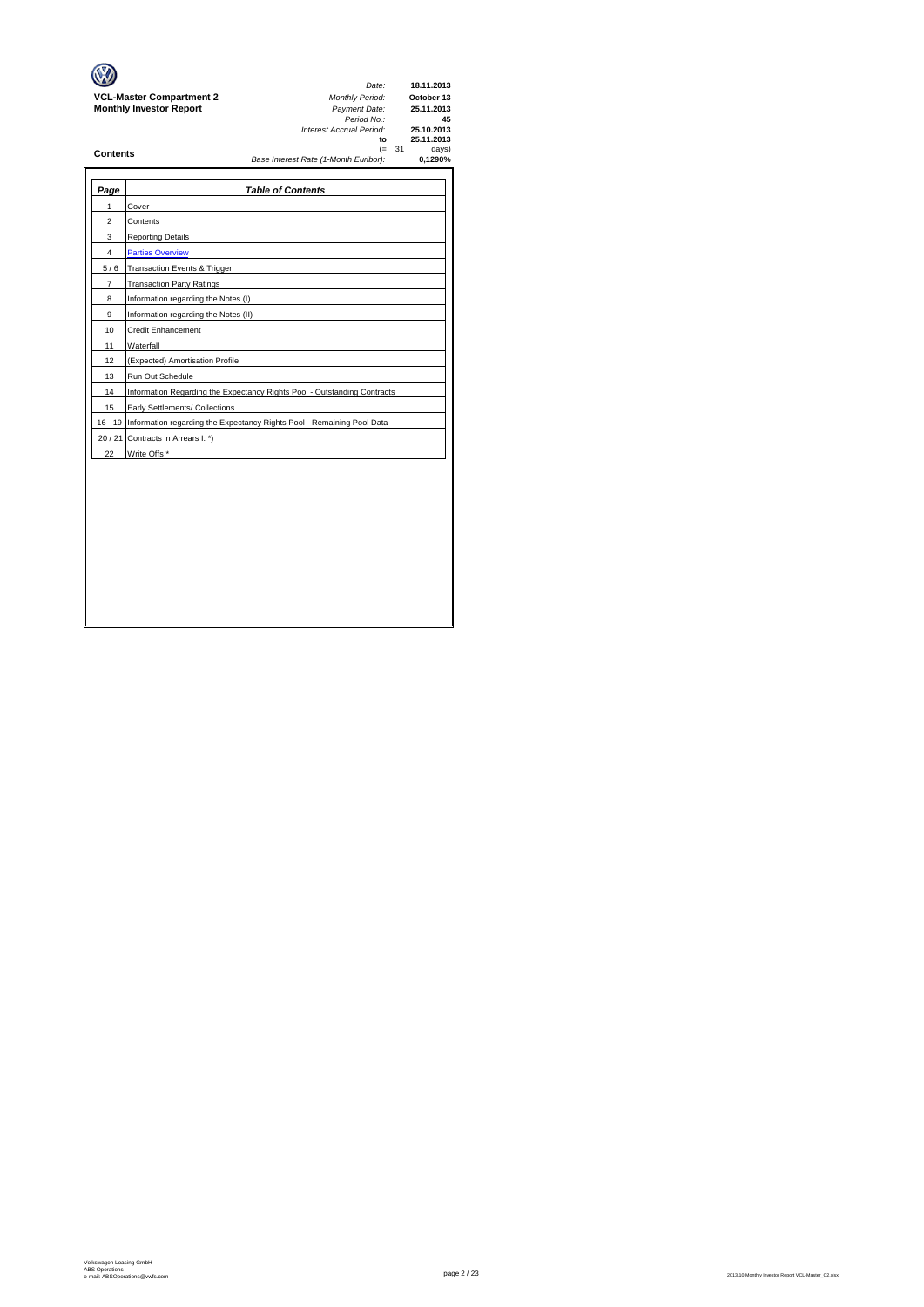| <b>VCL-Master Compartment 2</b><br><b>Monthly Investor Report</b>                       |                                              |  |                            |                | Date:<br>Monthly Period:<br>Payment Date:<br>Period No.:<br>Interest Accrual Period:<br>to                     |              | 18.11.2013<br>October 13<br>25.11.2013<br>45<br>25.10.2013<br>25.11.2013 |
|-----------------------------------------------------------------------------------------|----------------------------------------------|--|----------------------------|----------------|----------------------------------------------------------------------------------------------------------------|--------------|--------------------------------------------------------------------------|
| <b>Reporting Details</b>                                                                |                                              |  |                            |                | Base Interest Rate (1-Month Euribor):                                                                          | $(=\quad 31$ | davs)<br>0.1290%                                                         |
| <b>Initial Cut-Off Date:</b><br><b>Issue Date:</b>                                      |                                              |  | 31.01.2010<br>25.02.2010   |                |                                                                                                                |              |                                                                          |
| <b>Scheduled Repayment Date as</b><br>of Cut-Off Date:                                  | Payment Date in December 2013                |  |                            |                |                                                                                                                |              |                                                                          |
| <b>Legal Maturity Date:</b>                                                             | Payment Date in September 2020               |  |                            |                |                                                                                                                |              |                                                                          |
| <b>Reporting Date:</b><br><b>Payment Date:</b><br><b>Monthly Period:</b><br>Period No.: | 18.11.2013<br>25.11.2013<br>October 13<br>45 |  |                            |                | 5 days prior to Payment Date<br>(for previous month)<br>25 <sup>th</sup> of each month<br>(for previous month) |              |                                                                          |
| <b>Collection Period:</b>                                                               | from                                         |  | 01.10.2013                 |                | to 31.10.2013                                                                                                  |              |                                                                          |
| <b>Interest Accrual Period</b>                                                          | from                                         |  | 25.10.2013                 |                | to 25.11.2013                                                                                                  |              |                                                                          |
| <b>Days Accrued:</b><br><b>Note Payment Period:</b><br><b>Days Accrued:</b>             | from                                         |  | $($ =<br>31<br>$($ =<br>31 | days)<br>days) | 25.10.2013 to 25.11.2013                                                                                       |              |                                                                          |
|                                                                                         |                                              |  |                            |                |                                                                                                                |              |                                                                          |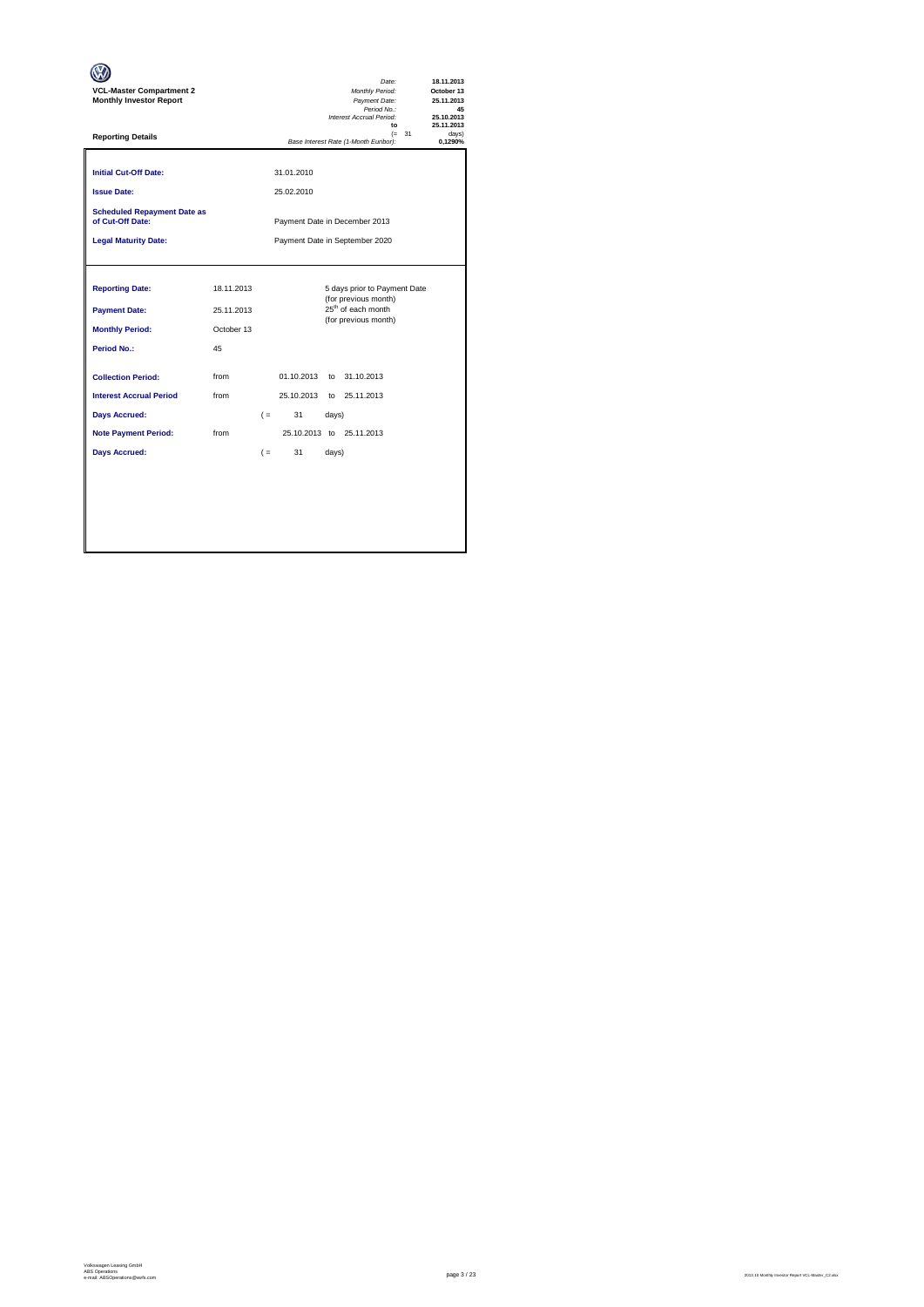

### **Parties Overview**

*Reporting Date:* **18.11.2013** *Payment Date:* **25.11.2013**<br>*Period No.:* **45**<br>*Accrual Period:* **25.10.2013** *Interest Accrual Period:* **25.10.2013**

**25.11.2013** 31<br>-1290°C D

**Base Interest Rate (1-Month Euribor):** 

**Lead Manager: HSBC Bank plc Wilmington Trust SP Services (Frankfurt) GmbH**<br>Steinweg 3-5 8 Canada Square<br>London E14 5HQ<br>United Kingdom Summay 2<br>60313 Frankfurt am Main<br>Germany [Email: ctla.securitisation@hsbc.com](mailto:ctla.securitisation@hsbc.com) fax +49 (0) 69 2992 5387 **In-House Structuring: Volkswagen Bank GmbH** email: fradirectors@wilmingtontrust.com Gifhorner Str. 57 38112 Braunschweig Germany **Data Protection Volkswagen Bank GmbH** email: abs.structuring@vwfs.com 38112 Braunschweig **Account Bank: BNY Mellon**<br>
One Canada Square One Canada Square email: ABSOperations@vwfs.com London E14 5AL fax: +49 (0) 531 212 7 23 67 United Kingdom [Email: luke.ashby@bnymellon.com](mailto:ctla.securitisation@hsbc.com) **Clearing Systems: Clearstream Banking S.A. Paying Agent/ HSBC Bank plc All and Account 1999 12 Avenue JF Kennedy Calculation Agent/** 8 Canada Square **Calculation Agent/ Business Agent/ Business Agent/ Canada Square Calculation Agent/ Canada Square Canada Square Canada Square Canada Square Canada Square Canada Squ** Interest Determination Agent: London E14 5HQ<br>United Kingdom United Kingdom email: <u>web @clearstream.com</u> [Email: ctla.securitisation@hsbc.com](mailto:ctla.securitisation@hsbc.com) **Swap Counterparties: HSBC Bank plc Euroclear Banking S.A./ N.V.** 1 Boulevard du Roi Albert II.<br>B-1210 Brussels London E14 5HQ<br>
United Kingdom<br>
Email: ctla.securitisation @hsbc.com<br>
Email: ctla.securitisation @hsbc.com<br>
Email: +32 (0)2 326 1211 United Kingdom [Email: ctla.securitisation@hsbc.com](mailto:ctla.securitisation@hsbc.com) **Landesbank Hessen-Thüringen GZ Rating Agencies: Fitch Ratings Limited** Ürdinger Straße 88 Attn.: Structured Finance Surveillance 40474 Düsseldorf 4th Floor, 101 Finsbury Pavement London EC2A 1RS Email: OTCconfirmations@helaba.de United Kingdom fax. +44 (20) 7417 6262 [email: abssurveillance@fitchratings.com](mailto:abssurveillance@fitchratings.com) **Corporate Services Wilmington Trust SP Services Corporate Services Standard & Poor's Ratings Group**<br> **Provider: Constant Corporation (Luxembourg) S.A. Constant Corporation Atthe Structured Finance** Attn.: Structured Finance Standard & Poor's Ratings Services<br>20 Canada Square 52-54 avenue du X Septembre<br>L-2550 Luxembourg<br>Luxembourg Lo Sanada Squa<br>Canary Wharf<br>London E14 5LH email: <u>VCL@WilmingtonTrust.com</u> email: <u>VCL@WilmingtonTrust.com</u> London E14 5LH<br>
fax: (+352) 2645 9628 <br>
United Kingdom fax: (+352) 2645 9628 United Kingdom nsurveillance@standardandpoors.com **Servicer: Volkswagen Leasing GmbH** Gifhorner Str. 57 38112 Braunschweig Germany email: <u>ABSOperations@vwfs.com</u><br>fax + 49 (0) 531 212 77540 tel.: +49 (0) 531 212 84952 **Security Trustee/ Process Agent:**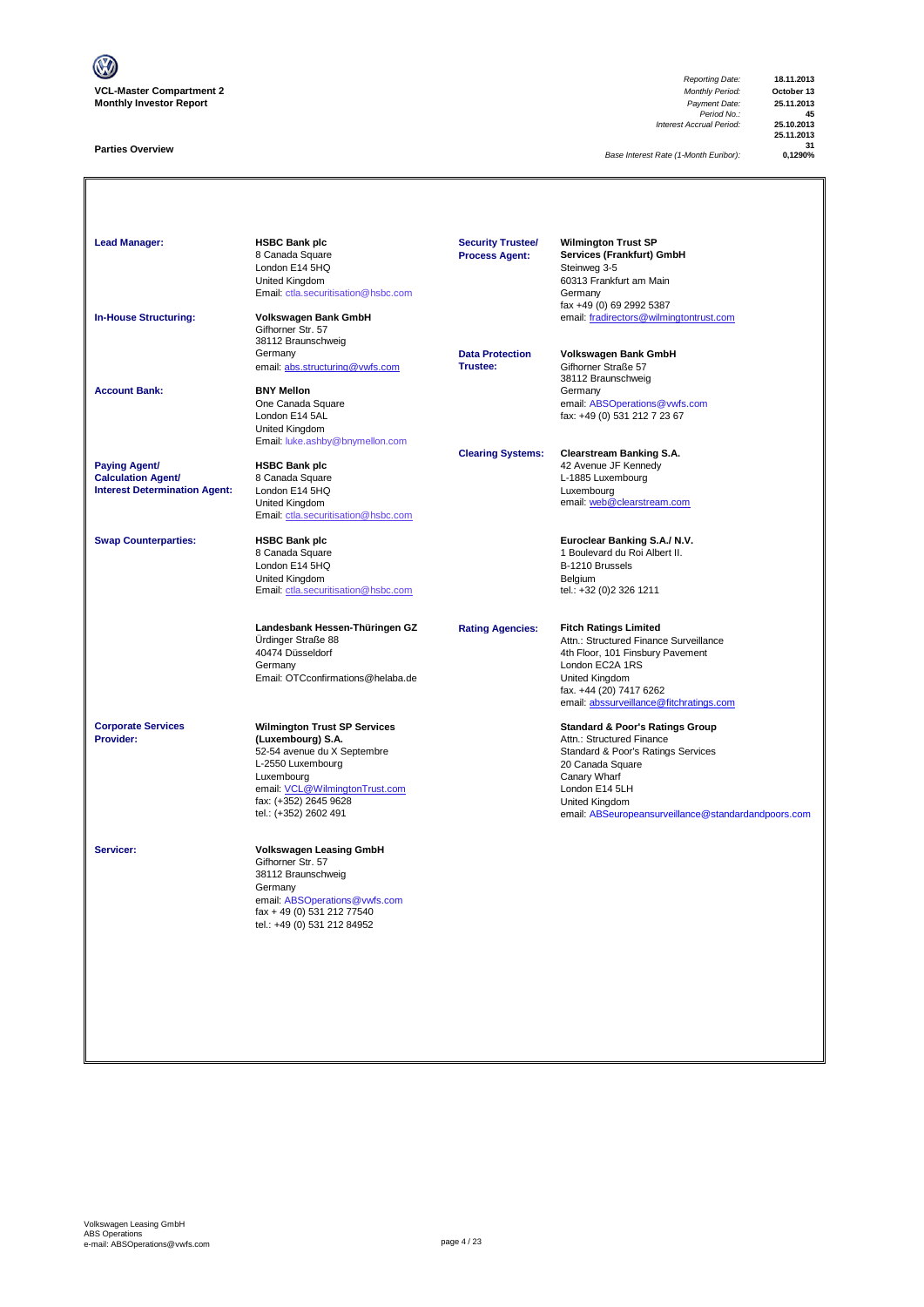|              |                                                                                                                                                                                                                                                                                                                                                                                                                                                                                                                                                                                                                                                                                                                                                                                                                                                                                                                                                                                                                                                                                                                                                                                                                                                                                                                                                                                                                                                                                                                                                                                                                                                                                                                                                  |                                                                                                                                                                                                                                                                                                                                                                                                                                                                                                                           |                                                                                        |                                                                                                    | 18.11.2013                                                                                                                                                                                   |
|--------------|--------------------------------------------------------------------------------------------------------------------------------------------------------------------------------------------------------------------------------------------------------------------------------------------------------------------------------------------------------------------------------------------------------------------------------------------------------------------------------------------------------------------------------------------------------------------------------------------------------------------------------------------------------------------------------------------------------------------------------------------------------------------------------------------------------------------------------------------------------------------------------------------------------------------------------------------------------------------------------------------------------------------------------------------------------------------------------------------------------------------------------------------------------------------------------------------------------------------------------------------------------------------------------------------------------------------------------------------------------------------------------------------------------------------------------------------------------------------------------------------------------------------------------------------------------------------------------------------------------------------------------------------------------------------------------------------------------------------------------------------------|---------------------------------------------------------------------------------------------------------------------------------------------------------------------------------------------------------------------------------------------------------------------------------------------------------------------------------------------------------------------------------------------------------------------------------------------------------------------------------------------------------------------------|----------------------------------------------------------------------------------------|----------------------------------------------------------------------------------------------------|----------------------------------------------------------------------------------------------------------------------------------------------------------------------------------------------|
|              |                                                                                                                                                                                                                                                                                                                                                                                                                                                                                                                                                                                                                                                                                                                                                                                                                                                                                                                                                                                                                                                                                                                                                                                                                                                                                                                                                                                                                                                                                                                                                                                                                                                                                                                                                  |                                                                                                                                                                                                                                                                                                                                                                                                                                                                                                                           |                                                                                        |                                                                                                    | October 13                                                                                                                                                                                   |
|              |                                                                                                                                                                                                                                                                                                                                                                                                                                                                                                                                                                                                                                                                                                                                                                                                                                                                                                                                                                                                                                                                                                                                                                                                                                                                                                                                                                                                                                                                                                                                                                                                                                                                                                                                                  |                                                                                                                                                                                                                                                                                                                                                                                                                                                                                                                           |                                                                                        | Period No.:                                                                                        | 25.11.2013<br>45                                                                                                                                                                             |
|              |                                                                                                                                                                                                                                                                                                                                                                                                                                                                                                                                                                                                                                                                                                                                                                                                                                                                                                                                                                                                                                                                                                                                                                                                                                                                                                                                                                                                                                                                                                                                                                                                                                                                                                                                                  |                                                                                                                                                                                                                                                                                                                                                                                                                                                                                                                           |                                                                                        | to                                                                                                 | 25.10.2013<br>25.11.2013                                                                                                                                                                     |
|              |                                                                                                                                                                                                                                                                                                                                                                                                                                                                                                                                                                                                                                                                                                                                                                                                                                                                                                                                                                                                                                                                                                                                                                                                                                                                                                                                                                                                                                                                                                                                                                                                                                                                                                                                                  |                                                                                                                                                                                                                                                                                                                                                                                                                                                                                                                           |                                                                                        |                                                                                                    |                                                                                                                                                                                              |
|              |                                                                                                                                                                                                                                                                                                                                                                                                                                                                                                                                                                                                                                                                                                                                                                                                                                                                                                                                                                                                                                                                                                                                                                                                                                                                                                                                                                                                                                                                                                                                                                                                                                                                                                                                                  |                                                                                                                                                                                                                                                                                                                                                                                                                                                                                                                           |                                                                                        |                                                                                                    |                                                                                                                                                                                              |
|              |                                                                                                                                                                                                                                                                                                                                                                                                                                                                                                                                                                                                                                                                                                                                                                                                                                                                                                                                                                                                                                                                                                                                                                                                                                                                                                                                                                                                                                                                                                                                                                                                                                                                                                                                                  |                                                                                                                                                                                                                                                                                                                                                                                                                                                                                                                           |                                                                                        |                                                                                                    |                                                                                                                                                                                              |
|              |                                                                                                                                                                                                                                                                                                                                                                                                                                                                                                                                                                                                                                                                                                                                                                                                                                                                                                                                                                                                                                                                                                                                                                                                                                                                                                                                                                                                                                                                                                                                                                                                                                                                                                                                                  |                                                                                                                                                                                                                                                                                                                                                                                                                                                                                                                           |                                                                                        |                                                                                                    |                                                                                                                                                                                              |
|              |                                                                                                                                                                                                                                                                                                                                                                                                                                                                                                                                                                                                                                                                                                                                                                                                                                                                                                                                                                                                                                                                                                                                                                                                                                                                                                                                                                                                                                                                                                                                                                                                                                                                                                                                                  |                                                                                                                                                                                                                                                                                                                                                                                                                                                                                                                           |                                                                                        |                                                                                                    |                                                                                                                                                                                              |
|              |                                                                                                                                                                                                                                                                                                                                                                                                                                                                                                                                                                                                                                                                                                                                                                                                                                                                                                                                                                                                                                                                                                                                                                                                                                                                                                                                                                                                                                                                                                                                                                                                                                                                                                                                                  |                                                                                                                                                                                                                                                                                                                                                                                                                                                                                                                           |                                                                                        |                                                                                                    |                                                                                                                                                                                              |
|              |                                                                                                                                                                                                                                                                                                                                                                                                                                                                                                                                                                                                                                                                                                                                                                                                                                                                                                                                                                                                                                                                                                                                                                                                                                                                                                                                                                                                                                                                                                                                                                                                                                                                                                                                                  |                                                                                                                                                                                                                                                                                                                                                                                                                                                                                                                           |                                                                                        |                                                                                                    |                                                                                                                                                                                              |
|              |                                                                                                                                                                                                                                                                                                                                                                                                                                                                                                                                                                                                                                                                                                                                                                                                                                                                                                                                                                                                                                                                                                                                                                                                                                                                                                                                                                                                                                                                                                                                                                                                                                                                                                                                                  |                                                                                                                                                                                                                                                                                                                                                                                                                                                                                                                           |                                                                                        |                                                                                                    |                                                                                                                                                                                              |
|              | October 13                                                                                                                                                                                                                                                                                                                                                                                                                                                                                                                                                                                                                                                                                                                                                                                                                                                                                                                                                                                                                                                                                                                                                                                                                                                                                                                                                                                                                                                                                                                                                                                                                                                                                                                                       |                                                                                                                                                                                                                                                                                                                                                                                                                                                                                                                           |                                                                                        | 23.557.195,76                                                                                      | in %<br>1,80%                                                                                                                                                                                |
|              | September 13                                                                                                                                                                                                                                                                                                                                                                                                                                                                                                                                                                                                                                                                                                                                                                                                                                                                                                                                                                                                                                                                                                                                                                                                                                                                                                                                                                                                                                                                                                                                                                                                                                                                                                                                     |                                                                                                                                                                                                                                                                                                                                                                                                                                                                                                                           |                                                                                        |                                                                                                    | 0,00%                                                                                                                                                                                        |
|              | August 13                                                                                                                                                                                                                                                                                                                                                                                                                                                                                                                                                                                                                                                                                                                                                                                                                                                                                                                                                                                                                                                                                                                                                                                                                                                                                                                                                                                                                                                                                                                                                                                                                                                                                                                                        |                                                                                                                                                                                                                                                                                                                                                                                                                                                                                                                           |                                                                                        | 1.260.440,62                                                                                       | 0,10%                                                                                                                                                                                        |
|              |                                                                                                                                                                                                                                                                                                                                                                                                                                                                                                                                                                                                                                                                                                                                                                                                                                                                                                                                                                                                                                                                                                                                                                                                                                                                                                                                                                                                                                                                                                                                                                                                                                                                                                                                                  |                                                                                                                                                                                                                                                                                                                                                                                                                                                                                                                           |                                                                                        |                                                                                                    |                                                                                                                                                                                              |
|              |                                                                                                                                                                                                                                                                                                                                                                                                                                                                                                                                                                                                                                                                                                                                                                                                                                                                                                                                                                                                                                                                                                                                                                                                                                                                                                                                                                                                                                                                                                                                                                                                                                                                                                                                                  |                                                                                                                                                                                                                                                                                                                                                                                                                                                                                                                           |                                                                                        |                                                                                                    |                                                                                                                                                                                              |
|              |                                                                                                                                                                                                                                                                                                                                                                                                                                                                                                                                                                                                                                                                                                                                                                                                                                                                                                                                                                                                                                                                                                                                                                                                                                                                                                                                                                                                                                                                                                                                                                                                                                                                                                                                                  |                                                                                                                                                                                                                                                                                                                                                                                                                                                                                                                           |                                                                                        |                                                                                                    | $>=2,8%$                                                                                                                                                                                     |
| October 13   | 0,34850%                                                                                                                                                                                                                                                                                                                                                                                                                                                                                                                                                                                                                                                                                                                                                                                                                                                                                                                                                                                                                                                                                                                                                                                                                                                                                                                                                                                                                                                                                                                                                                                                                                                                                                                                         | ÷,                                                                                                                                                                                                                                                                                                                                                                                                                                                                                                                        | ÷                                                                                      | ÷,                                                                                                 | J.                                                                                                                                                                                           |
| September 13 | 0,23222%                                                                                                                                                                                                                                                                                                                                                                                                                                                                                                                                                                                                                                                                                                                                                                                                                                                                                                                                                                                                                                                                                                                                                                                                                                                                                                                                                                                                                                                                                                                                                                                                                                                                                                                                         | $\overline{\phantom{a}}$                                                                                                                                                                                                                                                                                                                                                                                                                                                                                                  | $\overline{\phantom{a}}$                                                               | $\overline{\phantom{a}}$                                                                           | ٠                                                                                                                                                                                            |
|              |                                                                                                                                                                                                                                                                                                                                                                                                                                                                                                                                                                                                                                                                                                                                                                                                                                                                                                                                                                                                                                                                                                                                                                                                                                                                                                                                                                                                                                                                                                                                                                                                                                                                                                                                                  |                                                                                                                                                                                                                                                                                                                                                                                                                                                                                                                           |                                                                                        |                                                                                                    | ÷.                                                                                                                                                                                           |
|              |                                                                                                                                                                                                                                                                                                                                                                                                                                                                                                                                                                                                                                                                                                                                                                                                                                                                                                                                                                                                                                                                                                                                                                                                                                                                                                                                                                                                                                                                                                                                                                                                                                                                                                                                                  |                                                                                                                                                                                                                                                                                                                                                                                                                                                                                                                           |                                                                                        |                                                                                                    |                                                                                                                                                                                              |
|              |                                                                                                                                                                                                                                                                                                                                                                                                                                                                                                                                                                                                                                                                                                                                                                                                                                                                                                                                                                                                                                                                                                                                                                                                                                                                                                                                                                                                                                                                                                                                                                                                                                                                                                                                                  | $\overline{\phantom{a}}$                                                                                                                                                                                                                                                                                                                                                                                                                                                                                                  | $\overline{\phantom{a}}$                                                               | ×                                                                                                  | $>=2,25%$<br>$\overline{\phantom{a}}$                                                                                                                                                        |
| September 13 | 0,07441%                                                                                                                                                                                                                                                                                                                                                                                                                                                                                                                                                                                                                                                                                                                                                                                                                                                                                                                                                                                                                                                                                                                                                                                                                                                                                                                                                                                                                                                                                                                                                                                                                                                                                                                                         | ÷,                                                                                                                                                                                                                                                                                                                                                                                                                                                                                                                        | $\mathcal{L}_{\mathcal{A}}$                                                            | ÷,                                                                                                 | ÷.                                                                                                                                                                                           |
|              |                                                                                                                                                                                                                                                                                                                                                                                                                                                                                                                                                                                                                                                                                                                                                                                                                                                                                                                                                                                                                                                                                                                                                                                                                                                                                                                                                                                                                                                                                                                                                                                                                                                                                                                                                  |                                                                                                                                                                                                                                                                                                                                                                                                                                                                                                                           |                                                                                        |                                                                                                    | $\overline{\phantom{a}}$                                                                                                                                                                     |
|              |                                                                                                                                                                                                                                                                                                                                                                                                                                                                                                                                                                                                                                                                                                                                                                                                                                                                                                                                                                                                                                                                                                                                                                                                                                                                                                                                                                                                                                                                                                                                                                                                                                                                                                                                                  |                                                                                                                                                                                                                                                                                                                                                                                                                                                                                                                           |                                                                                        |                                                                                                    |                                                                                                                                                                                              |
|              |                                                                                                                                                                                                                                                                                                                                                                                                                                                                                                                                                                                                                                                                                                                                                                                                                                                                                                                                                                                                                                                                                                                                                                                                                                                                                                                                                                                                                                                                                                                                                                                                                                                                                                                                                  |                                                                                                                                                                                                                                                                                                                                                                                                                                                                                                                           |                                                                                        |                                                                                                    | 7.752.214.429,49                                                                                                                                                                             |
|              |                                                                                                                                                                                                                                                                                                                                                                                                                                                                                                                                                                                                                                                                                                                                                                                                                                                                                                                                                                                                                                                                                                                                                                                                                                                                                                                                                                                                                                                                                                                                                                                                                                                                                                                                                  |                                                                                                                                                                                                                                                                                                                                                                                                                                                                                                                           |                                                                                        |                                                                                                    | 1.083.557.622,04                                                                                                                                                                             |
|              |                                                                                                                                                                                                                                                                                                                                                                                                                                                                                                                                                                                                                                                                                                                                                                                                                                                                                                                                                                                                                                                                                                                                                                                                                                                                                                                                                                                                                                                                                                                                                                                                                                                                                                                                                  |                                                                                                                                                                                                                                                                                                                                                                                                                                                                                                                           |                                                                                        |                                                                                                    |                                                                                                                                                                                              |
|              |                                                                                                                                                                                                                                                                                                                                                                                                                                                                                                                                                                                                                                                                                                                                                                                                                                                                                                                                                                                                                                                                                                                                                                                                                                                                                                                                                                                                                                                                                                                                                                                                                                                                                                                                                  |                                                                                                                                                                                                                                                                                                                                                                                                                                                                                                                           |                                                                                        |                                                                                                    |                                                                                                                                                                                              |
|              |                                                                                                                                                                                                                                                                                                                                                                                                                                                                                                                                                                                                                                                                                                                                                                                                                                                                                                                                                                                                                                                                                                                                                                                                                                                                                                                                                                                                                                                                                                                                                                                                                                                                                                                                                  |                                                                                                                                                                                                                                                                                                                                                                                                                                                                                                                           |                                                                                        |                                                                                                    |                                                                                                                                                                                              |
|              |                                                                                                                                                                                                                                                                                                                                                                                                                                                                                                                                                                                                                                                                                                                                                                                                                                                                                                                                                                                                                                                                                                                                                                                                                                                                                                                                                                                                                                                                                                                                                                                                                                                                                                                                                  |                                                                                                                                                                                                                                                                                                                                                                                                                                                                                                                           |                                                                                        |                                                                                                    |                                                                                                                                                                                              |
|              |                                                                                                                                                                                                                                                                                                                                                                                                                                                                                                                                                                                                                                                                                                                                                                                                                                                                                                                                                                                                                                                                                                                                                                                                                                                                                                                                                                                                                                                                                                                                                                                                                                                                                                                                                  |                                                                                                                                                                                                                                                                                                                                                                                                                                                                                                                           | no                                                                                     |                                                                                                    |                                                                                                                                                                                              |
|              |                                                                                                                                                                                                                                                                                                                                                                                                                                                                                                                                                                                                                                                                                                                                                                                                                                                                                                                                                                                                                                                                                                                                                                                                                                                                                                                                                                                                                                                                                                                                                                                                                                                                                                                                                  |                                                                                                                                                                                                                                                                                                                                                                                                                                                                                                                           |                                                                                        |                                                                                                    |                                                                                                                                                                                              |
|              |                                                                                                                                                                                                                                                                                                                                                                                                                                                                                                                                                                                                                                                                                                                                                                                                                                                                                                                                                                                                                                                                                                                                                                                                                                                                                                                                                                                                                                                                                                                                                                                                                                                                                                                                                  |                                                                                                                                                                                                                                                                                                                                                                                                                                                                                                                           |                                                                                        |                                                                                                    |                                                                                                                                                                                              |
|              |                                                                                                                                                                                                                                                                                                                                                                                                                                                                                                                                                                                                                                                                                                                                                                                                                                                                                                                                                                                                                                                                                                                                                                                                                                                                                                                                                                                                                                                                                                                                                                                                                                                                                                                                                  |                                                                                                                                                                                                                                                                                                                                                                                                                                                                                                                           |                                                                                        |                                                                                                    |                                                                                                                                                                                              |
|              |                                                                                                                                                                                                                                                                                                                                                                                                                                                                                                                                                                                                                                                                                                                                                                                                                                                                                                                                                                                                                                                                                                                                                                                                                                                                                                                                                                                                                                                                                                                                                                                                                                                                                                                                                  | 1,00%                                                                                                                                                                                                                                                                                                                                                                                                                                                                                                                     | no                                                                                     |                                                                                                    |                                                                                                                                                                                              |
|              |                                                                                                                                                                                                                                                                                                                                                                                                                                                                                                                                                                                                                                                                                                                                                                                                                                                                                                                                                                                                                                                                                                                                                                                                                                                                                                                                                                                                                                                                                                                                                                                                                                                                                                                                                  | 2,00%                                                                                                                                                                                                                                                                                                                                                                                                                                                                                                                     | no                                                                                     |                                                                                                    |                                                                                                                                                                                              |
|              |                                                                                                                                                                                                                                                                                                                                                                                                                                                                                                                                                                                                                                                                                                                                                                                                                                                                                                                                                                                                                                                                                                                                                                                                                                                                                                                                                                                                                                                                                                                                                                                                                                                                                                                                                  |                                                                                                                                                                                                                                                                                                                                                                                                                                                                                                                           |                                                                                        |                                                                                                    |                                                                                                                                                                                              |
|              |                                                                                                                                                                                                                                                                                                                                                                                                                                                                                                                                                                                                                                                                                                                                                                                                                                                                                                                                                                                                                                                                                                                                                                                                                                                                                                                                                                                                                                                                                                                                                                                                                                                                                                                                                  |                                                                                                                                                                                                                                                                                                                                                                                                                                                                                                                           |                                                                                        |                                                                                                    |                                                                                                                                                                                              |
|              |                                                                                                                                                                                                                                                                                                                                                                                                                                                                                                                                                                                                                                                                                                                                                                                                                                                                                                                                                                                                                                                                                                                                                                                                                                                                                                                                                                                                                                                                                                                                                                                                                                                                                                                                                  | 0,45%                                                                                                                                                                                                                                                                                                                                                                                                                                                                                                                     | no                                                                                     |                                                                                                    |                                                                                                                                                                                              |
|              |                                                                                                                                                                                                                                                                                                                                                                                                                                                                                                                                                                                                                                                                                                                                                                                                                                                                                                                                                                                                                                                                                                                                                                                                                                                                                                                                                                                                                                                                                                                                                                                                                                                                                                                                                  |                                                                                                                                                                                                                                                                                                                                                                                                                                                                                                                           | no                                                                                     |                                                                                                    |                                                                                                                                                                                              |
|              |                                                                                                                                                                                                                                                                                                                                                                                                                                                                                                                                                                                                                                                                                                                                                                                                                                                                                                                                                                                                                                                                                                                                                                                                                                                                                                                                                                                                                                                                                                                                                                                                                                                                                                                                                  | 2,25%                                                                                                                                                                                                                                                                                                                                                                                                                                                                                                                     | no                                                                                     |                                                                                                    |                                                                                                                                                                                              |
|              |                                                                                                                                                                                                                                                                                                                                                                                                                                                                                                                                                                                                                                                                                                                                                                                                                                                                                                                                                                                                                                                                                                                                                                                                                                                                                                                                                                                                                                                                                                                                                                                                                                                                                                                                                  |                                                                                                                                                                                                                                                                                                                                                                                                                                                                                                                           | no                                                                                     |                                                                                                    |                                                                                                                                                                                              |
|              |                                                                                                                                                                                                                                                                                                                                                                                                                                                                                                                                                                                                                                                                                                                                                                                                                                                                                                                                                                                                                                                                                                                                                                                                                                                                                                                                                                                                                                                                                                                                                                                                                                                                                                                                                  |                                                                                                                                                                                                                                                                                                                                                                                                                                                                                                                           | no                                                                                     |                                                                                                    |                                                                                                                                                                                              |
|              |                                                                                                                                                                                                                                                                                                                                                                                                                                                                                                                                                                                                                                                                                                                                                                                                                                                                                                                                                                                                                                                                                                                                                                                                                                                                                                                                                                                                                                                                                                                                                                                                                                                                                                                                                  |                                                                                                                                                                                                                                                                                                                                                                                                                                                                                                                           | no                                                                                     |                                                                                                    |                                                                                                                                                                                              |
|              |                                                                                                                                                                                                                                                                                                                                                                                                                                                                                                                                                                                                                                                                                                                                                                                                                                                                                                                                                                                                                                                                                                                                                                                                                                                                                                                                                                                                                                                                                                                                                                                                                                                                                                                                                  |                                                                                                                                                                                                                                                                                                                                                                                                                                                                                                                           | no                                                                                     |                                                                                                    |                                                                                                                                                                                              |
|              | <b>VCL-Master Compartment 2</b><br><b>Monthly Investor Report</b><br><b>Transaction Events &amp; Trigger</b><br><b>Revolving Period</b><br>Expiration Date Date of Revolving Period (C2)<br>Date of occurance of an Early Amortisation Event<br>Compartment 1 Revolving Period<br><b>Accumulation Account Balance</b><br>Funds not yet invested for the Purchase of Additional Expectancy Rights<br>(Accumulation Account Balance)<br>Trigger of VCL Master S.A. Compartment 1<br><b>Dynamic Net Loss Ratio</b><br><b>Reporting Period</b><br><b>August 13</b><br><b>Cumulative Net Loss Ratio</b><br><b>Reporting Period</b><br>October 13<br>August 13<br><b>Late Delingency Ratio</b><br>Aggregate Discounted Lease Balance as of the beginning of the Monthly Period<br>Weighted Average Seasoning (before Top-Up/Tap-Up)<br><b>Enforcement Event</b><br>Enforcement Event in place?<br><b>Credit Enhancement Increase Condition</b><br>(a) the Dynamic Net Loss Ratio for three consecutive Payment Dates exeeds and<br>(i) if Weighted Average Seasoning is less or equal 12 months<br>(ii) if Weighted Average Seasoning is between 13 - 24 months<br>(iii) if Weighted Average Seasoning is between 25 - 36 months<br>(iv) if Weighted Average Seasoning is > 36 months<br>(i) if Weighted Average Seasoning is less or equal 12 months<br>(ii) if Weighted Average Seasoning is between 13 - 24 months<br>(iii) if Weighted Average Seasoning is between 25 - 36 months<br>(iv) if Weighted Average Seasoning is > 36 months<br>(c) the Late Delinquency Ratio exeeds 1,75% at any Payment Date<br>(d) the Occurence of a Servicer Replacement Event<br>(e) the Occurence of an Insolvency Event with Respect to VWL<br>Account Balance | *N.B.: many of the Trigger criteria are determined by the performance of VCL Master S.A. Compartment 1<br>25.09.2014<br>J.<br>25.09.2014<br><b>Reporting Period</b><br>in %<br>0,16622%<br>in %<br>0,07647%<br>0,06953%<br>Aggregate Discounted Lease Balance of all Initial and Additional Lease Balances less any Term Take Out<br>(b) the Cumulative Net Loss Ratio for three consecutive Payment Dates exeeds and<br>the Cash Collateral Account does not contain the Compartment 1 Specified General Cash Collateral | > 0,4%<br>÷,<br>> 0,45%<br>÷,<br>0,34716%<br>10,19<br>0,40%<br>2,80%<br>1,20%<br>1,75% | <b>Account Balance</b><br>$>=1,0%$<br>÷,<br>$>=1,2%$<br>$\overline{\phantom{a}}$<br>no<br>no<br>no | Date:<br><b>Monthly Period:</b><br>Payment Date:<br>Interest Accrual Period:<br>(i.e. the last Purchase of additional Exp. Rights occurs on 25.09.2014)<br>$>=2,0%$<br>÷.<br>$>=1,75%$<br>÷, |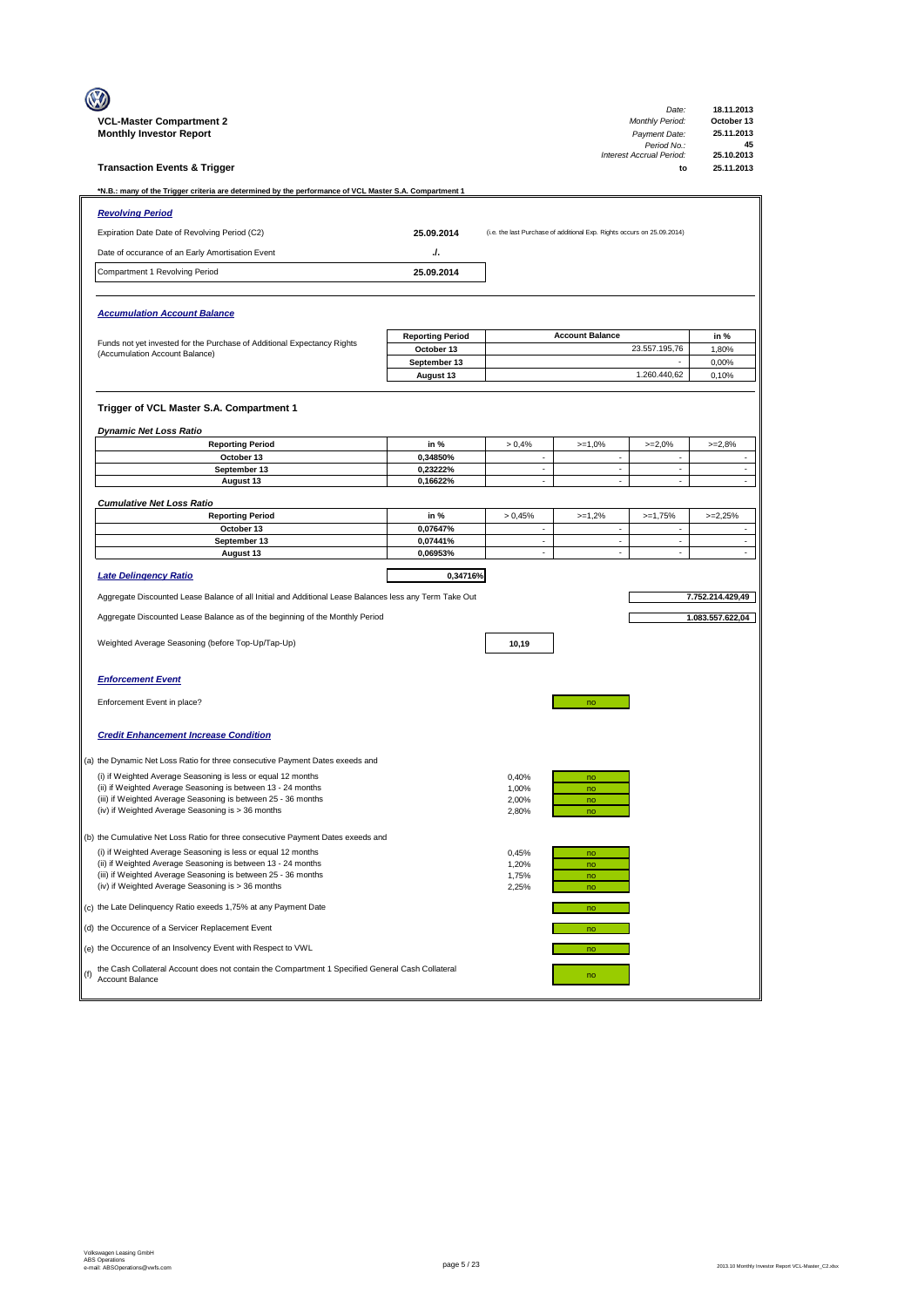| VCL-Master Compartment 2<br><b>Monthly Investor Report</b><br><b>Transaction Events &amp; Trigger</b>                                                                                                                                                                                                  |                                                                |                                              |                                              | Date:<br><b>Monthly Period:</b><br>Payment Date:<br>Period No.:<br>Interest Accrual Period:<br>to | 18.11.2013<br>October 13<br>25.11.2013<br>45<br>25.10.2013<br>25.11.2013 |
|--------------------------------------------------------------------------------------------------------------------------------------------------------------------------------------------------------------------------------------------------------------------------------------------------------|----------------------------------------------------------------|----------------------------------------------|----------------------------------------------|---------------------------------------------------------------------------------------------------|--------------------------------------------------------------------------|
| *N.B.: many of the Trigger criteria are determined by the performance of VCL Master S.A. Compartment 1                                                                                                                                                                                                 |                                                                |                                              |                                              |                                                                                                   |                                                                          |
| <b>German Trade Tax</b>                                                                                                                                                                                                                                                                                |                                                                |                                              |                                              |                                                                                                   |                                                                          |
| German Trade Tax Increase Event has occured                                                                                                                                                                                                                                                            |                                                                |                                              | no                                           |                                                                                                   |                                                                          |
| German Trade Tax Decrease Event has occured                                                                                                                                                                                                                                                            |                                                                |                                              | no                                           |                                                                                                   |                                                                          |
| current German Trade Tax Level (Hebesatz)                                                                                                                                                                                                                                                              |                                                                |                                              | 450%                                         |                                                                                                   |                                                                          |
| German Trade Tax Increase-/ Decrease Amount                                                                                                                                                                                                                                                            |                                                                |                                              |                                              |                                                                                                   |                                                                          |
| <b>Early Amortisation Event</b>                                                                                                                                                                                                                                                                        |                                                                |                                              |                                              |                                                                                                   |                                                                          |
| Early Amortisation Event in effect?                                                                                                                                                                                                                                                                    |                                                                |                                              |                                              |                                                                                                   |                                                                          |
| (i) Occurence of a Foreclosure Event                                                                                                                                                                                                                                                                   |                                                                |                                              | no                                           |                                                                                                   |                                                                          |
| (ii) Compartment 1 Accumulation Account Balance > 10% of Total discounted Lease Receivables on two consecutive months                                                                                                                                                                                  |                                                                |                                              | no                                           |                                                                                                   |                                                                          |
| (iii) Compartment 2 Accumulation Account Balance > 10% of Total discounted Expectancy Rights on three consecutive                                                                                                                                                                                      |                                                                |                                              |                                              |                                                                                                   |                                                                          |
| months                                                                                                                                                                                                                                                                                                 |                                                                |                                              | no                                           |                                                                                                   |                                                                          |
| (v) In case of Default/Termination Event: Failure to replace Swap Counterparty or failure to post Collatereal by Swap<br>Counterparty                                                                                                                                                                  |                                                                |                                              | no                                           |                                                                                                   |                                                                          |
| <b>Consumer Contracts with km-settlements</b>                                                                                                                                                                                                                                                          |                                                                |                                              |                                              |                                                                                                   |                                                                          |
| Kilometer Settlement Reserve in effect ?                                                                                                                                                                                                                                                               |                                                                |                                              | <b>No</b>                                    |                                                                                                   |                                                                          |
|                                                                                                                                                                                                                                                                                                        |                                                                |                                              |                                              |                                                                                                   |                                                                          |
| Number of Contracts                                                                                                                                                                                                                                                                                    | 7.373                                                          |                                              |                                              |                                                                                                   |                                                                          |
| Nominal Lease Balance<br>Discounted Lease Balance (DLB)<br>% of DLB                                                                                                                                                                                                                                    | 93.610.280,89 €<br>81.415.042,99 €<br>6,22%                    |                                              |                                              |                                                                                                   |                                                                          |
| an input parameter for the waterfall calculation (which has to take place before any Top-Up can occur for the current period).<br><b>Clean-Up Call Condition</b><br>Clean-Up @<br><b>Current Percentage</b><br>Aggregate Discounted Expectancy Rights Balance                                          | 10,00%<br>303,61%<br>1.308.720.253.75 €                        |                                              |                                              |                                                                                                   |                                                                          |
| Initial Discounted Expectancy Rights Balance<br>Fulfilled when the Aggregate Discounted Expectancy Rights Balance is<br>less than 10 per cent. of the Initial Discounted Expectancy<br>Rights Balance provided that all payment obligations under the<br>Compartment 2 Notes will be thereby fulfilled | 431.057.042,44 €                                               |                                              |                                              |                                                                                                   |                                                                          |
| <b>Repurchase of Receivables</b>                                                                                                                                                                                                                                                                       |                                                                |                                              |                                              |                                                                                                   |                                                                          |
| <b>Current Period</b>                                                                                                                                                                                                                                                                                  | Number of contracts                                            | Outstanding<br><b>Discounted Balance</b>     | <b>Re-Purchase Price</b>                     |                                                                                                   |                                                                          |
| Previous Periods<br><b>Total</b>                                                                                                                                                                                                                                                                       | $\overline{\phantom{a}}$<br>$\sim$<br>$\overline{\phantom{a}}$ | $\overline{\phantom{a}}$<br>$\sim$<br>$\sim$ | $\sim$<br>$\sim$<br>$\overline{\phantom{a}}$ |                                                                                                   |                                                                          |
|                                                                                                                                                                                                                                                                                                        |                                                                |                                              |                                              |                                                                                                   |                                                                          |
| <b>Transaction Party Replacements</b>                                                                                                                                                                                                                                                                  |                                                                |                                              |                                              |                                                                                                   |                                                                          |
| <b>Capacity of Transaction Party</b>                                                                                                                                                                                                                                                                   | Date of Replacement                                            | Reason for<br>Replacement                    | <b>Replaced Party</b>                        | <b>Replaced by</b>                                                                                |                                                                          |
| Account Bank<br>Subloan Lender                                                                                                                                                                                                                                                                         | 26.11.2012<br>26.11.2012                                       | Renewal<br>Renewal                           | <b>HSBC</b><br><b>VIPS</b>                   | <b>BNY</b><br><b>VW Bank</b>                                                                      |                                                                          |
| Swap-Counterparty Series 2010-1<br>Swap-Counterparty Series 2010-2                                                                                                                                                                                                                                     | 26.11.2012<br>26.11.2012                                       | Renewal<br>Renewal                           | <b>BBVA</b><br><b>BBVA</b>                   | Credit Agricole<br>Commerzbank                                                                    |                                                                          |
| Swap-Counterparty Series 2010-4                                                                                                                                                                                                                                                                        | 26.11.2012                                                     | Renewal                                      | BBVA and DZ Bank                             | Commerzbank                                                                                       |                                                                          |
| Swap-Counterparty Series 2010-3<br>Swap-Counterparty Series 2010-1                                                                                                                                                                                                                                     | 25.09.2013 Renewal                                             | 27.12.2012 Downgrade                         | <b>BBVA</b><br>Credit Agricole               | Helaba<br><b>HSBC</b>                                                                             |                                                                          |
| Swap-Counterparty Series 2010-2<br>Swap-Counterparty Series 2010-4                                                                                                                                                                                                                                     | 25.09.2013<br>25.09.2013 Renewal                               | Renewal                                      | Commerzbank<br>Commerzbank                   | <b>HSBC</b><br><b>HSBC</b>                                                                        |                                                                          |
| Swap-Counterparty Series 2013-1                                                                                                                                                                                                                                                                        | 25.09.2013                                                     | Renewal                                      | Scotiabank                                   | <b>HSBC</b>                                                                                       |                                                                          |
|                                                                                                                                                                                                                                                                                                        |                                                                |                                              |                                              |                                                                                                   |                                                                          |
|                                                                                                                                                                                                                                                                                                        |                                                                |                                              |                                              |                                                                                                   |                                                                          |
|                                                                                                                                                                                                                                                                                                        |                                                                |                                              |                                              |                                                                                                   |                                                                          |
|                                                                                                                                                                                                                                                                                                        |                                                                |                                              |                                              |                                                                                                   |                                                                          |
|                                                                                                                                                                                                                                                                                                        |                                                                |                                              |                                              |                                                                                                   |                                                                          |
|                                                                                                                                                                                                                                                                                                        |                                                                |                                              |                                              |                                                                                                   |                                                                          |
|                                                                                                                                                                                                                                                                                                        |                                                                |                                              |                                              |                                                                                                   |                                                                          |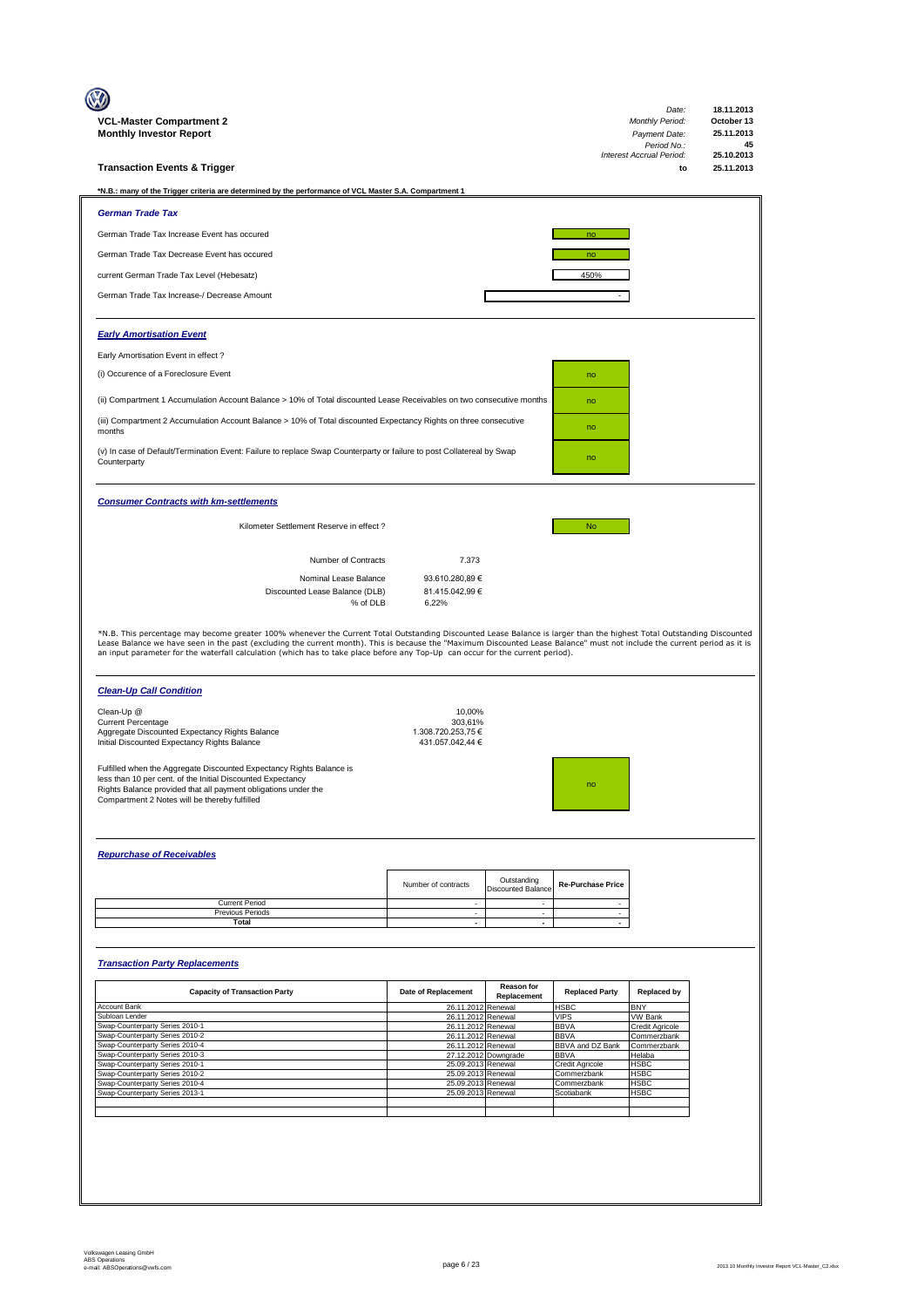

**Transaction Party Ratings**

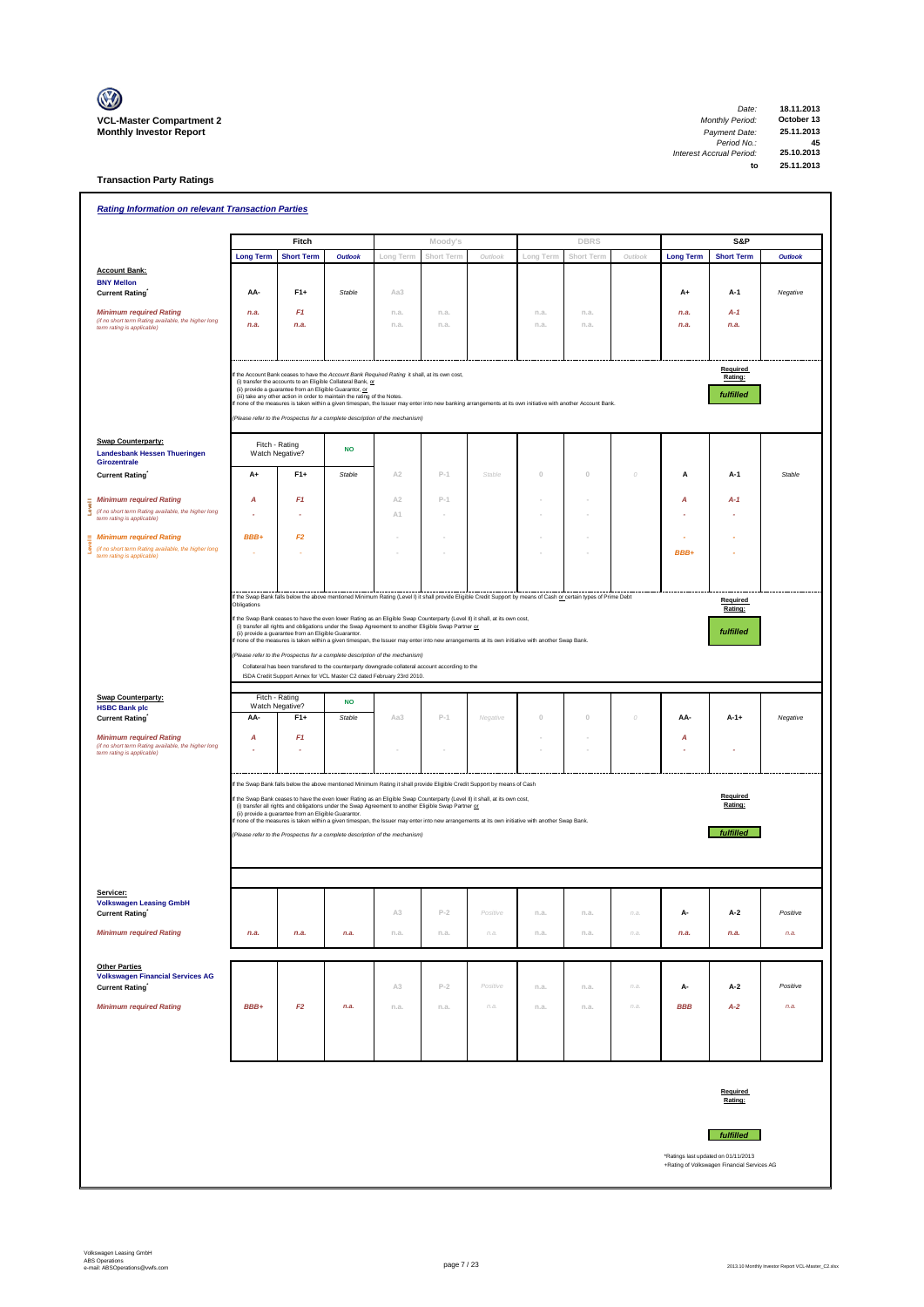| <b>VCL-Master Compartment 2</b><br><b>Monthly Investor Report</b><br><b>Information regarding</b><br>the Notes (I) |                                                                                                                                                                                                                                                                                                                                                                                                                                                                                                                                                           |                           |                           | Monthly Period:<br>Payment Date:<br>Period No.:<br><b>Interest Accrual Period:</b><br>$($ =<br>Base Interest Rate (1-Month Euribor): | Date:<br>18.11.2013<br>October 13<br>25.11.2013<br>45<br>25.10.2013<br>25.11.2013<br>to<br>31<br>days)<br>$\lambda$<br>0,1290% |
|--------------------------------------------------------------------------------------------------------------------|-----------------------------------------------------------------------------------------------------------------------------------------------------------------------------------------------------------------------------------------------------------------------------------------------------------------------------------------------------------------------------------------------------------------------------------------------------------------------------------------------------------------------------------------------------------|---------------------------|---------------------------|--------------------------------------------------------------------------------------------------------------------------------------|--------------------------------------------------------------------------------------------------------------------------------|
| <b>Rating Details (Fitch/S&amp;P)</b>                                                                              | Class A-1                                                                                                                                                                                                                                                                                                                                                                                                                                                                                                                                                 | Class A-2                 | Class A-3                 | Class A-4                                                                                                                            | Class A-5                                                                                                                      |
| Rating at Issue Date<br>Fitch<br>Standard & Poors                                                                  | AAA (sf)<br>AAA (sf)                                                                                                                                                                                                                                                                                                                                                                                                                                                                                                                                      | AAA (sf)<br>AAA (sf)      | AAA (sf)<br>AAA (sf)      | AAA (sf)<br>AAA (sf)                                                                                                                 | AAA (sf)<br>AAA (sf)                                                                                                           |
| <b>Current Rating</b><br>Fitch<br>Standard & Poors                                                                 | AAA (sf)<br>AAA (sf)                                                                                                                                                                                                                                                                                                                                                                                                                                                                                                                                      | AAA (sf)<br>AAA (sf)      | AAA (sf)<br>AAA (sf)      | AAA (sf)<br>AAA (sf)                                                                                                                 | AAA (sf)<br>AAA (sf)                                                                                                           |
| <b>Information on Notes</b>                                                                                        | Class A-1                                                                                                                                                                                                                                                                                                                                                                                                                                                                                                                                                 |                           |                           | Class A-4                                                                                                                            | Class A-5                                                                                                                      |
| <b>ISIN</b>                                                                                                        | XS0487713512                                                                                                                                                                                                                                                                                                                                                                                                                                                                                                                                              | Class A-1<br>XS0487714247 | Class A-3<br>XS0487714320 | XS0487714593                                                                                                                         | XS0908771354                                                                                                                   |
| Common Code                                                                                                        | 048771351                                                                                                                                                                                                                                                                                                                                                                                                                                                                                                                                                 | 48771424                  | 048771432                 | 48771459                                                                                                                             | 90877135                                                                                                                       |
| Nominal Amount                                                                                                     | € 100,000                                                                                                                                                                                                                                                                                                                                                                                                                                                                                                                                                 | € 100,000                 | € 100,000                 | € 100.000                                                                                                                            | € 100.000                                                                                                                      |
| <b>Information on Interest</b>                                                                                     | <b>Class A-Series</b>                                                                                                                                                                                                                                                                                                                                                                                                                                                                                                                                     |                           |                           |                                                                                                                                      |                                                                                                                                |
| Scheduled Repayment<br>Date as of Cut-Off<br>Date:                                                                 | Payment Date in December 2013                                                                                                                                                                                                                                                                                                                                                                                                                                                                                                                             |                           |                           |                                                                                                                                      |                                                                                                                                |
| Legal Maturity Date:                                                                                               | Payment Date in September 2020                                                                                                                                                                                                                                                                                                                                                                                                                                                                                                                            |                           |                           |                                                                                                                                      |                                                                                                                                |
| Spread/ Margin                                                                                                     | 55 bps                                                                                                                                                                                                                                                                                                                                                                                                                                                                                                                                                    | 55 bps                    | $115$ bps                 | 55 bps                                                                                                                               | 55 bps                                                                                                                         |
| <b>Index Rate</b>                                                                                                  | 1-Month-Euribor                                                                                                                                                                                                                                                                                                                                                                                                                                                                                                                                           | 1-Month-Euribor           | 1-Month-Euribor           | 1-Month-Euribor                                                                                                                      | 1-Month-Euribor                                                                                                                |
| Fixed/Floating                                                                                                     | floating                                                                                                                                                                                                                                                                                                                                                                                                                                                                                                                                                  | floating                  | floating                  | floating                                                                                                                             | floating                                                                                                                       |
| Current Coupon                                                                                                     | 1-M-Euribor + 55 bps                                                                                                                                                                                                                                                                                                                                                                                                                                                                                                                                      | 1-M-Euribor + 55 bps      | 1-M-Euribor + 115 bps     | 1-M-Euribor + 55 bps                                                                                                                 | 1-M-Euribor + 55 bps                                                                                                           |
| Day Count Convention                                                                                               | actual/360                                                                                                                                                                                                                                                                                                                                                                                                                                                                                                                                                | actual/360                | actual/360                | actual/360                                                                                                                           | actual/360                                                                                                                     |
| <b>Clean-Up Call</b>                                                                                               | Volkswagen Leasing GmbH will have the right at its option to exercise a "Clean-Up Call" and to repurchase the Expectancy Rights from VCL-Master S.A.,<br>acting with respect to its Compartment 2, at any time when the sum of the Discounted Expectancy Rights Balances for all lease contracts is less than<br>10% of the sum of the Initial Discounted Expectancy Rights Balances for all lease contracts at any point in time during the life of the transaction, provided<br>that all payment obligations under the Notes will be thereby fulfilled. |                           |                           |                                                                                                                                      |                                                                                                                                |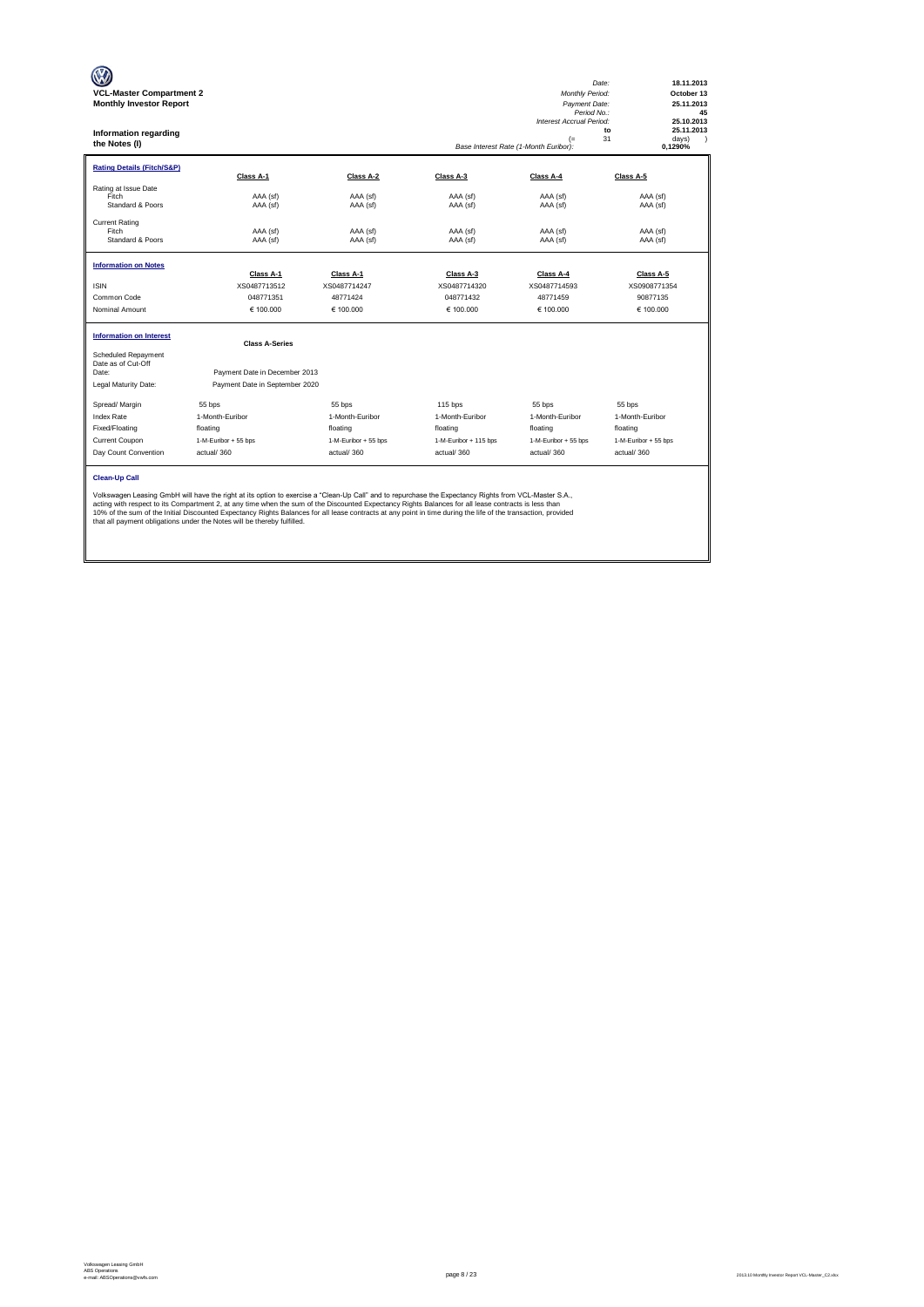|                                                                             |        |                            |            |                            |            |                                            |        | Date:                                           |        | 18.11.2013                    |
|-----------------------------------------------------------------------------|--------|----------------------------|------------|----------------------------|------------|--------------------------------------------|--------|-------------------------------------------------|--------|-------------------------------|
| <b>VCL-Master Compartment 2</b>                                             |        |                            |            |                            |            |                                            |        | Monthly Period:                                 |        | October 13                    |
| <b>Monthly Investor Report</b>                                              |        |                            |            |                            |            |                                            |        | Payment Date:<br>Period No.:                    |        | 25.11.2013<br>45              |
|                                                                             |        |                            |            |                            |            |                                            |        | Interest Accrual Period:                        |        | 25.10.2013                    |
|                                                                             |        |                            |            |                            |            |                                            |        | to<br>31                                        |        | 25.11.2013                    |
| Information regarding the Notes<br>(II)                                     |        |                            |            |                            |            | (<br>Base Interest Rate (1-Month Euribor): |        |                                                 |        | days )<br>0.1290%             |
|                                                                             |        |                            |            |                            |            |                                            |        |                                                 |        |                               |
| <b>Note Balance</b>                                                         |        |                            |            |                            |            |                                            |        |                                                 |        |                               |
| Initial Note Balance (at Poolcut)                                           | €      | Class A-1<br>75.000.000,00 | $\epsilon$ | Class A-2<br>50.000.000,00 | $\epsilon$ | Class A-3<br>50.000.000,00                 | €      | Class A-4<br>75.000.000,00                      |        | Class A-5<br>€ 159.100.000,00 |
|                                                                             |        |                            |            |                            |            |                                            |        |                                                 |        |                               |
| <b>During Revolving Period</b>                                              | €      |                            |            |                            |            |                                            |        |                                                 |        |                               |
| Note Balance Beginn of Period<br>Overcollateralisation Amount before Top-Up |        | 75,000,000.00 €            |            | 50,000,000,00 €            |            |                                            |        | 28.923.585.00 € 328.900.000.00 € 200.000.000.00 |        |                               |
| (all Class A Notes)                                                         |        | € 646.534.298,08           |            |                            |            |                                            |        |                                                 |        |                               |
| Targeted Overcollateralisation Amount                                       |        | € 656.046.189.51           |            |                            |            |                                            |        |                                                 |        |                               |
| Available Top-Up Amount<br>(all Funds in the Accumulation Account)          | €      | 23.557.195,76              |            |                            |            |                                            |        |                                                 |        |                               |
| Targeted Additional Purchase Amount                                         | €      |                            |            |                            |            |                                            |        |                                                 |        |                               |
| (incl. 7% additional OC)<br>Additional Purchase Amount                      | €      |                            |            |                            |            |                                            |        |                                                 |        |                               |
| Overcollateralisation Amount after Top-Up                                   | €      | 646,534,298.08             |            |                            |            |                                            |        |                                                 |        |                               |
| Note Decrease per Series from Redemption                                    | €      |                            | €          |                            | $\epsilon$ | 3.068.140,00                               | €      |                                                 | €      |                               |
| Note Decrease per Note from Redemption                                      | €      | ä,                         | €          |                            | $\in$      | (6.136, 28)                                | €      |                                                 | €      |                               |
| Note Increase from Tap-Up<br><b>Note Balance End of Period</b>              | €<br>€ | 75.000.000.00              | €<br>€     | 50,000,000.00              | €<br>€     | 25.855.445.00                              | €      | € 328,900,000.00                                | €      | € 200.000.000.00              |
|                                                                             |        |                            |            |                            |            |                                            |        |                                                 |        |                               |
| <b>After Revolving Period</b>                                               |        | Class A-1                  |            | Class A-2                  |            | Class A-3                                  |        | Class A-4                                       |        | Class A-5                     |
| Note Balance as of the Beginning of the<br>Period                           |        | 75.000.000.00<br>€         | €          | 50,000,000,00              |            | $E$ 28.923.585,00                          |        | € 328.900.000,00                                |        | € 200.000.000.00              |
| Unallocated Redemption Amount                                               | €      | ×.                         |            |                            |            |                                            |        |                                                 |        |                               |
| of the previous Period<br>Available Redemption Amount                       | €      |                            |            |                            |            |                                            |        |                                                 |        |                               |
| for the Reporting Period                                                    |        |                            |            |                            |            |                                            |        |                                                 |        |                               |
| Total Available Redemption Amount                                           | €      |                            |            |                            |            |                                            |        |                                                 |        |                               |
| Redemption Amount per Note                                                  | €      |                            | €          |                            | €          | (6.136.28)                                 | €      |                                                 | €      |                               |
| Redemption Amount per Class                                                 | €      | ł.                         | €          |                            | €          | 3.068.140.00                               | €      |                                                 | €      |                               |
| Unallocated Redemption Amount from current<br>Period                        | €      |                            | €          |                            | €          | 2,19                                       | €      |                                                 | €<br>€ |                               |
| Note Balance as of the End of the Period                                    | €      | 75,000,000,00              | $\epsilon$ | 50,000,000,00              |            | € 25.855.445.00 $€$ 328.900.000.00         |        |                                                 |        | € 200.000.000.00              |
|                                                                             |        |                            |            |                            |            |                                            |        |                                                 |        |                               |
| Payments to Investors - per EUR 100.000<br>denomination                     |        | Class A-1                  |            | Class A-2                  |            | Class A-3                                  |        | Class A-4                                       |        | Class A-5                     |
| Interest (1-M-Euribor + Spread A Note)                                      | €      | 43.852.08                  | €          | 29.234.72                  | €          | 31.855.31                                  | €      | 192.306.00                                      | €      | 116.938,89                    |
| Redemption                                                                  | €      |                            | €          |                            | €          | 3.068.140,00                               | €      |                                                 | €      |                               |
| Remaining Principal Amount                                                  | €      | 100.000,00                 | €          | 100.000,00                 | €          | 51.710,89                                  | €      | 100.000,00                                      | €      | 100.000,00                    |
| Note Factor                                                                 |        | 1,000000                   |            | 1,000000                   |            | 0,517109                                   |        | 1,000000                                        |        | 1,000000                      |
| <b>Unpaid Interest</b>                                                      |        | Class A-1                  |            | Class A-2                  |            | Class A-3                                  |        | Class A-4                                       |        | Class A-5                     |
| Unpaid Interest of Reporting Period                                         | €<br>€ |                            | €<br>€     |                            | €<br>€     |                                            | €<br>€ |                                                 | €<br>€ |                               |
| Cumulative Unpaid Interest                                                  |        |                            |            |                            |            |                                            |        |                                                 |        |                               |
| Overcollateralisation<br><b>Total Class A</b>                               |        | Class A-1                  |            | Class A-2                  |            | Class A-3                                  |        | Class A-4                                       |        | Class A-x                     |
| Initial OC Percentage at Poolcut<br>Current OC Percentage<br>48,635%        |        | 48,635%                    |            | 48,635%                    |            | 48,635%                                    |        | 48,635%                                         |        | 48,635%                       |
| Target OC Percentage<br>49%/52%                                             |        |                            |            |                            |            |                                            |        |                                                 |        |                               |
|                                                                             |        |                            |            |                            |            |                                            |        |                                                 |        |                               |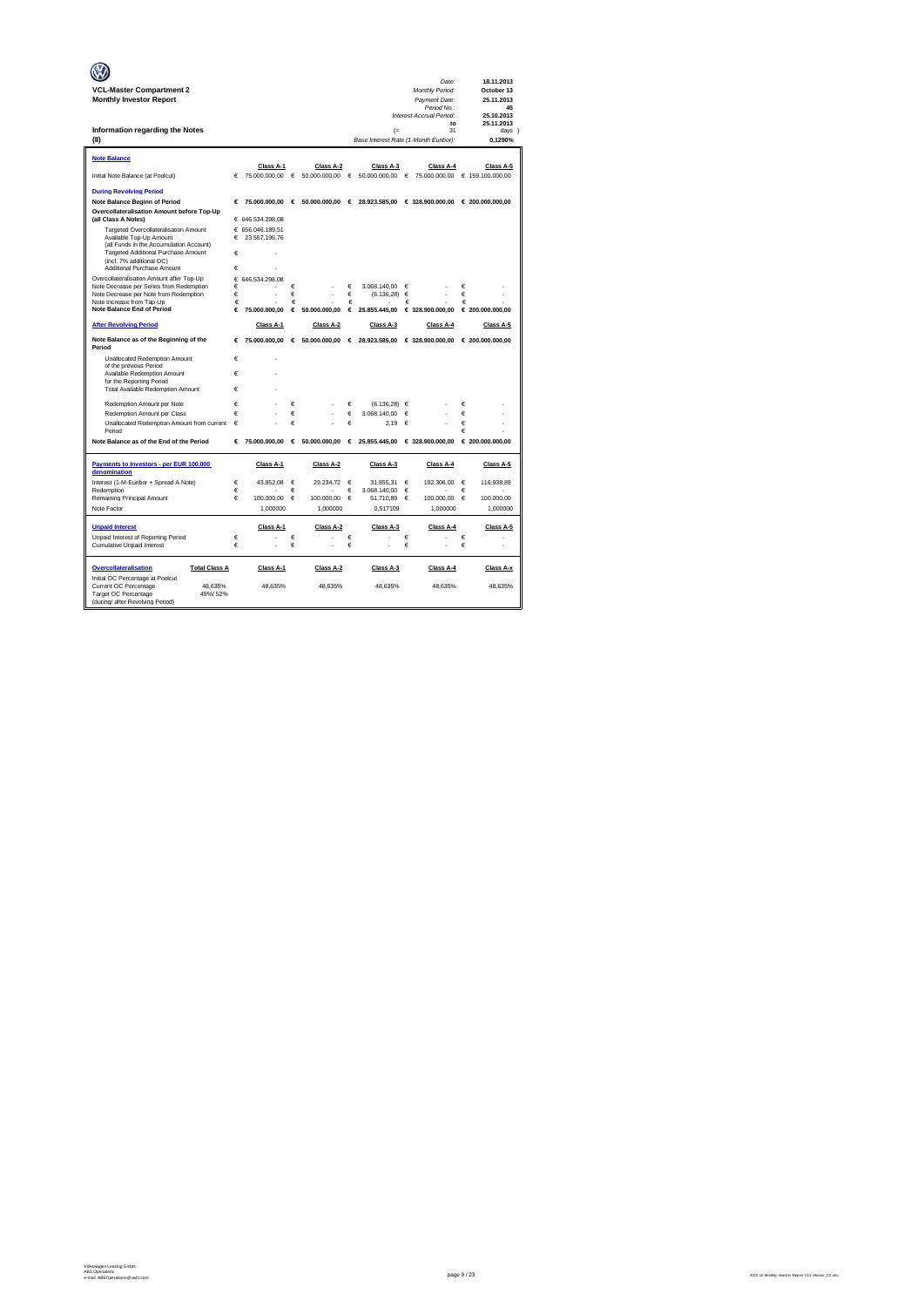| <b>VCL-Master Compartment 2</b><br><b>Monthly Investor Report</b><br><b>Credit Enhancement</b>               | Date:<br>Monthly Period:<br>Payment Date:<br>Period No.:<br>Interest Accrual Period:<br>Base Interest Rate (1-Month Euribor): | 18.11.2013<br>October 13<br>25.11.2013<br>45<br>25.10.2013<br>25.11.2013<br>to<br>$(=$<br>31 days<br>0,1290% |
|--------------------------------------------------------------------------------------------------------------|-------------------------------------------------------------------------------------------------------------------------------|--------------------------------------------------------------------------------------------------------------|
| <b>Cash Collateral Account (CCA)</b>                                                                         |                                                                                                                               |                                                                                                              |
| Initial Balance at Poolcut<br>Thereof General Cash Reserve<br>Thereof German Trade Tax Risk Reserve          |                                                                                                                               | 12.950.000,00 €<br>12.950.000.00 €<br>0.00€                                                                  |
| <b>Targeted Balance (Floor)</b><br>Thereof General Cash Reserve<br>Thereof German Trade Tax Risk Reserve     |                                                                                                                               | 8.876.706,61 €<br>8.876.706.61€<br>0.00€                                                                     |
| Balance as of the Beginning of the Period                                                                    |                                                                                                                               | 29.576.009.52 €                                                                                              |
| Payment from CCA/ Payment to CCA                                                                             | $-102.708.87 \in$ /                                                                                                           | $0.00 \in$                                                                                                   |
| Balance as of the End of the Period<br>Thereof General Cash Reserve<br>Thereof German Trade Tax Risk Reserve |                                                                                                                               | 29.497.978,87 €<br>29.497.978.87 €<br>0.00€                                                                  |
| <b>General Cash Collateral Account</b>                                                                       |                                                                                                                               |                                                                                                              |
| percentage of Current Note Balance<br>percentage of Initial Note Balance                                     |                                                                                                                               | 4.34%<br>5.18%                                                                                               |
| <b>Set-Off Risk</b><br>No set-off risk is applicable in this transaction.                                    |                                                                                                                               |                                                                                                              |

**. . . .** Trigger Level 1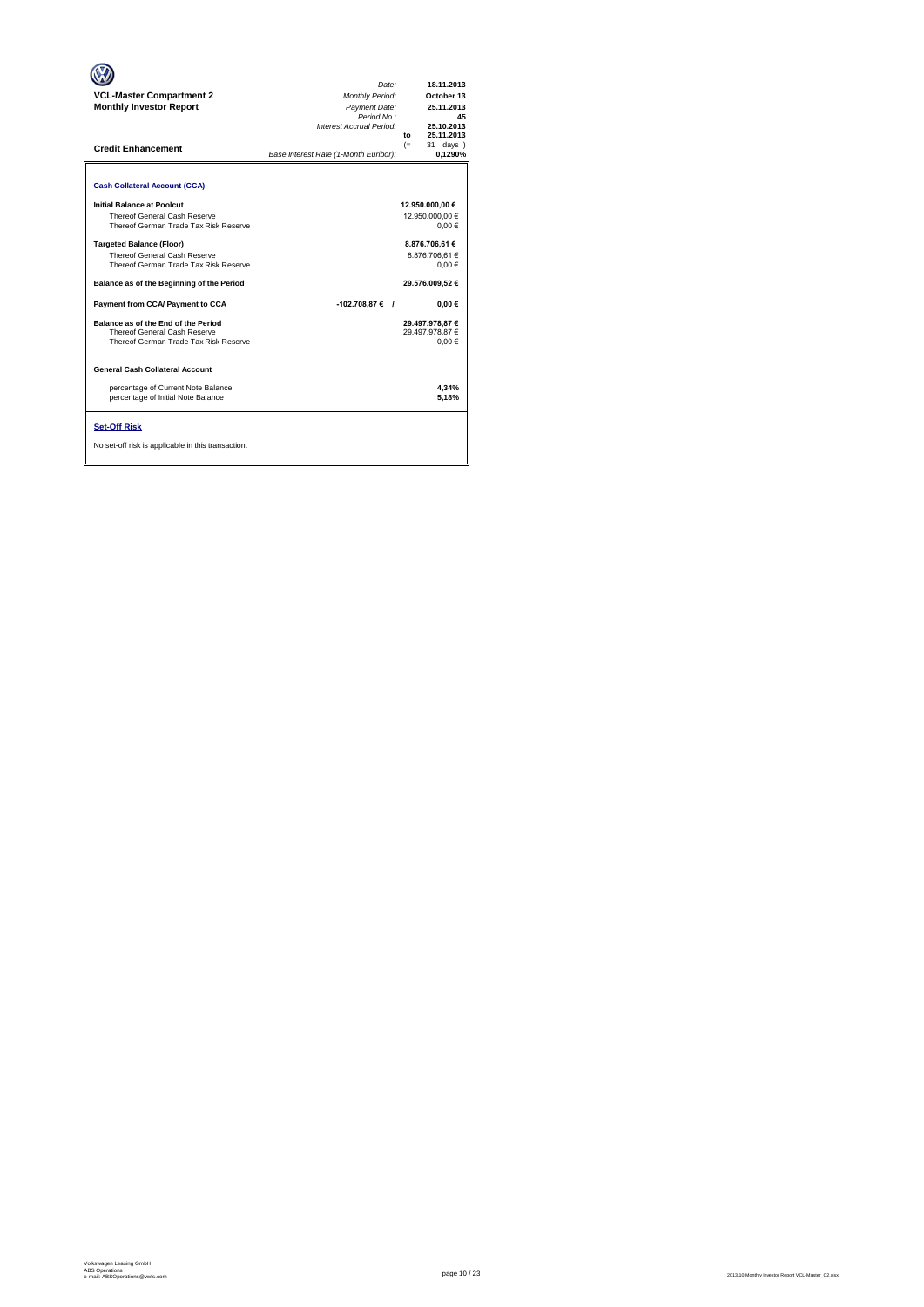| VCL-Master Compartment 2<br><b>Monthly Investor Report</b>        |                                                               |             | Date:<br>Monthly Period:<br>Payment Date:<br>Period No.:<br>Interest Accrual Period: | 18.11.2013<br>October 13<br>25.11.2013<br>45<br>25.10.2013<br>25.11.2013<br>to |
|-------------------------------------------------------------------|---------------------------------------------------------------|-------------|--------------------------------------------------------------------------------------|--------------------------------------------------------------------------------|
| Waterfall                                                         |                                                               |             | Base Interest Rate (1-Month Euribor):                                                | $(=$<br>31<br>$days$ )<br>0,1290%                                              |
| Waterfall                                                         |                                                               |             |                                                                                      |                                                                                |
| Available Collection Amount of the Period incl. Net Swap Receipts |                                                               |             | 28.310.287,09€                                                                       |                                                                                |
| Remaining Amount from Previous Period                             |                                                               |             | 1,28€                                                                                | 28.310.288,37 €                                                                |
| Earnings from Distribution/ Accumulation Account deposits         |                                                               |             | $0,00 \in$                                                                           | 28.310.288,37 €                                                                |
| <b>Available Distribution Amount</b>                              |                                                               |             |                                                                                      | 28.310.288,37 €                                                                |
| Taxes/Fees                                                        |                                                               | less        | -1.108.803,85 €                                                                      | 27.201.484,52 €                                                                |
| <b>Net Swap Payments Class A</b>                                  |                                                               | less / plus | -161.959,57€                                                                         | 27.039.524,95 €                                                                |
|                                                                   | Class A-1<br>Class A-2<br>Class A-3<br>Class A-4<br>Class A-5 |             | -16.147,92 €<br>-10.765,28 €<br>-21.171.26€<br>-70.814,00 €<br>-43.061,11 €          |                                                                                |
| <b>Interest Class A</b>                                           |                                                               | less        | -414.187,00 €                                                                        | 26.625.337,95 €                                                                |
|                                                                   | Class A-1<br>Class A-2<br>Class A-3<br>Class A-4<br>Class A-5 |             | -43.852,08 €<br>-29.234,72 €<br>-31.855,31 €<br>-192.306,00 €<br>-116.938,89 €       |                                                                                |
| Payment to Cash Collateral Account                                |                                                               | less        | $0.00 \in$                                                                           | 26.625.337,95 €                                                                |
| German Trade Tax                                                  |                                                               | less        | $0,00 \in$                                                                           | 26.625.337,95 €                                                                |
| Payments to the Accumulation Account                              |                                                               | less        | -23.557.195,76 €                                                                     | 3.068.142,19€                                                                  |
| <b>Redemption Class A</b>                                         |                                                               | less        | -3.068.140.00 €                                                                      | 2.19€                                                                          |
|                                                                   | Class A-1<br>Class A-2<br>Class A-3<br>Class A-4<br>Class A-5 |             | 0.00€<br>0.00€<br>-3.068.140,00 €<br>0,00€<br>$0,00 \in$                             |                                                                                |
| Remaining Amout Due to Rounding                                   |                                                               | less        | -2,19€                                                                               | $0,00 \in$                                                                     |
| Other Payments to Swap Counterparties                             |                                                               | less        | $0,00 \in$                                                                           | $0,00 \in$                                                                     |
| <b>Payment to VWL</b>                                             |                                                               | less        | 0,00€                                                                                | 0.00€                                                                          |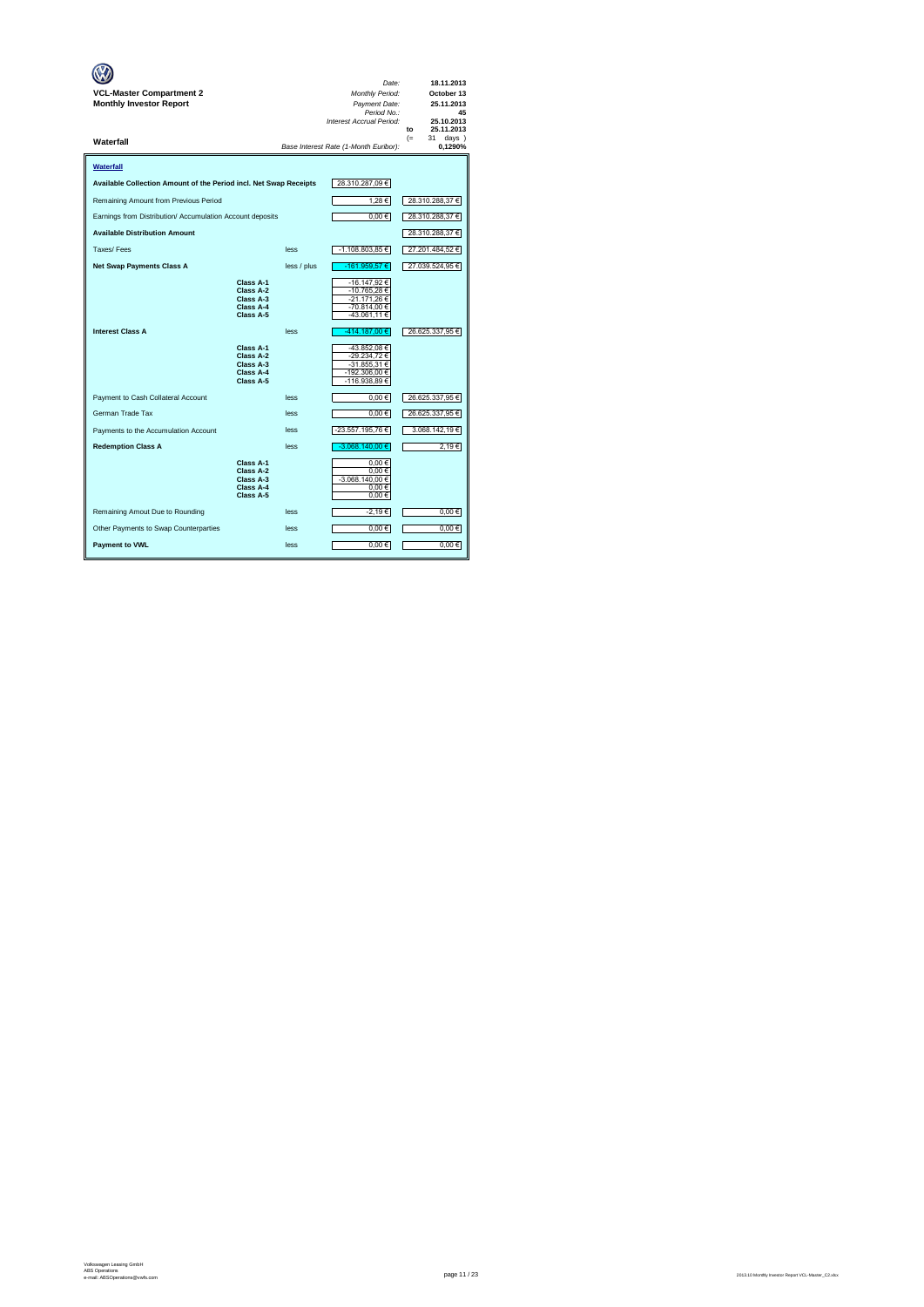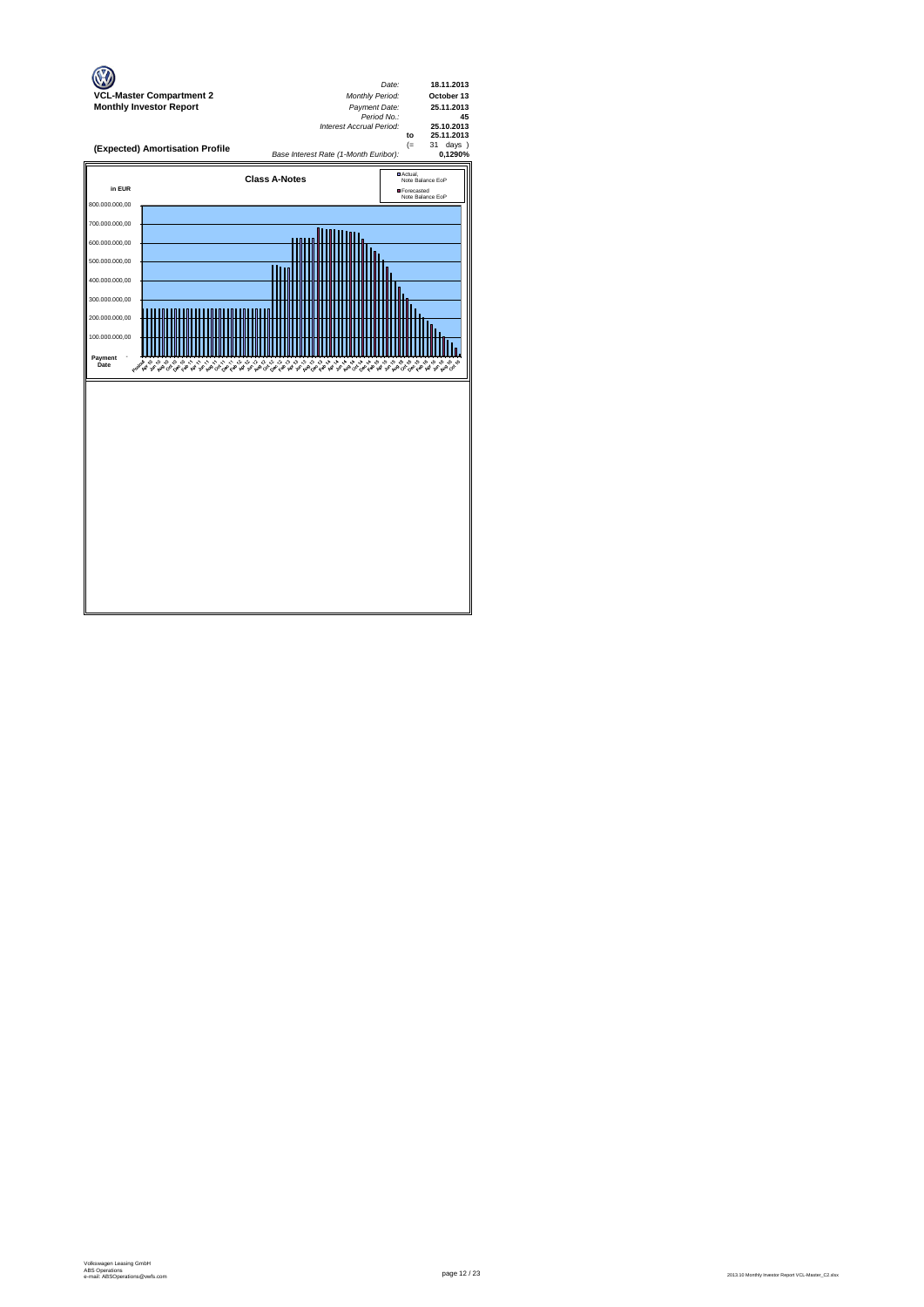

**Run Out Schedule**

*Date: Period No.: Interest Accrual Period:*

**18.11.2013 Oktober 13 to 25.11.2013 25.10.2013 0,1290% 45 25.11.2013** (= 31 days)

*Base Interest Rate (1-Month Euribor):*

|                    |                                      | at the End of the current Monthly Period                                        |                                  |                                    | at the End of the current Monthly Period |                                                                        |                              |
|--------------------|--------------------------------------|---------------------------------------------------------------------------------|----------------------------------|------------------------------------|------------------------------------------|------------------------------------------------------------------------|------------------------------|
| Monthly<br>Period  | <b>Monthly Maturity</b>              | Outst. Disc. Exp.<br><b>Rights Funding</b><br><b>Amount at Maturity</b><br>Date | Interest                         | Remaing<br>Term in<br><b>Month</b> | <b>Monthly</b><br><b>Maturity</b>        | <b>Current Outst.</b><br>Disc. Exp.<br><b>Rights Funding</b><br>Amount | <b>Interest</b>              |
| 10.2013            | 1.482.635.054,83                     | 1.308.720.253,75                                                                | 173.914.801,08                   |                                    |                                          |                                                                        |                              |
| 11.2013            | 1.452.018.639,19                     | 1.278.354.759,43                                                                | 173.663.879,76                   | $\mathbf{1}$                       | 30.616.415,64                            | 30.365.494,32                                                          | 250.921,32                   |
| 12.2013            | 1.433.270.056,04                     | 1.259.856.571,41                                                                | 173.413.484,63                   | $\boldsymbol{2}$                   | 18.748.583,15                            | 18.498.188,02                                                          | 250.395,13                   |
| 01.2014<br>02.2014 | 1.429.414.135,78<br>1.422.467.247,42 | 1.256.076.648,54<br>1.249.306.074,23                                            | 173.337.487,24<br>173.161.173,19 | 3<br>$\overline{4}$                | 3.855.920,26<br>6.946.888,36             | 3.779.922,87<br>6.770.574,31                                           | 75.997,39<br>176.314,05      |
| 03.2014            | 1.408.347.820,53                     | 1.235.626.046,86                                                                | 172.721.773,67                   | 5                                  | 14.119.426,89                            | 13.680.027,37                                                          | 439.399,52                   |
| 04.2014            | 1.395.281.599,75                     | 1.223.029.134,39                                                                | 172.252.465,36                   | 6                                  | 13.066.220,78                            | 12.596.912,47                                                          | 469.308,31                   |
| 05.2014            | 1.375.226.898,24                     | 1.203.808.592,41                                                                | 171.418.305,83                   | $\overline{7}$                     | 20.054.701,51                            | 19.220.541,98                                                          | 834.159,53                   |
| 06.2014            | 1.359.371.281,90                     | 1.188.702.700,28                                                                | 170.668.581,62                   | 8                                  | 15.855.616,34                            | 15.105.892,13                                                          | 749.724,21                   |
| 07.2014            | 1.342.140.956.03                     | 1.172.382.725,38                                                                | 169.758.230,65                   | 9                                  | 17.230.325,87                            | 16.319.974,90                                                          | 910.350,97                   |
| 08.2014            | 1.320.025.782,84                     | 1.151.547.529,87                                                                | 168.478.252,97                   | 10                                 | 22.115.173,19                            | 20.835.195,51                                                          | 1.279.977,68                 |
| 09.2014<br>10.2014 | 1.295.244.318,84<br>1.266.071.533,58 | 1.128.337.033,16<br>1.101.163.641,13                                            | 166.907.285,68<br>164.907.892,45 | 11<br>12                           | 24.781.464,00<br>29.172.785,26           | 23.210.496,71<br>27.173.392,03                                         | 1.570.967,29<br>1.999.393,23 |
| 11.2014            | 1.231.447.570,84                     | 1.069.099.153,94                                                                | 162.348.416,90                   | 13                                 | 34.623.962,74                            | 32.064.487,19                                                          | 2.559.475,55                 |
| 12.2014            | 1.201.910.530,40                     | 1.041.885.610,06                                                                | 160.024.920,34                   | 14                                 | 29.537.040,44                            | 27.213.543,88                                                          | 2.323.496,56                 |
| 01.2015            | 1.165.904.119,57                     | 1.008.924.499,59                                                                | 156.979.619,98                   | 15                                 | 36.006.410,83                            | 32.961.110,47                                                          | 3.045.300,36                 |
| 02.2015            | 1.098.013.119,13                     | 947.121.978,02                                                                  | 150.891.141,11                   | 16                                 | 67.891.000,44                            | 61.802.521,57                                                          | 6.088.478,87                 |
| 03.2015            | 1.017.777.584,04                     | 874.491.227,22                                                                  | 143.286.356,82                   | 17                                 | 80.235.535,09                            | 72.630.750,80                                                          | 7.604.784,29                 |
| 04.2015            | 946.931.130,81                       | 810.698.032,28                                                                  | 136.233.098,53                   | 18                                 | 70.846.453,23                            | 63.793.194,94                                                          | 7.053.258,29                 |
| 05.2015            | 859.362.305,10<br>784.609.600,94     | 732.310.437,68                                                                  | 127.051.867,42                   | 19<br>20                           | 87.568.825,71                            | 78.387.594,60                                                          | 9.181.231,11                 |
| 06.2015<br>07.2015 | 701.363.426,22                       | 665.784.098,61<br>592.110.221,28                                                | 118.825.502,33<br>109.253.204,94 | 21                                 | 74.752.704,16<br>83.246.174,72           | 66.526.339,07<br>73.673.877,33                                         | 8.226.365,09<br>9.572.297,39 |
| 08.2015            | 641.570.133,58                       | 539.486.332,83                                                                  | 102.083.800,75                   | 22                                 | 59.793.292,64                            | 52.623.888,45                                                          | 7.169.404,19                 |
| 09.2015            | 575.564.033,64                       | 481.734.485,95                                                                  | 93.829.547,69                    | 23                                 | 66.006.099,94                            | 57.751.846,88                                                          | 8.254.253,06                 |
| 10.2015            | 522.139.961,46                       | 435.261.999,30                                                                  | 86.877.962,16                    | 24                                 | 53.424.072,18                            | 46.472.486,65                                                          | 6.951.585,53                 |
| 11.2015            | 463.972.074,55                       | 384.939.019,33                                                                  | 79.033.055,22                    | 25                                 | 58.167.886,91                            | 50.322.979,97                                                          | 7.844.906,94                 |
| 12.2015            | 418.691.917,08                       | 345.959.132,16                                                                  | 72.732.784,92                    | 26                                 | 45.280.157,47                            | 38.979.887,17                                                          | 6.300.270,30                 |
| 01.2016            | 392.301.736,94                       | 323.391.774,16                                                                  | 68.909.962,78                    | 27                                 | 26.390.180,14                            | 22.567.358,00                                                          | 3.822.822,14                 |
| 02.2016<br>03.2016 | 355.798.480,79<br>317.838.139,37     | 292.351.791,49<br>260.257.333,19                                                | 63.446.689,30<br>57.580.806,18   | 28<br>29                           | 36.503.256,15<br>37.960.341,42           | 31.039.982,67                                                          | 5.463.273,48<br>5.865.883,12 |
| 04.2016            | 280.342.772,30                       | 228.718.414,00                                                                  | 51.624.358,30                    | 30                                 | 37.495.367,07                            | 32.094.458,30<br>31.538.919,19                                         | 5.956.447,88                 |
| 05.2016            | 234.403.611,74                       | 190.309.491,96                                                                  | 44.094.119,78                    | 31                                 | 45.939.160,56                            | 38.408.922,04                                                          | 7.530.238,52                 |
| 06.2016            | 194.973.154,13                       | 157.531.470,96                                                                  | 37.441.683,17                    | 32                                 | 39.430.457,61                            | 32.778.021,00                                                          | 6.652.436,61                 |
| 07.2016            | 154.169.927,50                       | 123.800.602,35                                                                  | 30.369.325,15                    | 33                                 | 40.803.226,63                            | 33.730.868,61                                                          | 7.072.358,02                 |
| 08.2016            | 131.713.723,47                       | 105.341.385,05                                                                  | 26.372.338,42                    | 34                                 | 22.456.204,03                            | 18.459.217,30                                                          | 3.996.986,73                 |
| 09.2016            | 105.315.964,13                       | 83.767.692,02                                                                   | 21.548.272,11                    | 35                                 | 26.397.759,34                            | 21.573.693,03                                                          | 4.824.066,31                 |
| 10.2016            | 83.578.702,28                        | 66.105.705,50                                                                   | 17.472.996,78                    | 36                                 | 21.737.261,85                            | 17.661.986,52                                                          | 4.075.275,33                 |
| 11.2016<br>12.2016 | 63.416.959,93<br>49.881.794,40       | 49.812.849,25<br>38.930.659,27                                                  | 13.604.110,68<br>10.951.135,13   | 37<br>38                           | 20.161.742,35<br>13.535.165,53           | 16.292.856,25<br>10.882.189,98                                         | 3.868.886,10<br>2.652.975,55 |
| 01.2017            | 44.387.364,37                        | 34.542.340,64                                                                   | 9.845.023,73                     | 39                                 | 5.494.430,03                             | 4.388.318,63                                                           | 1.106.111,40                 |
| 02.2017            | 38.278.426,67                        | 29.690.706,71                                                                   | 8.587.719,96                     | 40                                 | 6.108.937,70                             | 4.851.633,93                                                           | 1.257.303,77                 |
| 03.2017            | 32.311.317,71                        | 24.977.850,58                                                                   | 7.333.467,13                     | 41                                 | 5.967.108,96                             | 4.712.856,13                                                           | 1.254.252,83                 |
| 04.2017            | 26.297.808,01                        | 20.254.130,13                                                                   | 6.043.677,88                     | 42                                 | 6.013.509,70                             | 4.723.720,45                                                           | 1.289.789,25                 |
| 05.2017            | 19.696.949,72                        | 15.098.488,47                                                                   | 4.598.461,25                     | 43                                 | 6.600.858,29                             | 5.155.641,66                                                           | 1.445.216,63                 |
| 06.2017            | 13.180.829,14                        | 10.038.325,98                                                                   | 3.142.503,16                     | 44                                 | 6.516.120,58                             | 5.060.162,49                                                           | 1.455.958,09                 |
| 07.2017<br>08.2017 | 8.120.884.35<br>6.826.832,15         | 6.130.728,36<br>5.137.028,14                                                    | 1.990.155,99<br>1.689.804,01     | 45<br>46                           | 5.059.944,79<br>1.294.052,20             | 3.907.597,62<br>993.700,22                                             | 1.152.347,17<br>300.351,98   |
| 09.2017            | 5.072.044,46                         | 3.797.192,13                                                                    | 1.274.852,33                     | 47                                 | 1.754.787,69                             | 1.339.836,01                                                           | 414.951,68                   |
| 10.2017            | 3.747.046,06                         | 2.791.800,14                                                                    | 955.245,92                       | 48                                 | 1.324.998,40                             | 1.005.391,99                                                           | 319.606,41                   |
| 11.2017            | 2.467.859,45                         | 1.826.416,11                                                                    | 641.443,34                       | 49                                 | 1.279.186,61                             | 965.384,03                                                             | 313.802,58                   |
| 12.2017            | 1.617.841.89                         | 1.187.830,62                                                                    | 430.011,27                       | 50                                 | 850.017,56                               | 638.585,49                                                             | 211.432,07                   |
| 01.2018            | 1.342.365,95                         | 982.311,34                                                                      | 360.054,61                       | 51                                 | 275.475,94                               | 205.519,28                                                             | 69.956,66                    |
| 02.2018            | 1.096.498,16                         | 799.962,88                                                                      | 296.535,28                       | 52                                 | 245.867,79                               | 182.348,46                                                             | 63.519,33                    |
| 03.2018<br>04.2018 | 953.436,93<br>707.995,56             | 694.435,28<br>514.243,06                                                        | 259.001,65<br>193.752,50         | 53<br>54                           | 143.061,23<br>245.441,37                 | 105.527,60<br>180.192,22                                               | 37.533,63<br>65.249,15       |
|                    | 380.755,55                           | 275.628,43                                                                      | 105.127,12                       | 55                                 | 327.240,01                               | 238.614.63                                                             | 88.625,38                    |
|                    | 115.818,70                           | 83.564,50                                                                       | 32.254,20                        | 56                                 | 264.936,85                               | 192.063,93                                                             | 72.872,92                    |
|                    | $\blacksquare$                       | $\blacksquare$                                                                  | $\blacksquare$                   | 57                                 | 115.818,70                               | 83.564,50                                                              | 32.254,20                    |
|                    | $\blacksquare$                       | $\blacksquare$                                                                  | $\blacksquare$                   | 58                                 | $\overline{\phantom{a}}$                 |                                                                        |                              |
|                    | $\blacksquare$                       | $\blacksquare$                                                                  | $\overline{\phantom{a}}$         | 59                                 | $\overline{\phantom{a}}$                 | $\overline{\phantom{a}}$                                               | $\overline{\phantom{a}}$     |
|                    |                                      | $\sim$                                                                          |                                  | 60                                 |                                          |                                                                        |                              |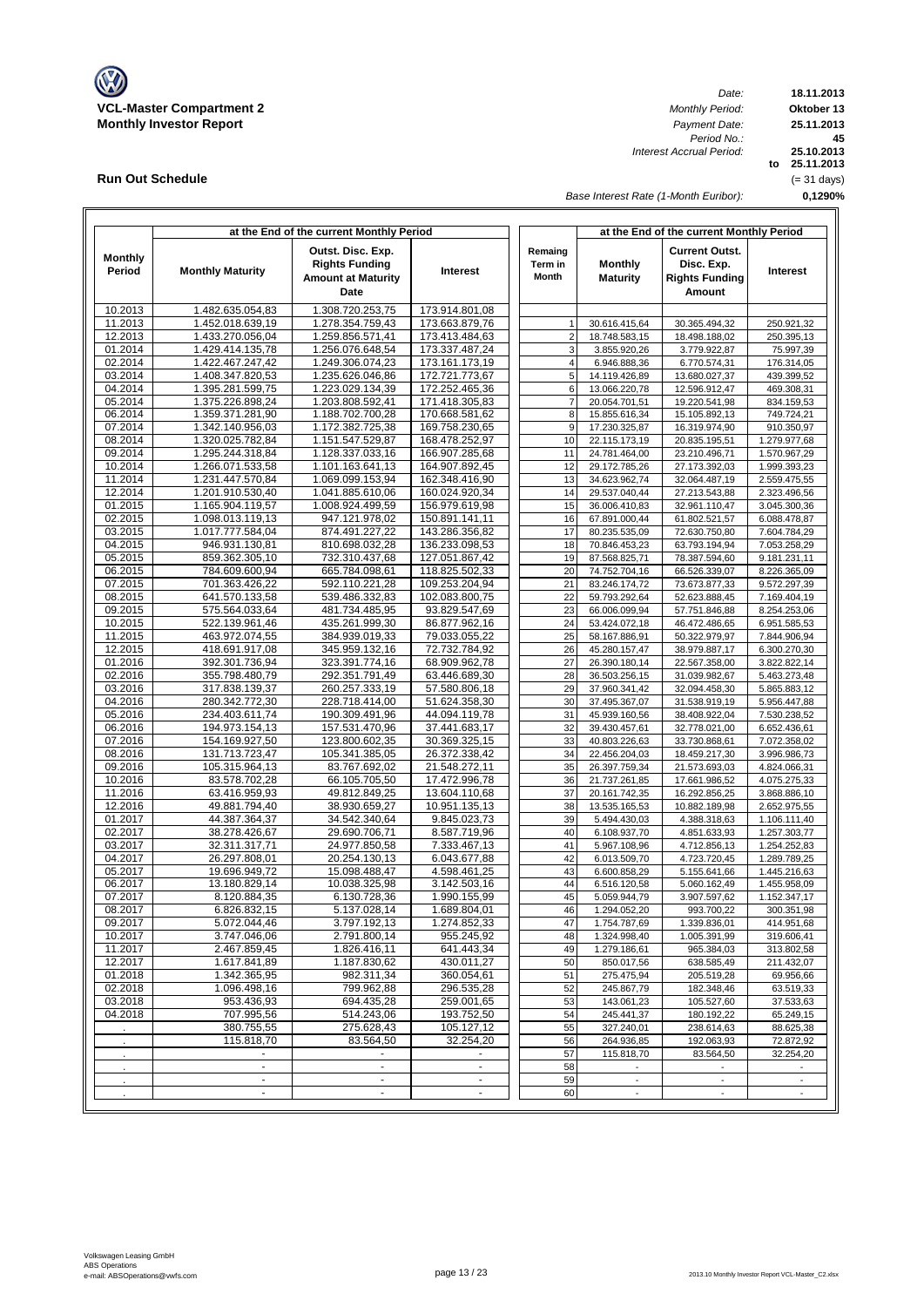| <b>OZ</b>                       |
|---------------------------------|
| <b>VCL-Master Compartment 2</b> |
| <b>Monthly Investor Report</b>  |

| $\mathbf{w}$                    | Date:                                 |    |    | 18.11.2013 |
|---------------------------------|---------------------------------------|----|----|------------|
| VCL-Master Compartment 2        | <b>Monthly Period:</b>                |    |    | October 13 |
| <b>Monthly Investor Report</b>  | Payment Date:                         |    |    | 25.11.2013 |
|                                 | Period No.:                           |    |    | 45         |
|                                 | Interest Accrual Period:              |    |    | 25.10.2013 |
| Information Regarding the       |                                       |    | to | 25.11.2013 |
| <b>Expectancy Rights Pool -</b> |                                       | (≕ | 31 | days )     |
| <b>Outstanding Contracts</b>    | Base Interest Rate (1-Month Euribor): |    |    | 0.1290%    |

|                                           |                                 |                            |                          | <b>Type of Vehicles</b> |                          |                      |                          |                               |                          |
|-------------------------------------------|---------------------------------|----------------------------|--------------------------|-------------------------|--------------------------|----------------------|--------------------------|-------------------------------|--------------------------|
| <b>Outstanding Expectancy Rights Pool</b> | <b>Reporting Period - Total</b> |                            |                          | <b>New Vehicles</b>     |                          | <b>Used Vehicles</b> |                          | <b>Demonstration Vehicles</b> |                          |
|                                           |                                 |                            | Outstanding              |                         | Outstanding              |                      | Outstanding              |                               | Outstanding              |
|                                           |                                 | <b>Outstanding Nominal</b> | <b>Discounted</b>        |                         | Discounted               |                      | Discounted               |                               | Discounted               |
|                                           | No. of                          | <b>Expectancy Rights</b>   | <b>Expectancy Rights</b> | No. of                  | <b>Expectancy Rights</b> | No. of               | <b>Expectancy Rights</b> | No. of                        | <b>Expectancy Rights</b> |
|                                           | Contracts                       | <b>Funding Amount</b>      | <b>Funding Amount</b>    | Contracts               | <b>Funding Amount</b>    | <b>Contracts</b>     | <b>Funding Amount</b>    | Contracts                     | <b>Funding Amount</b>    |
| Initial Balance at Poolcut                | 40.937                          | 524.154.129.71             | 431.057.042.44           | 37.861                  | 395.059.489.11           | 2.057                | 22.320.167.68            | 1.019                         | 13.677.385,65            |
| Balance at the Beginning of the Period    | 115.106                         | 1.511.392.953.40           | .329.357.883.08          | 109.813                 | € 1.263.813.401.76       | 2.166                | 26.230.888.39            | 3.127                         | 39.313.592,93            |
| Balance at the End of the Period - before |                                 |                            |                          |                         |                          |                      |                          |                               |                          |
| origination of add. Expectancy Rights     | 112.471                         | .482.635.054.83            | € 1.308.720.253.75       | 107.331                 | € 1.244.430.691.48       | 2.083                | 25.654.832.38            | 3.057                         | 38.634.729.89            |
| Top-Up of the Monthly Period              |                                 |                            |                          |                         |                          |                      |                          |                               |                          |
| at the End of the Period                  | 112.471                         | 482.635.054.83             | € 1.308.720.253.75       | 107.331                 | € 1.244.430.691.48       | 2.083                | 25.654.832.38            | 3.057                         | 38.634.729.89            |

|                                                                |                  |   |                            |   |                          | <b>Type of Vehicles</b> |                          |                      |                          |                               |                          |
|----------------------------------------------------------------|------------------|---|----------------------------|---|--------------------------|-------------------------|--------------------------|----------------------|--------------------------|-------------------------------|--------------------------|
| Status of the Contracts at the End of the Period, after Top-Up |                  |   |                            |   |                          | <b>New Vehicles</b>     |                          | <b>Used Vehicles</b> |                          | <b>Demonstration Vehicles</b> |                          |
|                                                                |                  |   |                            |   | Outstanding              |                         | Outstanding              |                      | Outstanding              |                               | Outstanding              |
|                                                                |                  |   | <b>Outstanding Nominal</b> |   | <b>Discounted</b>        |                         | <b>Discounted</b>        |                      | <b>Discounted</b>        |                               | <b>Discounted</b>        |
|                                                                | No. of           |   | <b>Expectancy Rights</b>   |   | <b>Expectancy Rights</b> | No. of                  | <b>Expectancy Rights</b> | No. of               | <b>Expectancy Rights</b> | No. of                        | <b>Expectancy Rights</b> |
|                                                                | <b>Contracts</b> |   | <b>Funding Amount</b>      |   | <b>Funding Amount</b>    | Contracts               | <b>Funding Amount</b>    | <b>Contracts</b>     | <b>Funding Amount</b>    | <b>Contracts</b>              | <b>Funding Amount</b>    |
| Current                                                        | 110.531          |   | € 1.459.104.591,76         | € | 1.287.562.825,37         | 105.543                 | 1.225.199.931.79         | 2.005                | 24.731.822,47            | 2.983                         | 37.631.071,11            |
| Delinguent*                                                    | 1.479            |   | 18.055.998.29              |   | 16.276.682,30            | 1.354                   | 14.701.191.45            | 64                   | 754.818.61               | 61                            | 820.672,24               |
| Terminated                                                     | 461              |   | 5.474.464.78               | € | 4.880.746,08             | 434                     | 4.529.568,24             | 14                   | 168.191,30               | 13                            | 182.986,54               |
| End of Term - Paid in Full                                     | 30.374           |   | $\overline{\phantom{0}}$   |   | $\overline{\phantom{0}}$ | 28.298                  | $\overline{\phantom{a}}$ | 1.434                | $\overline{\phantom{a}}$ | 642                           |                          |
| Early Settlement - Paid in Full                                | 7.917            |   |                            |   |                          | 6.922                   |                          | 608                  |                          | 387                           |                          |
|                                                                | 150.762          |   | 1.482.635.054,83           | € | 1.308.720.253,75         | 142.551                 | 1.244.430.691,48         | 4.125                | 25.654.832,38            | 4.086                         | 38.634.729,89            |
| *delinquent in terms of Instalments sold to Compartment 1      |                  |   |                            |   |                          |                         |                          |                      |                          |                               |                          |
|                                                                |                  |   |                            |   |                          |                         |                          |                      |                          |                               |                          |
|                                                                |                  |   |                            |   |                          |                         |                          |                      |                          |                               |                          |
|                                                                |                  |   | <b>Poolcut</b>             |   | <b>Reporting Period</b>  |                         |                          |                      |                          |                               |                          |
| <b>Minimum</b> Remaining Term in months                        |                  |   |                            |   |                          |                         |                          |                      |                          |                               |                          |
| <b>Maximum</b> Remaining Term in months                        |                  |   | 60                         |   | 57                       |                         |                          |                      |                          |                               |                          |
| Weighted Average Remaining Term in months                      |                  |   | 33,65                      |   | 21,22                    |                         |                          |                      |                          |                               |                          |
| <b>Seasoning in months</b>                                     |                  |   | 3,36                       |   | 18,53                    |                         |                          |                      |                          |                               |                          |
| <b>Average Discounted Balance per Contract</b>                 |                  | € | 10.529,77                  | € | 11.636,07                |                         |                          |                      |                          |                               |                          |
|                                                                |                  |   |                            |   |                          |                         |                          |                      |                          |                               |                          |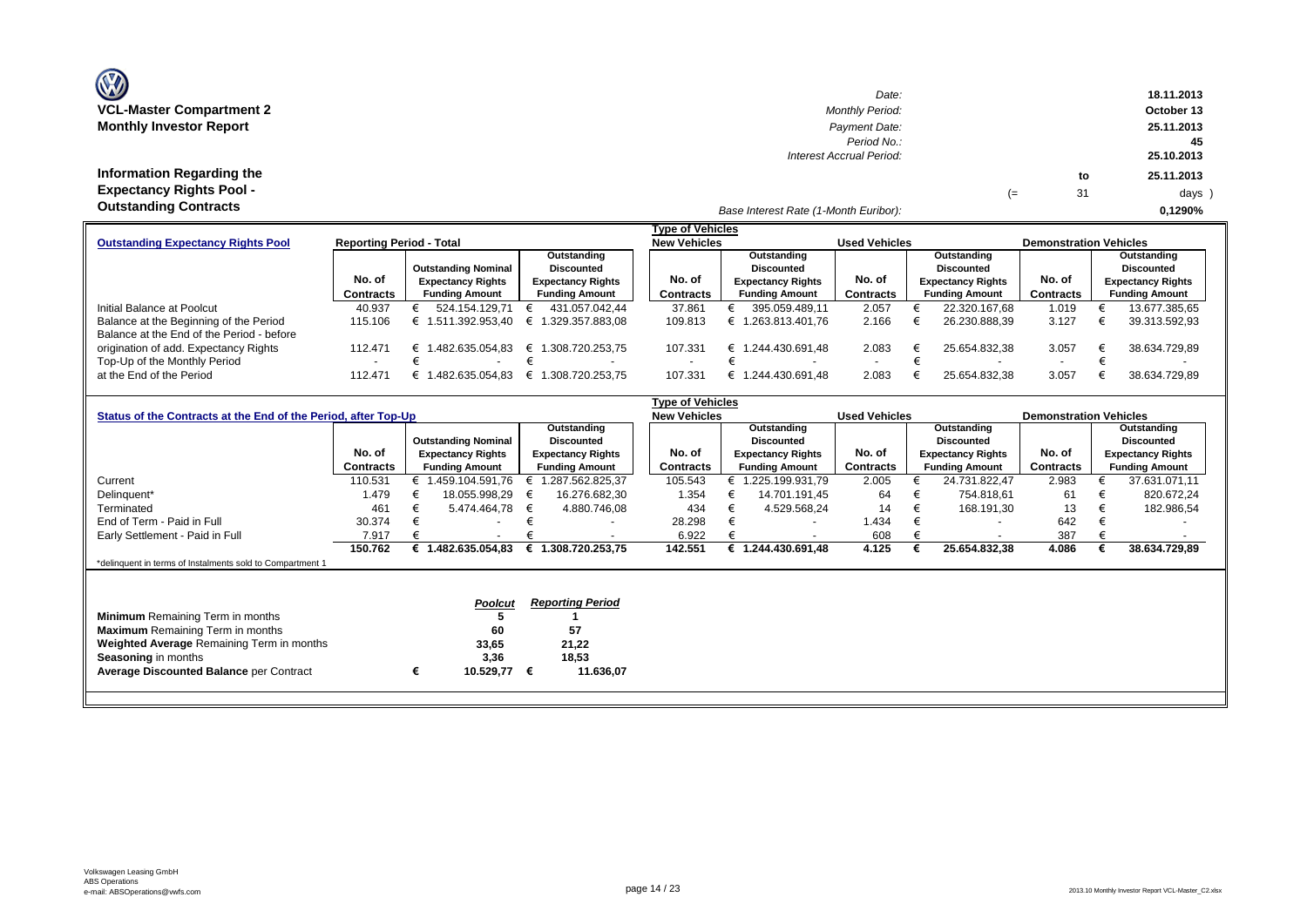|                                                                                                                                            | Date:                                                                    |      | 18.11.2013                              |
|--------------------------------------------------------------------------------------------------------------------------------------------|--------------------------------------------------------------------------|------|-----------------------------------------|
| <b>VCL-Master Compartment 2</b>                                                                                                            | <b>Monthly Period:</b>                                                   |      | October 13                              |
| <b>Monthly Investor Report</b>                                                                                                             | Payment Date:                                                            |      | 25.11.2013                              |
|                                                                                                                                            | Period No.:<br>Interest Accrual Period:                                  |      | 45<br>25.10.2013                        |
|                                                                                                                                            |                                                                          | to   | 25.11.2013                              |
|                                                                                                                                            |                                                                          | $(=$ | $31$ days $)$                           |
| <b>Early Settlements/ Collections</b>                                                                                                      | Base Interest Rate (1-Month Euribor):                                    |      | 0,1290%                                 |
|                                                                                                                                            |                                                                          |      |                                         |
|                                                                                                                                            |                                                                          |      |                                         |
| <b>Early Settlements</b>                                                                                                                   | <b>No. of Contracts</b>                                                  |      | Amount                                  |
| <b>Early Settlements of the Monthly Period</b>                                                                                             |                                                                          |      |                                         |
| Thereof > Terminations due to insured Events                                                                                               | 39                                                                       |      | 376.632,46 €                            |
| > Terminations due to Insolvency                                                                                                           | 63                                                                       |      | 731.168,43 €                            |
| > Terminations not due to Insolvency                                                                                                       | 255                                                                      |      | 3.258.313,16 €                          |
| > Partial Settlements due to Contract Changes                                                                                              |                                                                          |      | 86.610,92 €                             |
|                                                                                                                                            | 357                                                                      |      | 4.452.724,97 €                          |
| > Cancellation of Early Settlements from Previous Periods                                                                                  | ٠                                                                        |      | €                                       |
| > Repayment of Interests Due to Contract Settlement                                                                                        |                                                                          |      | €                                       |
| Total Settlements                                                                                                                          | 357                                                                      |      | 4.452.724,97 €                          |
| (Nominal Expectancy Rights Funding Amount)                                                                                                 |                                                                          |      | (4.923.140, 54€)                        |
| <b>Monthly Collections (Principal + Interest)</b>                                                                                          | <b>No. of Contracts</b>                                                  |      | Amount                                  |
|                                                                                                                                            |                                                                          |      |                                         |
| <b>Expectancy Rights Receivables of the Monthly Period</b><br>Thereof > Payments by Lessee/Dealer (nominal)<br>> Payments by VWL (nominal) | 150.762                                                                  |      | 23.857.562,12 €<br>23.857.562,12 €<br>€ |
| <b>Early Settlements of Discounted Expectancy Rights Funding</b><br><b>Amount of the Monthly Period</b>                                    | 357                                                                      |      | 4.452.724,97 €                          |
| Thereof > Payments by Lessee/ Prepayments of the Monthly Period<br>> Early Settlements not paid                                            |                                                                          |      | 4.452.724,97 €<br>€                     |
|                                                                                                                                            | <b>Current Prepayment Rate</b><br><b>Total Collections of the Period</b> |      | 3,93%<br>28.310.287,09 €                |
| <b>Calculation of Additional Expectancy Rights</b>                                                                                         |                                                                          |      |                                         |
| <b>Total Collections of the Period</b>                                                                                                     |                                                                          |      | 28.310.287,09 €                         |
| Plus: Remaining Amount from Previous Period                                                                                                |                                                                          |      | 1,28 €                                  |
| Plus: Earnings from Distribution/Accumulation Account deposits                                                                             |                                                                          |      | €                                       |
| <b>Available Distribution Amount</b>                                                                                                       |                                                                          |      | 28.310.288,37 €                         |
|                                                                                                                                            |                                                                          |      |                                         |
| Less: (Pos 1 - 10) of the Waterfall                                                                                                        |                                                                          |      | 4.753.090,42 €                          |
| Payments to the accumulation account (Pos.10) of the Waterfall                                                                             |                                                                          |      | 23.557.195,76 €                         |
| Targeted Additional Purchase Amount from Waterfall                                                                                         |                                                                          |      | €                                       |
|                                                                                                                                            |                                                                          |      | €                                       |
| Targeted Aggregate Discounted Lease Balance for Issuance of new Notes<br>Aggregate Discounted Lease Balance Increase Amount                |                                                                          |      | €                                       |
| Additional Expectancy Rights purchased (Top Up)                                                                                            |                                                                          |      | €                                       |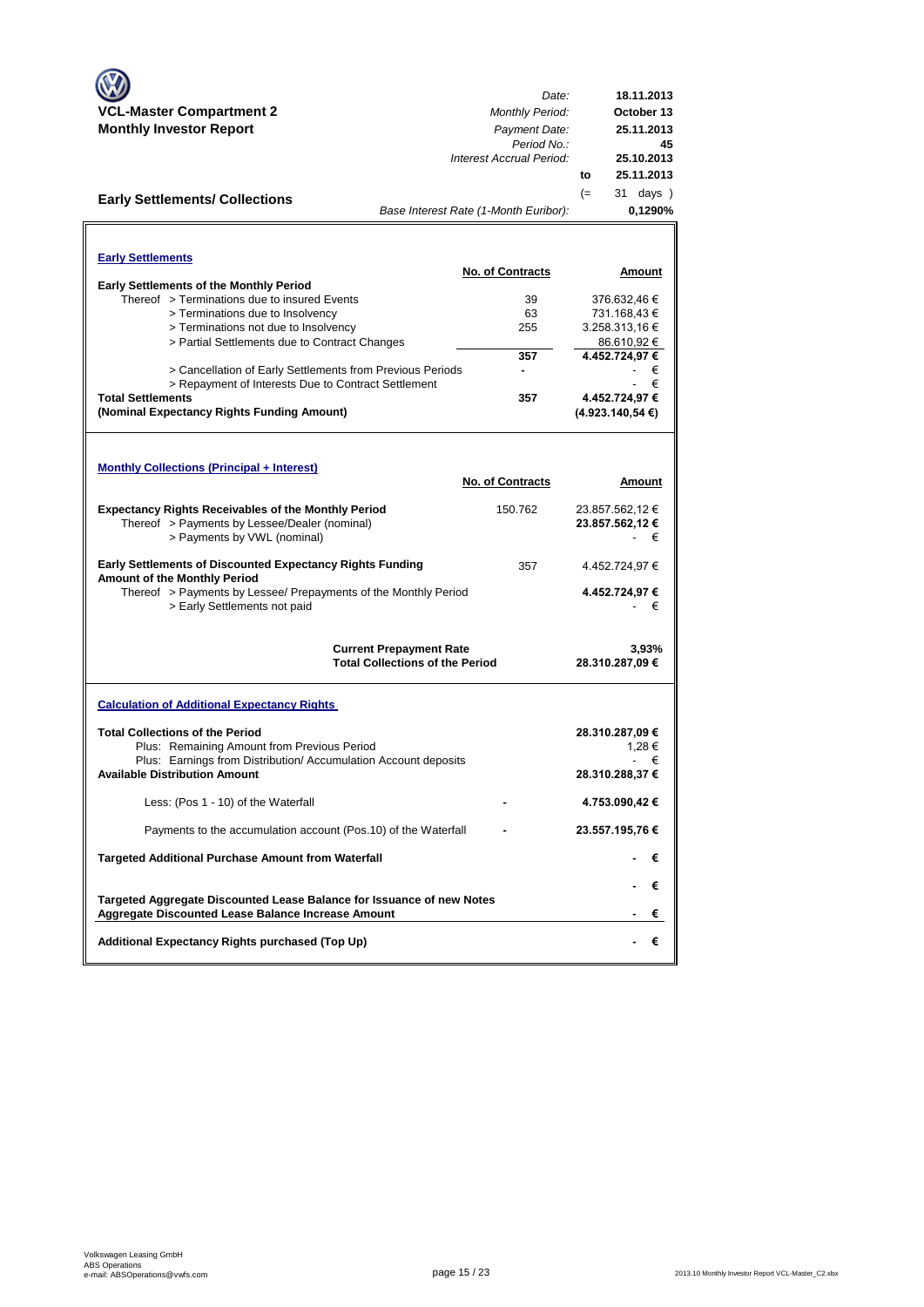| Ø                               | Date:                                 |    | 18.11.2013 |
|---------------------------------|---------------------------------------|----|------------|
| <b>VCL-Master Compartment 2</b> | <b>Monthly Period:</b>                |    | October 13 |
| <b>Monthly Investor Report</b>  | Payment Date:                         |    | 25.11.2013 |
|                                 | Period No.:                           |    | 45         |
| Information regarding the       | <b>Interest Accrual Period:</b>       |    | 25.10.2013 |
| <b>Expectancy Rights Pool -</b> |                                       | to | 25.11.2013 |
|                                 |                                       | =  | 31 days )  |
| <b>Remaining Pool Data</b>      | Base Interest Rate (1-Month Euribor): |    | 0.1290%    |

**Distribution of Expectancy Rights by Lessee/ Contract**

|           | <b>Type of Vehicles</b> |                               |         |                       |           |                    |                                        |         |                                         |                              |              |                |                      |                           |                    |                               |                           |               |                    |
|-----------|-------------------------|-------------------------------|---------|-----------------------|-----------|--------------------|----------------------------------------|---------|-----------------------------------------|------------------------------|--------------|----------------|----------------------|---------------------------|--------------------|-------------------------------|---------------------------|---------------|--------------------|
| Poolcut   |                         |                               |         |                       |           |                    | <b>End of Reporting Period - Total</b> |         |                                         | <b>New Vehicles</b>          |              |                | <b>Used Vehicles</b> |                           |                    | <b>Demonstration Vehicles</b> |                           |               |                    |
|           |                         |                               |         | Distribution of Lease |           |                    |                                        |         |                                         |                              |              |                |                      |                           |                    |                               |                           |               |                    |
| No. of    |                         | <b>Discounted Amounts</b>     |         | Contracts by Lessee/  | No. of    | Discounted Balance |                                        | $%$ of  | change                                  | No. of<br>Discounted Balance |              | No. of         |                      | <b>Discounted Balance</b> | No. of             |                               | <b>Discounted Balance</b> |               |                    |
| Contracts |                         | Not Yet Due in EUR % of Total |         | Contract              | Contracts |                    | Not Yet Due in EUR                     | Total   | Not Yet Due in EUR<br>in %<br>Contracts |                              |              | Contracts      |                      |                           | Not Yet Due in EUR |                               | Contracts                 |               | Not Yet Due in EUR |
| 21.510    |                         | 238.249.962.68                | 55.27%  |                       | 56.572    |                    | 697.300.296.57                         | 53.28%  | $-1.99%$                                | 52,350                       |              | 642.857.986.14 | 1.681                |                           | 21.831.237.99      | 2.541                         |                           | 32.611.072.44 |                    |
| 14.170    |                         | 139.053.925.98                | 32.26%  | $2 - 10$              | 41.552    |                    | 459.266.329.63                         | 35.09%  | 2.83%                                   | 40.704                       |              | 450.209.593.05 | 365                  |                           | 3.467.147.34       | 483                           |                           | 5.589.589.24  |                    |
| 2.551     |                         | 25.018.463.44                 | 5.80%   | $11 - 20$             | 8.665     |                    | 92.451.305.27                          | 7.06%   | 1.26%                                   | 8.621                        |              | 91.916.660.01  | 17                   |                           | 173,241.07         | 27                            |                           | 361.404.19    |                    |
| 2.207     |                         | 22.354.989.95                 | 5.19%   | $21 - 50$             | 5.384     |                    | 56.665.394.83                          | 4.33%   | $-0.86%$                                | 5.358                        |              | 56.409.524.83  | 20                   |                           | 183,205.98         |                               |                           | 72.664.02     |                    |
| 499       |                         | 6.379.700.39                  | .48%    | > 50                  | 298       |                    | 3.036.927.45                           | 0.23%   | $-1.25%$<br>298                         |                              | 3.036.927.45 |                |                      |                           |                    |                               |                           |               |                    |
| 40.937    |                         | 431.057.042.44 €              | 100.00% | Total                 | 112.471   |                    | 1.308.720.253.75                       | 100.00% | 0.00%                                   | 107.331                      |              | 244.430.691.48 | 2.083                |                           | 25.654.832.38      | 3.057                         |                           | 38.634.729.89 |                    |

|           | Distribution of Expectancy Rights by Discounted Amounts |                           |            |                          |           |  |                                        |        |          |                         |  |                           |                      |                           |                    |                               |   |                           |
|-----------|---------------------------------------------------------|---------------------------|------------|--------------------------|-----------|--|----------------------------------------|--------|----------|-------------------------|--|---------------------------|----------------------|---------------------------|--------------------|-------------------------------|---|---------------------------|
|           |                                                         |                           |            |                          |           |  |                                        |        |          | <b>Type of Vehicles</b> |  |                           |                      |                           |                    |                               |   |                           |
| Poolcut   |                                                         |                           |            |                          |           |  | <b>End of Reporting Period - Total</b> |        |          | <b>New Vehicles</b>     |  |                           | <b>Used Vehicles</b> |                           |                    | <b>Demonstration Vehicles</b> |   |                           |
| No. of    |                                                         | <b>Discounted Amounts</b> |            |                          | No. of    |  | Discounted Amounts                     | $%$ of | change   | No. of                  |  | <b>Discounted Balance</b> | No. of               | <b>Discounted Balance</b> |                    | No. of                        |   | <b>Discounted Balance</b> |
| Contracts |                                                         | Not Yet Due in EUR        | % of Total | <b>Discounted Amount</b> | Contracts |  | Not Yet Due in EUR                     | Total  | in %     | Contracts               |  | Not Yet Due in EUR        | Contracts            |                           | Not Yet Due in EUR | Contracts                     |   | Not Yet Due in EUR        |
| 4.059     |                                                         | 16.290.965.42             | 3.78%      | Up to Euro 5,000         | 7.384     |  | 30.867.294.66                          | 2.36%  | $-1.42%$ | 6.769                   |  | 28.475.345.54             | 249                  |                           | 931.266.88         | 366                           |   | 1.460.682.24              |
| 18,685    |                                                         | 139.854.158.59            | 32.44%     | Up to Euro 10,000        | 47.084    |  | 361.371.848.72                         | 27.61% | $-4.83%$ | 45.242                  |  | 347.704.683,54            | 754                  |                           | 5.572.302.70       | 1.088                         |   | 8.094.862.48              |
| 11.339    |                                                         | 137.734.335.14            | 31,95%     | Up to Euro 15,000        | 33,441    |  | 406.108.108.70                         | 31,03% | $-0.92%$ | 32.372                  |  | 393.076.818.52            | 427                  |                           | 5.189.821.52       | 642                           |   | 7.841.468,66              |
| 4.439     |                                                         | 75,803,145.89             | 17.59%     | Up to Euro 20,000        | 13,581    |  | 232.623.086.06                         | 17.77% | 0.19%    | 12.872                  |  | 220.301.939.59            | 282                  |                           | 4.953.420.64       | 427                           |   | 7.367.725.83              |
| 1.579     |                                                         | 34.744.057.11             | 8.06%      | Up to Euro 25,000        | 6.425     |  | 142.966.282.48                         | 10.92% | 2.86%    | 5.872                   |  | 130.610.081.87            | 261                  |                           | 5.837.164.52       | 292                           |   | 6.519.036.09              |
| 464       |                                                         | 12.518.368.05             | 2.90%      | Up to Euro 30,000        | 3.068     |  | 83.279.501.29                          | 6.36%  | 3.46%    | 2.836                   |  | 77.013.961.73             | 83                   |                           | 2.214.321.76       | 149                           |   | 4.051.217,80              |
| 184       |                                                         | 5.931.016.33              | 1.38%      | Up to Euro 35,000        | 1.033     |  | 33.037.843,54                          | 2.52%  | 1.15%    | 955                     |  | 30.533.060.73             | 18                   |                           | 575.552.20         | 60                            |   | 1.929.230.61              |
| 69        |                                                         | 2.570.067.20              | 0.60%      | Up to Euro 40,000        | 291       |  | 10.779.698.40                          | 0.82%  | 0.23%    | 267                     |  | 9.888.694.73              |                      |                           | 219,088.88         | 18                            |   | 671.914.79                |
| 53        |                                                         | 2.236.865.99              | 0,52%      | Up to Euro 45,000        | 99        |  | 4.170.681.49                           | 0,32%  | $-0.20%$ | 92                      |  | 3.877.271.10              |                      |                           |                    |                               |   | 293.410,39                |
| 38        |                                                         | 1.795.920.82              | 0.42%      | Up to Euro 50,000        | 29        |  | 1.362.822.4                            | 0.10%  | $-0.31%$ | 23                      |  | 1.080.997.32              |                      |                           | 48.396.21          |                               |   | 233.428.88                |
| 14        |                                                         | 733.459.79                | 0.17%      | Up to Euro 55,000        | 12        |  | 633.835,38                             | 0,05%  | $-0.12%$ | 10                      |  | 526.499.82                |                      |                           | 53.944.45          |                               |   | 53.391,11                 |
|           |                                                         | 342.197.52                | 0.08%      | Up to Euro 60,000        |           |  | 401.069,62                             | 0.03%  | $-0.05%$ | ħ                       |  | 286.061.84                |                      |                           | 59.552.62          |                               |   | 55.455,16                 |
|           |                                                         | 433.802.02                | 0.10%      | Up to Euro 65,000        | 8         |  | 500.049.85                             | 0.04%  | $-0.06%$ |                         |  | 437.144.00                |                      |                           |                    |                               |   | 62.905.85                 |
|           |                                                         | 68.682.57                 | 0.02%      | Up to Euro 70,000        |           |  | 473.447.50                             | 0.04%  | 0.02%    |                         |  | 473,447.50                |                      |                           |                    |                               |   |                           |
|           |                                                         |                           | 0.00%      | Up to Euro 75,000        |           |  | 144,683,65                             | 0.01%  | 0.01%    |                         |  | 144,683.65                |                      |                           |                    |                               |   |                           |
| 40.937    |                                                         | 431.057.042.44            | 100.00%    | <b>Total</b>             | 112,471   |  | 1.308.720.253.75 € 100.00%             |        | 0.00%    | 107.331                 |  | 1.244.430.691.48          | 2.083                |                           | 25.654.832.38      | 3.057                         | € | 38.634.729.89             |

| <b>Contract Term</b><br><b>Type of Vehicles</b> |                           |         |                               |           |                                        |         |          |                          |            |                    |                          |  |                           |                               |   |                           |
|-------------------------------------------------|---------------------------|---------|-------------------------------|-----------|----------------------------------------|---------|----------|--------------------------|------------|--------------------|--------------------------|--|---------------------------|-------------------------------|---|---------------------------|
| Poolcut                                         |                           |         |                               |           | <b>End of Reporting Period - Total</b> |         |          | <b>New Vehicles</b>      |            |                    | <b>Used Vehicles</b>     |  |                           | <b>Demonstration Vehicles</b> |   |                           |
| No. of                                          | <b>Discounted Amounts</b> | in % of |                               | No. of    | <b>Discounted Amounts</b>              | in % of | change   | No. of                   |            | Discounted Balance | No. of                   |  | <b>Discounted Balance</b> | No. of                        |   | <b>Discounted Balance</b> |
| Contracts                                       | Not Yet Due               | Total   | <b>Contract Term in Month</b> | Contracts | Not Yet Due                            | Total   | in %     | Contracts                |            | Not Yet Due in EUR | Contracts                |  | Not Yet Due in EUR        | Contracts                     |   | Not Yet Due in EUR        |
|                                                 | €                         | 0.00%   | 9                             |           | €<br>$\blacksquare$                    | 0.00%   | 0.00%    | $\sim$                   | €          |                    | $\sim$                   |  | . .                       | $\overline{\phantom{a}}$      | € |                           |
| 1.705                                           | 26.318.834.50<br>∣€       | 6.11%   | 12                            | 9         | €<br>75.459.39                         | 0.01%   | $-6.10%$ | 3                        | €          | 21.617.94          | 4                        |  | 36,701.41                 | $\overline{2}$                | € | 17.140.04                 |
| 144 $f$                                         | 1.605.380.44              | 0.37%   | 18                            | 39        | €<br>555, 358, 37                      | 0.049   | $-0.33%$ | 34                       | €          | 494.194.69         | 3                        |  | 35,915.50                 | $\overline{2}$                | € | 25.248.18                 |
|                                                 | €                         | 0.00%   | 22                            |           | €<br>9.074.53                          | 0.00%   | 0.00%    |                          | $\epsilon$ | 9.074.53           |                          |  |                           |                               | € |                           |
| 3.008 $\epsilon$                                | 33.211.759.80             | 7.70%   | 24                            | 3.184     | €<br>39.255.067.37                     | 3.00%   | $-4.71%$ | 3.067                    | $\epsilon$ | 38.002.026.51      | 86                       |  | 754.299.24                | 31                            | € | 498.741.62                |
|                                                 | 14.656.28<br>€            | 0.00%   | 26                            |           | €<br>$\blacksquare$                    | 0.00%   | 0.00%    |                          | €          |                    |                          |  |                           |                               | € |                           |
|                                                 | €                         | 0.00%   | 27                            |           | €<br>7.457.45                          | 0.00%   | 0.00%    |                          | €          | 7.457.45           |                          |  |                           |                               |   |                           |
|                                                 | 25.798.66                 | 0.01%   | 28                            |           | €<br>$\overline{\phantom{a}}$          | 0.00%   | $-0.01%$ | $\sim$                   | $\epsilon$ |                    |                          |  |                           |                               | € |                           |
| ٠                                               | €                         | 0.00%   | 29                            |           | €<br>$\overline{\phantom{a}}$          | 0.00%   | 0,00%    | $\sim$                   | €          |                    |                          |  |                           |                               | € |                           |
| 841                                             | 8.867.877.12<br>€         | 2.06%   | 30                            | 1.473     | $\epsilon$<br>17.527.885.91            | 1.349   | $-0.72%$ | 1.434                    | €          | 17.048.422.73      | 28                       |  | 295.159.96                | 11                            | € | 184.303.22                |
|                                                 | 01 €                      | 0.00%   | 33                            |           | €<br>$\overline{\phantom{a}}$          | 0.00%   | 0.00%    |                          | €          |                    |                          |  |                           |                               |   |                           |
|                                                 |                           | 0.00%   | 32                            |           | €<br>31.363.15                         | 0.00%   | 0.00%    |                          | €          | 31.363.15          |                          |  |                           |                               |   |                           |
|                                                 | 23,760.26                 | 0.01%   | 34                            |           | €<br>$\overline{\phantom{a}}$          | 0.00%   | $-0.01%$ |                          | €          |                    |                          |  |                           |                               |   |                           |
|                                                 |                           | 0.00%   | 35                            | 5.        | €<br>48.621.67                         | 0.00%   | 0.00%    | 5                        | €          | 48.621.67          |                          |  |                           |                               | € |                           |
| 23.316                                          | 268.681.076.87            | 62.33%  | 36                            | 62.761    | €<br>817.899.070.79                    | 62.50%  | 0.17%    | 60.023                   | €          | 776.723.600.41     | 1.289                    |  | 18.899.307.54             | 1.449                         | € | 22.276.162.84             |
|                                                 | €                         | 0.00%   | 38                            |           | €<br>$\overline{\phantom{a}}$          | 0.00%   | 0.00%    | $\overline{\phantom{a}}$ | €          |                    |                          |  |                           |                               |   |                           |
|                                                 | €                         | 0.00%   | 39                            |           | €<br>$\overline{\phantom{a}}$          | 0.00%   | 0.00%    |                          | €          |                    |                          |  |                           |                               | € |                           |
| 736 €                                           | 6.731.434,49              | 1.56%   | 42                            | 1.612     | €<br>17.878.518.07                     | 1.379   | $-0.20%$ | 1.498                    | $\epsilon$ | 16.628.762.10      | 68                       |  | 668.912.20                | 46                            | € | 580.843.77                |
|                                                 |                           | 0.00%   | 45                            |           | €<br>$\blacksquare$                    | 0.00%   | 0.00%    | $\overline{\phantom{a}}$ | €          |                    |                          |  |                           |                               |   |                           |
|                                                 |                           | 0.00%   | 46                            |           | €<br>$\overline{\phantom{a}}$          | 0.00%   | 0.00%    |                          | €          |                    | $\overline{\phantom{a}}$ |  |                           |                               |   |                           |
|                                                 |                           | 0.00%   | 47                            |           | €                                      | 0.00%   | 0.00%    |                          | $\epsilon$ |                    |                          |  |                           |                               | € |                           |
| 9,500                                           | 75.513.203.89<br>€        | 17.52%  | 48                            | 37.795    | €<br>374.295.941.28                    | 28.60%  | 11.08%   | 36.014                   | €          | 356.580.444.73     | 543                      |  | 4.472.046.37              | 1.238                         | € | 13.243.450.18             |
| 777 €                                           | 4.733.423.19              | 1.10%   | 54                            | 2.022     | €<br>14.893.840.79                     | 1.14%   | 0.04%    | 1.847                    | €          | 13.585.737.56      | 43                       |  | 369.560.73                | 132                           | € | 938.542.50                |
| 905 $\epsilon$                                  | 5.329.836.94              | 1.24%   | 60                            | 3.568     | €<br>26.242.594.98                     | 2.019   | 0.77%    | 3.403                    | €          | 25.249.368.01      | 19                       |  | 122.929.43                | 146                           |   | 870.297.54                |
| 40,937                                          | 431.057.042.44 €          | 100.00% | Total                         | 112.471   | 1.308.720.253.75                       | 100,009 | 0.00%    | 107.331                  | €          | 1.244.430.691.48   | 2.083                    |  | 25.654.832.38             | 3.057                         |   | 38.634.729.89             |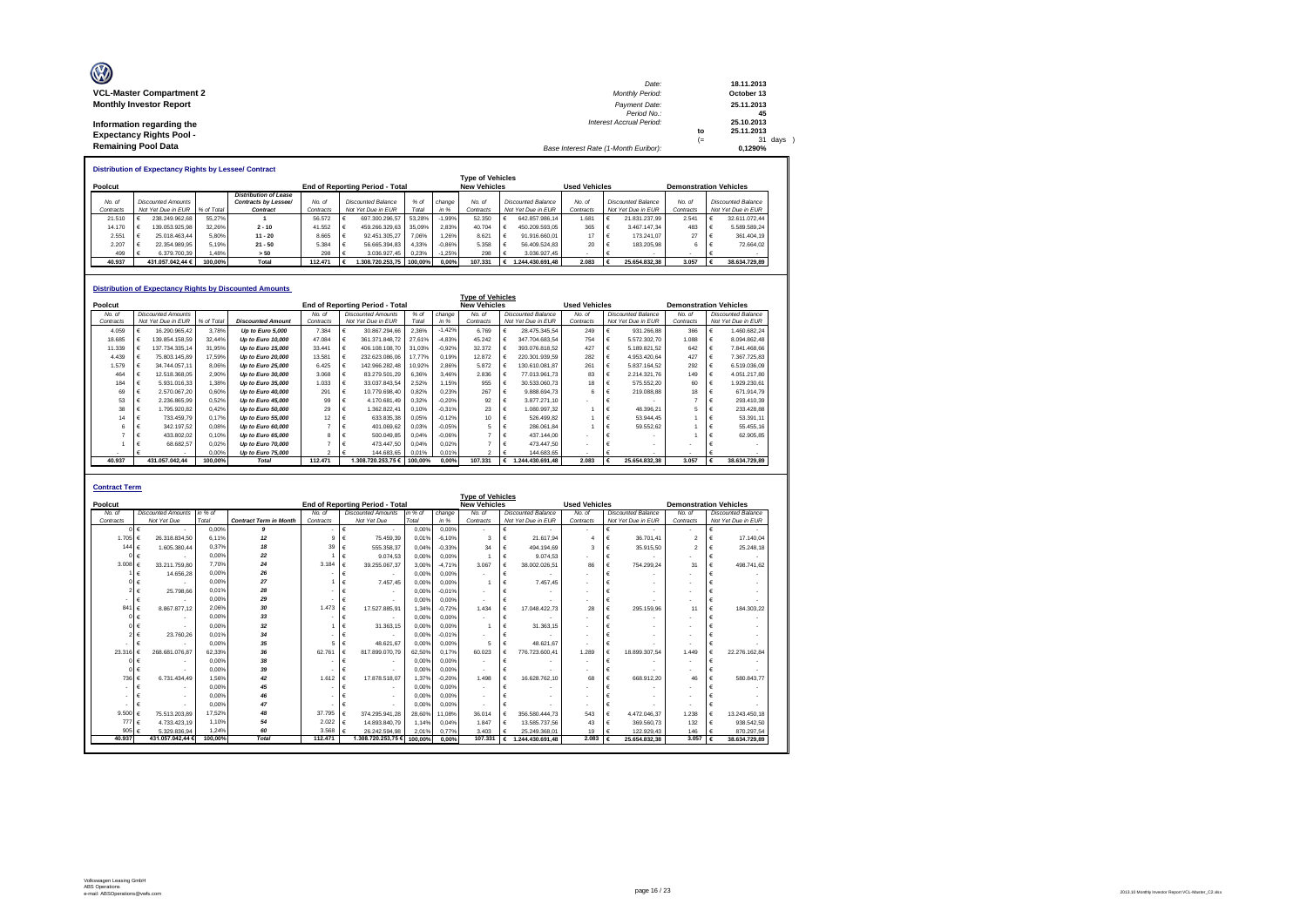| Ø                               | Date:                                 |      | 18.11.2013 |
|---------------------------------|---------------------------------------|------|------------|
| <b>VCL-Master Compartment 2</b> | Monthly Period:                       |      | October 13 |
| <b>Monthly Investor Report</b>  | Payment Date:                         |      | 25.11.2013 |
|                                 | Period No.:                           |      | 45         |
| Information regarding the       | <b>Interest Accrual Period:</b>       |      | 25.10.2013 |
| <b>Expectancy Rights Pool -</b> |                                       | to   | 25.11.2013 |
|                                 |                                       | $(=$ | 31 days )  |
| <b>Remaining Pool Data</b>      | Base Interest Rate (1-Month Euribor): |      | 0.1290%    |

| Distribution of Expectancy Rights by Make and Modell<br><b>Type of Vehicles</b> |        |                                          |                  |                                   |                                        |                                          |                                 |                  |                      |                          |        |                                                 |                      |            |                                                 |                               |        |                                                 |
|---------------------------------------------------------------------------------|--------|------------------------------------------|------------------|-----------------------------------|----------------------------------------|------------------------------------------|---------------------------------|------------------|----------------------|--------------------------|--------|-------------------------------------------------|----------------------|------------|-------------------------------------------------|-------------------------------|--------|-------------------------------------------------|
| Poolcut                                                                         |        |                                          |                  |                                   | <b>End of Reporting Period - Total</b> |                                          |                                 |                  |                      | <b>New Vehicles</b>      |        |                                                 | <b>Used Vehicles</b> |            |                                                 | <b>Demonstration Vehicles</b> |        |                                                 |
| No. of<br>Contracts                                                             |        | <b>Discounted Amounts</b><br>Not Yet Due | in % of<br>Total | Make/ Modell                      | No. of<br>Contracts                    | <b>Discounted Amounts</b><br>Not Yet Due |                                 | in % of<br>Total | change<br>in %       | No. of<br>Contracts      |        | <b>Discounted Balance</b><br>Not Yet Due in EUR | No at<br>Contracts   |            | <b>Discounted Balance</b><br>Not Yet Due in EUR | No. of<br>Contracts           |        | <b>Discounted Balance</b><br>Not Yet Due in EUR |
| 721                                                                             | €      | 2 772 607 78                             | 0.64%            | Fox                               | 261                                    | €                                        | 1 088 733 61                    | 0,08%            | $-0,569$             | 241                      | €      | 1 015 873 08                                    | 5                    | €          | 19 415 12                                       | 15                            |        | 53 445 41                                       |
| 2.191<br>3.036                                                                  | €<br>€ | 12.826.659.38<br>26.877.521,90           | 2.98%<br>6.249   | Polo<br>Golf                      | 5.123<br>12.457                        | €<br>€                                   | 32.826.127.18<br>108.811.976,25 | 2.51%<br>8.319   | $-0,479$<br>2.08%    | 5.002<br>12.095          | €<br>€ | 32.098.486.38<br>105.983.356,24                 | 41<br>216            | €<br>€     | 221,603.13<br>1.527.720,91                      | 80<br>146                     | €<br>€ | 506.037.67<br>1.300.899,10                      |
| 2.130                                                                           | €      | 17.039.646,06                            | 3.95%            | <b>Golf Variant</b>               |                                        | €                                        |                                 | 0,00%            | $-3.95%$             |                          | €      |                                                 |                      | €          |                                                 |                               | €      |                                                 |
| 674                                                                             | €      | 5.885.669,15                             | 1,37%            | <b>Golf Plus</b>                  |                                        | €                                        |                                 | 0,00%            | $-1,379$             |                          | €      |                                                 |                      | €          |                                                 |                               | €      |                                                 |
|                                                                                 | €      |                                          | 0,00%            | <b>Golf Cabrio</b>                |                                        | €                                        |                                 | 0,00%            | 0,00%                |                          | €      |                                                 |                      | €          |                                                 |                               |        |                                                 |
| 90                                                                              | €      | 998.274.24                               | 0.23%            | Eos                               | 219                                    | €                                        | 2.755.812.47                    | 0.21%            | $-0.029$             | 205                      | €      | 2.607.547.40                                    | 8                    | €          | 75,242.92                                       | 6                             |        | 73.022.15                                       |
| 11<br>5                                                                         | €<br>€ | 81.467,52<br>29.489,71                   | 0.029<br>0,01%   | <b>Jetta</b><br><b>New Beetle</b> | 143<br>426                             | €<br>€                                   | 1.218.150,32<br>4.064.548,29    | 0,09%<br>0,31%   | 0,079<br>0,30%       | 90<br>393                | €<br>€ | 792.030,06<br>3.722.368,45                      | 48<br>$\overline{7}$ | €<br>€     | 386.165,38<br>64.735,68                         | 5<br>26                       | €<br>€ | 39 954 88<br>277.444,16                         |
| 11                                                                              | €      | 93 710 56                                | 0.02%            | New Beetle Cabrio                 |                                        | €                                        |                                 | 0.00%            | $-0.029$             |                          | €      |                                                 |                      | $\epsilon$ |                                                 |                               | €      |                                                 |
| 643                                                                             | €      | 7.248.012.84                             | 1,68%            | Passat                            | 13 291                                 | €                                        | 146.130.073,31                  | 11,17%           | 9,48%                | 12.913                   | €      | 142.154.741.80                                  | 242                  | €          | 2.466.238,10                                    | 136                           | €      | 1.509.093.41                                    |
| 3.883                                                                           | €      | 37.292.650,65                            | 8,65%            | <b>Passat Variant</b>             |                                        | €                                        |                                 | 0,00%            | $-8,65%$             | $\overline{\phantom{a}}$ | €      |                                                 |                      | €          |                                                 |                               | €      |                                                 |
| 176                                                                             | €      | 1.869.639.21                             | 0.43%            | Scirocco                          | 190                                    | €                                        | 2.126.685,99                    | 0,16%            | $-0.279$             | 176                      | €      | 1.991.186.62                                    | 7                    | €          | 73.287.86                                       | $\overline{7}$                | €      | 62.211.51                                       |
| 1.170                                                                           | €      | 10.459.333,63                            | 2.43%            | Touran<br>Tiguan                  | 4.552                                  | €                                        | 43.819.853.75                   | 3,35%<br>4,32%   | 0.92%                | 4.480                    | €<br>€ | 43.216.749.29                                   | 42                   | €          | 314.015,35                                      | 30                            | €      | 289,089.11                                      |
| 975<br>183                                                                      | €<br>€ | 11.892.982,13<br>1.702.394,60            | 2,76%<br>0.39%   | Sharan                            | 4.314<br>1.993                         | €<br>€                                   | 56.523.012,80<br>27.761.145.80  | 2,12%            | 1,56%<br>1,73%       | 4.232<br>1.964           | €      | 55.546.933,41<br>27.419.305.40                  | 27<br>$\overline{7}$ | €<br>€     | 281.455,19<br>79.805,55                         | 55<br>22                      | €<br>€ | 694.624,20<br>262.034.85                        |
| 232                                                                             | €      | 3.663.999,99                             | 0.85%            | Touared                           | 1 481                                  | €                                        | 32 889 491 39                   | 2,51%            | 1.66%                | 1.374                    | €      | 30 799 328 69                                   | 44                   | €          | 785 844 30                                      | 63                            | €      | 1.304.318,40                                    |
|                                                                                 | €      |                                          | 0.00%            | up!                               | 3.259                                  | €                                        | 16.129.149.90                   | 1,23%            | 1.239                | 3.198                    | €      | 15.834.074,95                                   | 8                    | €          | 37.407.81                                       | 53                            | €      | 257.667.14                                      |
| 573                                                                             | €      | 14.308.603,93                            | 3.32%            | Phaeton                           | 590                                    | €                                        | 14 163 959 41                   | 1.08%            | .2.249               | 112                      | Ë      | 3.842.841,76                                    | 476                  | €          | 10.277.054,15                                   | 2                             | €      | 44.063.50                                       |
| 16.704<br>2.933                                                                 | €      | 155.042.663,28<br>16.474.528.84 €        | 35,97%<br>3,82%  | <b>VW</b><br>Caddy                | 48.299<br>6.888                        | €<br>€                                   | 490.308.720,47<br>43.325.844,04 | 37,46%<br>3.319  | 1,50%<br>$-0,51%$    | 46.475<br>6.641          | €<br>€ | 467.024.823,53<br>42.018.360,16                 | 1.178<br>100         | €<br>€     | 16.609.991,45<br>544.841,86                     | 646<br>147                    | €<br>€ | 6.673.905,49<br>762.642,02                      |
| 2.656                                                                           |        | 21.963.719,12 €                          | 5.109            | <b>Transporter</b>                | 7.727                                  | €                                        | 80.431.441,91                   | 6,15%            | 1.059                | 7.223                    | €      | 75.529.799,52                                   | 253                  | €          | 2.450.731,31                                    | 251                           | €      | 2.450.911.08                                    |
|                                                                                 |        | $\epsilon$                               | 0.00%            | Amarok                            | 401                                    | €                                        | 4.734.298.53                    | 0,36%            | 0.36%                | 344                      | €      | 4.115.929.20                                    | 10                   | €          | 91.400.07                                       | 47                            | €      | 526,969.26                                      |
| 1.180                                                                           |        | 10.917.917,33 €                          | 2.53%            | Crafter                           | 3.228                                  | €                                        | 32.917.307,28                   | 2,52%            | $-0,029$             | 3.081                    | €      | 31.723.413,09                                   | 58                   | €          | 406.615,90                                      | 89                            | €      | 787.278,29                                      |
| $\mathfrak{p}$                                                                  |        | 5.623,50 €                               | 0,00%            | LT                                |                                        | €                                        |                                 | 0,00%            | 0,00%                |                          | €      |                                                 |                      | €          |                                                 |                               |        |                                                 |
| 6.771                                                                           | €      | 49.361.788,79                            | 11.45%<br>0.00%  | <b>VWN</b><br>Audi A1             | 18.244<br>1.904                        | €<br>€                                   | 161.408.891.76<br>16.250.413.69 | 12,33%<br>1,24%  | 0.88%<br>1.24%       | 17.289<br>1.750          | €<br>€ | 153.387.501.97<br>14 932 233 70                 | 421<br>26            | €          | 3.493.589.14<br>195.148.84                      | 534<br>128                    | €      | 4.527.800.65<br>1.123.031.15                    |
| 2.370                                                                           | €      | 25.318.315.94                            | 5.87%            | Audi A3                           | 3.502                                  | €                                        | 38.925.958.56                   | 2,97%            | $-2.909$             | 3.343                    | €      | 37 375 063 02                                   | 36                   | €          | 285.498.46                                      | 123                           | €      | 1.265.397.08                                    |
|                                                                                 | €      |                                          | 0.00%            | Audi Q3                           | 1.636                                  | €                                        | 24.178.527,76                   | 1,85%            | 1,85%                | 1.579                    | €      | 23.345.909.76                                   | $\overline{1}$       | €          | 7.877,95                                        | 56                            | €      | 824.740,05                                      |
| 103                                                                             | €      | 1.278.966,83                             | 0,30%            | Audi A3 Cabrio                    |                                        | €                                        |                                 | 0,00%            | $-0,30%$             |                          | €      |                                                 |                      | €          |                                                 |                               | €      |                                                 |
| 489<br>3.939                                                                    | €      | 6.376.497.45                             | 1,48%<br>12.89%  | Audi A4<br>Audi A4 Avant          | 8.549                                  | €                                        | 126.244.554,82                  | 9.65%<br>0,00%   | 8,17%<br>12.89%      | 8.303                    | €<br>€ | 122.956.458,57                                  | 102                  | €          | 1.165.476,65                                    | 144                           | €<br>€ | 2.122.619,60                                    |
| $\mathbf{Q}$                                                                    | €<br>€ | 55.568.275.61<br>100.078.81              | 0.029            | Audi A4 Cabrio                    |                                        | €<br>€                                   |                                 | 0,00%            | $-0.029$             |                          | €      |                                                 |                      | €<br>€     |                                                 |                               | €      |                                                 |
| 798                                                                             | €      | 13.553.463.57                            | 3.149            | Audi A5                           | 2884                                   | $\epsilon$                               | 54.534.010,00                   | 4.179            | 1,029                | 2.705                    | €      | 51.212.760,89                                   | 34                   | €          | 500.709,87                                      | 145                           | €      | 2.820.539,24                                    |
| 277                                                                             | €      | 5.473.541.95                             | 1,27%            | Audi A5 Cabrio                    |                                        | €                                        |                                 | 0,00%            | $-1.279$             |                          | €      |                                                 |                      | €          |                                                 |                               | €      |                                                 |
| 1.433                                                                           | €      | 25.422.358,62                            | 5.90%            | Audi Q5                           | 2.351                                  | €                                        | 45.581.953,28                   | 3,48%            | $-2,419$             | 2.225                    | €      | 43.215.253,02                                   | 17                   | €          | 264.195,97                                      | 109                           | €      | 2.102.504,29                                    |
| 612<br>2.071                                                                    | €<br>€ | 8.992.279,98                             | 2,09%<br>8,03%   | Audi A6<br>Audi A6 Avant          | 8.356                                  | €<br>€                                   | 177.974.833,01                  | 13.60%<br>0,00%  | 11,519<br>$-8.039$   | 7.936                    | €<br>€ | 169.745.250,05                                  | 85                   | €<br>€     | 1.169.924,84                                    | 335                           | €      | 7.059.658,12                                    |
|                                                                                 | €      | 34.595.715,21                            | 0.00%            | Audi A7                           | 93                                     | €                                        | 957 393 64                      | 0,07%            | 0.07%                | 68                       | €      | 732 544 69                                      | 22                   | €          | 196 591 75                                      | $\mathbf{3}$                  | €      | 28 257 20                                       |
| 415                                                                             | €      | 10.629.771,82                            | 2,47%            | Audi Q7                           | 769                                    | €                                        | 20.246.567,74                   | 1,559            | $-0,929$             | 720                      | €      | 19.058.926,38                                   | 11                   | €          | 232.165,14                                      | 38                            | €      | 955.476,22                                      |
| 176                                                                             | €      | 5.090.336.45                             | 1.18%            | Audi A8                           | 327                                    | €                                        | 10.966.987.83                   | 0,84%            | $-0.349$             | 235                      | €      | 8.229.779.20                                    | 12                   | €          | 252.020.39                                      | 80                            | €      | 2.485.188.24                                    |
|                                                                                 | €      |                                          | 0.00%            | <b>Audi R8</b>                    | 38                                     | €                                        | 2 045 543 36                    | 0,16%            | 0.16%                | 25                       | €      | 1 495 992 05                                    | 5                    | €          | 199 391 83                                      | $\mathbf{a}$                  | €      | 350 159 48                                      |
| 114                                                                             | €      | 1.576.314.14                             | 0.37%            | Audi TT<br><b>TT Coupé</b>        | 402                                    | €<br>$\epsilon$                          | 6.223.499,67                    | 0,48%<br>0,00%   | 0,48%                | 365                      | €<br>€ | 5.665.342,84                                    | 6                    | $\in$<br>€ | 80.761,82                                       | 31                            | €<br>€ | 477.395,01                                      |
| 43                                                                              | €      | 656.154,50                               | 0,15%            | <b>TT Roadster</b>                |                                        | €                                        |                                 | 0,00%            | $-0,37%$<br>$-0,15%$ |                          |        |                                                 |                      | €          |                                                 |                               |        |                                                 |
| 12.849                                                                          | €      | 194.632.070,88                           | 45,15%           | Audi                              | 30.811                                 | €                                        | 524.130.243,36                  | 40,05%           | $-5,10%$             | 29.254                   | €      | 497.965.514,17                                  | 357                  | €          | 4.549.763,51                                    | 1.200                         |        | 21.614.965,68                                   |
| 488                                                                             | €      | 2.486.805.33                             | 0.58%            | Ibiza                             | 989                                    | €                                        | 5.302.785.90                    | 0,41%            | $-0.179$             | 856                      | €      | 4.649.206.39                                    | 14                   | €          | 63.661,57                                       | 119                           |        | 589.917,94                                      |
| 176                                                                             | €<br>€ | 1.305.871,34                             | 0,00%<br>0,30%   | Arosa<br>Altea                    | 338                                    | €<br>€                                   | 2.386.217,20                    | 0,00%<br>0,18%   | 0,00%<br>$-0,12%$    | 297                      | €<br>€ | 2.127.483,89                                    | 5                    | €<br>€     | 31.283,06                                       | 36                            | €<br>€ | 227.450,25                                      |
| 186                                                                             | €      | 1.276.354,13                             | 0.30%            | Leon                              | 426                                    | €                                        | 2.998.865.91                    | 0.23%            | $-0.07%$             | 370                      | €      | 2.658.921.25                                    | $\overline{3}$       | €          | 15.874,36                                       | 53                            | €      | 324.070,30                                      |
| 79                                                                              | €      | 635.448,54                               | 0.15%            | Alhambra                          | 702                                    | €                                        | 8.274.669.47                    | 0,63%            | 0,48%                | 678                      | €      | 8.036.837,39                                    | 4                    | $\in$      | 35.801,40                                       | 20                            | €      | 202.030.68                                      |
|                                                                                 | €      |                                          | 0,00%            | Mii                               | 235                                    | €                                        | 976.405,05                      | 0,07%            | 0,079                | 226                      | €      | 943.432,73                                      |                      | €          |                                                 | 9                             | €      | 32.972,32                                       |
| 354                                                                             | €      | 3.284.113,74                             | 0,76%            | Exeo                              | 575                                    | €                                        | 4.936.948,25                    | 0,38%            | $-0,389$             | 521                      |        | 4.480.580,47                                    | 3                    |            | 16.792,69                                       | 51                            |        | 439.575,09                                      |
| 1.283<br>568                                                                    | €<br>€ | 8.988.593,08<br>2 530 558 31             | 2.09%<br>0.59%   | Seat<br>Fabia                     | 3.265<br>1.574                         | €<br>€                                   | 24.875.891,78<br>786829434      | 1,90%<br>0.609   | $-0.18%$<br>0,01%    | 2.948<br>1462            | €<br>€ | 22.896.462.12<br>7.361.897,52                   | 29<br>16             | €          | 163.413,08 €<br>66.160,57                       | 288<br>96                     | €      | 1.816.016.58<br>440 236 25                      |
|                                                                                 | €      |                                          | 0.00%            | Citvao                            | 306                                    | €                                        | 1.278.862,96                    | 0.10%            | 0.10%                | 293                      | €      | 1.223.565,37                                    |                      | €          |                                                 | 13                            | €      | 55.297,59                                       |
| 320                                                                             | €      | 1 649 766 05                             | 0.38%            | Fabia Combi                       |                                        | €                                        |                                 | 0,00%            | $-0.389$             |                          | €      |                                                 |                      | €          |                                                 |                               | €      |                                                 |
| 85                                                                              | €      | 593 971 83                               | 0.14%            | Octavia                           | 5 1 2 3                                | €                                        | 41.252.375,97                   | 3,15%            | 3.01%                | 5.032                    | €      | 40 561 120 65                                   | 12                   | €          | 90.370.50                                       | 79                            | €      | 600 884 82                                      |
| 1.377                                                                           | €<br>€ | 10.979.819.27                            | 2.55%<br>0.00%   | Octavia Combi<br>Rapid            | 10                                     | €<br>$\epsilon$                          | 63.128.39                       | 0,00%<br>0.00%   | $-2.55%$<br>0.00%    | 9                        | €<br>€ | 56.275.43                                       |                      | €<br>€     |                                                 | $\overline{1}$                | €<br>€ | 6.852.96                                        |
| 349                                                                             | €      | 1.689.795,70                             | 0,39%            | Roomster                          | 817                                    | €                                        | 4.135.003,05                    | 0,32%            | $-0,08%$             | 787                      | €      | 4.001.621,97                                    | $\overline{7}$       | $\in$      | 26.043,76                                       | 23                            | €      | 107.337,32                                      |
| 218                                                                             | €      | 2.196.943,44                             | 0,51%            | <b>Superb</b>                     | 2.260                                  | €                                        | 23.332.009,78                   | 1,78%            | 1.27%                | 2.192                    | €      | 22.648.966,59                                   | 8                    | €          | 61.929,83                                       | 60                            | €      | 621.113,36                                      |
| 5                                                                               | €      | 59.327.37                                | 0.01%            | <b>Superb Combi</b>               |                                        | €                                        |                                 | 0,00%            | $-0.019$             |                          | €      |                                                 |                      | €          |                                                 |                               | €      |                                                 |
| 139<br>3.061                                                                    | €      | 1 227 707 86<br>20.927.889,83            | 0.28%<br>4,86%   | Skoda Yeti<br>Skoda               | 10.090                                 | €                                        | 77.929.674,49                   | 0,00%<br>5,95%   | $-0.289$<br>1,10%    | 9.775                    | €      | 75.853.447,53                                   | 43                   | €          | 244.504,66                                      | 272                           | €      | 1.831.722,30                                    |
| 269                                                                             | €      | 2.104.036.58                             | 0.49%            | other                             | 1.762                                  | €                                        | 30.066.831.89                   | 2.30%            | 1.81%                | 1.590                    | €      | 27.302.942.16                                   | 55                   | €          | 593.570.54                                      | 117                           |        | 2.170.319.19                                    |
| 40.937                                                                          |        | 431.057.042,44                           | 100,00%          | <b>Total</b>                      | 112.471                                | €                                        | 1.308.720.253,75                | 100,00%          |                      | 107.331                  |        | 1.244.430.691,48                                | 2.083                |            | 25.654.832,38                                   | 3.057                         |        | 38.634.729,89                                   |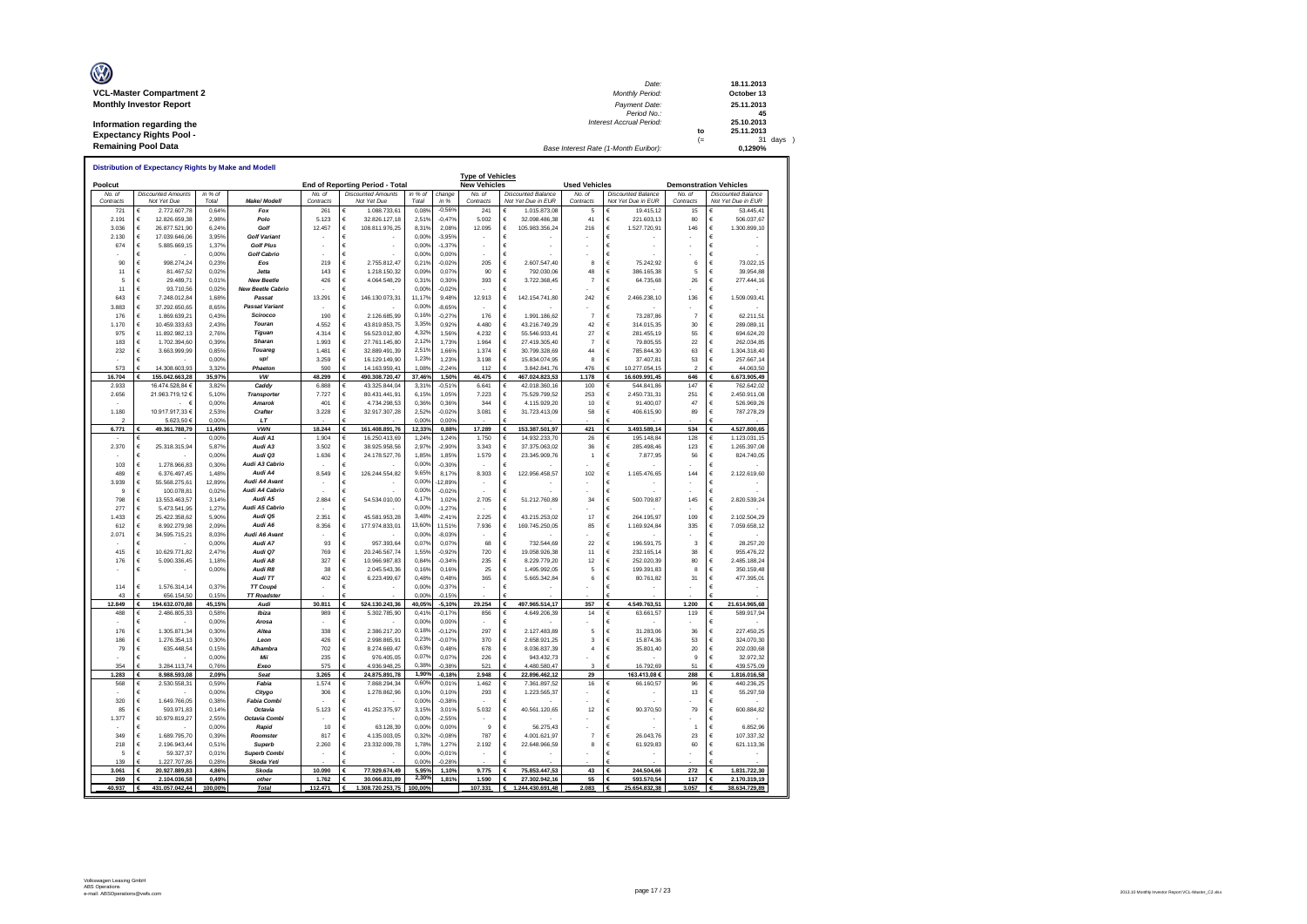| Ø                               | Date:                                 |     | 18.11.2013 |
|---------------------------------|---------------------------------------|-----|------------|
| <b>VCL-Master Compartment 2</b> | <b>Monthly Period:</b>                |     | October 13 |
| <b>Monthly Investor Report</b>  | Payment Date:                         |     | 25.11.2013 |
|                                 | Period No.:                           |     | 45         |
| Information regarding the       | <b>Interest Accrual Period:</b>       |     | 25.10.2013 |
| <b>Expectancy Rights Pool -</b> |                                       | to  | 25.11.2013 |
|                                 |                                       | $=$ | 31 days    |
| <b>Remaining Pool Data</b>      | Base Interest Rate (1-Month Euribor): |     | 0.1290%    |

| <b>Geographic distribution of Expectancy Rights</b><br><b>Type of Vehicles</b> |   |                           |            |                                   |           |   |                                        |         |          |                     |            |                           |                      |                    |                           |                               |   |                    |
|--------------------------------------------------------------------------------|---|---------------------------|------------|-----------------------------------|-----------|---|----------------------------------------|---------|----------|---------------------|------------|---------------------------|----------------------|--------------------|---------------------------|-------------------------------|---|--------------------|
|                                                                                |   |                           |            |                                   |           |   |                                        |         |          |                     |            |                           |                      |                    |                           |                               |   |                    |
| Poolcut                                                                        |   |                           |            |                                   |           |   | <b>End of Reporting Period - Total</b> |         |          | <b>New Vehicles</b> |            |                           | <b>Used Vehicles</b> |                    |                           | <b>Demonstration Vehicles</b> |   |                    |
| No. of                                                                         |   | <b>Discounted Amounts</b> |            |                                   | No. of    |   | <b>Discounted Amounts</b>              | $%$ $o$ | change   | No of               |            | <b>Discounted Balance</b> | No of                |                    | <b>Discounted Balance</b> | No of                         |   | Discounted Balance |
| Contracts                                                                      |   | Not Yet Due in EUR        | % of Total | <b>Federal State</b>              | Contracts |   | Not Yet Due in EUR                     | Total   | in %     | Contracts           |            | Not Yet Due in EUR        | Contracts            | Not Yet Due in EUR |                           | Contracts                     |   | Not Yet Due in EUR |
| 5.818                                                                          |   | 63.382.878.97             | 14,70%     | <b>Baden-Wuerttemberg</b>         | 17.211    | € | 206.126.072.57                         | 15.75%  | 1.05%    | 16.537              | €          | 197.369.798.91            | 252                  |                    | 2.979.525.84              | 422                           | € | 5.776.747.82       |
| 6.692                                                                          |   | 75.130.927.98             | 17.43%     | Bavaria                           | 18,474    | € | 227.320.602.92                         | 17,37%  | $-0.06%$ | 17.454              | €          | 214.590.169.75            | 453                  |                    | 5.345.119.05              | 567                           | € | 7.385.314.12       |
| 1.263                                                                          |   | 13.397.548.66             | 3.11%      | <b>Berlin</b>                     | 3.133     | € | 37.120.923.67                          | 2.84%   | $-0.27%$ | 2.948               | $\epsilon$ | 34.526.678.58             | 73                   |                    | 989.418.39                | 112                           | € | 1.604.826.70       |
| 925                                                                            |   | 8.627.503.80              | 2.00%      | <b>Brandenburg</b>                | 2.357     | € | 25.318.316.64                          | 1.93%   | $-0.07%$ | 2.217               | $\epsilon$ | 23.691.086.83             | 67                   |                    | 694,740.82                | 73                            |   | 932.488.99         |
| 389                                                                            |   | 4.049.037.33              | 0.94%      | <b>Bremen</b>                     | 1.104     | € | 12.256.162.89                          | 0.94%   | 0.00%    | 1.067               | $\epsilon$ | 11.734.449.28             | 19                   |                    | 254.194.24                | 18                            |   | 267.519.37         |
| 1.362                                                                          |   | 15.233.573.72             | 3.53%      | Hamburg                           | 3.575     | € | 43.664.772.66                          | 3.34%   | $-0.20%$ | 3.466               | $\epsilon$ | 42.103.732.45             | 24                   |                    | 290.415.27                | 85                            | € | .270.624.94        |
| 3.543                                                                          |   | 39.748.342.34             | 9.22%      | Hesse                             | 9.304     | € | 111.704.757.38                         | 8,54%   | $-0.69%$ | 8.873               | €          | 106.392.950.58            | 173                  |                    | 2.165.603.23              | 258                           | € | 3.146.203.57       |
| 672                                                                            |   | 6.397.079.37              | 1.48%      | Mecklenburg-<br><b>Vorpommern</b> | 1.828     | € | 19.426.341.86                          | 1.48%   | 0.00%    | 1.736               | €          | 18.284.598.90             | 33                   |                    | 421.840.07                | 59                            | € | 719.902.89         |
| 3.788                                                                          |   | 37.435.339.20             | 8.68%      | <b>Lower Saxony</b>               | 10.824    | € | 117.013.171.93                         | 8.94%   | 0.26%    | 10.285              | €          | 110.727.866.85            | 247                  |                    | 2.824.972.81              | 292                           | € | 3.460.332.27       |
| 8.849                                                                          |   | 92.396.738.89             | 21.43%     | North Rhine-Westphalia            | 24.351    | € | 287.496.754.15                         | 21,97%  | 0.53%    | 23.379              | €          | 275.222.096.33            | 399                  |                    | 5.286.431.97              | 573                           | € | 6.988.225.85       |
| 1.469                                                                          |   | 15.006.654.55             | 3.48%      | <b>Rhineland-Palatinate</b>       | 3 7 9 1   | € | 43.331.780.72                          | 3.31%   | $-0.17%$ | 3.608               | $\epsilon$ | 41.048.627.46             | 69                   |                    | 867.646.95                | 114                           | € | .415.506.31        |
| 264                                                                            | € | 2.682.607.30              | 0.62%      | Saarland                          | 625       | € | 7.232.277.43                           | 0.55%   | $-0.07%$ | 578                 | $\epsilon$ | 6.672.891.83              | 19                   |                    | 238.624.86                | 28                            | € | 320.760.74         |
| 2.279                                                                          |   | 22.549.321.16             | 5.23%      | Saxony                            | 6 197     | € | 66.556.852.53                          | 5.09%   | $-0.15%$ | 5.942               | $\epsilon$ | 63.442.537.81             | 89                   |                    | 1.175.630.92              | 166                           | € | .938.683.80        |
| 998                                                                            | € | 9.235.095.77              | 2.14%      | Saxony-Anhalt                     | 2.748     | € | 28.422.992.71                          | 2.17%   | 0.03%    | 2.621               | $\epsilon$ | 26.818.206.52             | 48                   |                    | 519,204.24                | 79                            | € | 1.085.581.95       |
| 1.353                                                                          |   | 13.850.075.98             | 3.21%      | <b>Schleswig-Holstein</b>         | 3.756     | € | 41.824.469.88                          | 3.20%   | $-0.02%$ | 3.571               | $\epsilon$ | 39.505.357.57             | 72                   |                    | 1.049.011.39              | 113                           | € | 1.270.100.92       |
| 1.273                                                                          |   | 11.934.317.42             | 2.77%      | <b>Thuringia</b>                  | 3.189     | € | 33.854.525.24                          | 2.59%   | $-0.18%$ | 3.046               | €          | 32.265.172.98             | 45                   |                    | 537.442.61                | 98                            |   | 1.051.909.65       |
|                                                                                |   |                           | 0.00%      | <b>Foreian Countries</b>          |           | € | 49.478.57                              | 0.00%   | 0,00%    | 3                   | €          | 34.468.85                 |                      |                    | 15,009.72                 |                               |   |                    |
| 40.937                                                                         |   | 431.057.042.44            | 100.00%    | <b>Total</b>                      | 112.471   |   | .308.720.253.75                        | 100.00% | 0.00%    | 107.331             | €          | 1.244.430.691.48          | 2.083                |                    | 25.654.832.38             | 3.057                         |   | 38.634.729.89      |

#### **Type of Vehicle**

| Poolcut           |                           |         |                           |                    | <b>End of Reporting Period - Total</b> |               |             |
|-------------------|---------------------------|---------|---------------------------|--------------------|----------------------------------------|---------------|-------------|
| No. of            | <b>Discounted Amounts</b> | in % of |                           | No. of             | <b>Discounted Amounts</b>              |               |             |
| Contracts         | Not Yet Due               | Total   | <b>Type of Vehicles</b>   | Contracts          | Not Yet Due                            | in % of Total | change in % |
| 37,861 €          | 395.059.489.11            | 91.65%  | <b>New Vehicles</b>       | 107.331            | 1.244.430.691.48                       | 95.09%        | 3.44%       |
| 2.057 €           | 22.320.167.68             | 5.18%   | <b>Used Vehicles</b>      | 2.083 $\in$        | 25.654.832.38                          | .96%          | $-3.22%$    |
| 1.019 €           | 13.677.385.65             | 3.17%   | <b>Demonstr. Vehicles</b> | 3.057              | 38.634.729.89                          | 2.95%         | $-0.22%$    |
| 40.937 $\epsilon$ | 431.057.042.44            | 100.00% | <b>Total</b>              | 112.471 $\epsilon$ | 1.308.720.253.75                       | 100.00%       | 0.00%       |
|                   |                           |         |                           |                    |                                        |               |             |

#### **Age of Vehicles**

| Poolcut                 |                              |         |                              |                  |   | <b>End of Reporting Period - Total</b> |               |          |                         |                           |                      |                           |                               |                           |
|-------------------------|------------------------------|---------|------------------------------|------------------|---|----------------------------------------|---------------|----------|-------------------------|---------------------------|----------------------|---------------------------|-------------------------------|---------------------------|
| No. of                  | <b>Discounted Amounts</b>    | in % of |                              | No. of           |   | <b>Discounted Amounts</b>              |               |          |                         |                           |                      |                           |                               |                           |
| Contracts               | Not Yet Due                  | Total   |                              | Contracts        |   | Not Yet Due                            | in % of Total |          | change in %             |                           |                      |                           |                               |                           |
| 37,861                  | 395.059.489.11               | 91.65%  | <b>New Vehicles</b>          | 107.331          |   | 1.244.430.691.48                       |               | 95.09%   | 3,44%                   |                           |                      |                           |                               |                           |
| 37,861                  | 395.059.489.11<br>$\epsilon$ | 91.65%  | $= 1$ year                   | 107.331          |   | 1.244.430.691.48                       |               | 95.09%   | 3.44%                   |                           |                      |                           |                               |                           |
|                         | €                            | 0.00%   | $1-2$ yrs                    |                  |   |                                        |               | 0.00%    | 0.00%                   |                           |                      |                           |                               |                           |
|                         | €                            | 0.00%   | $2-3$ yrs                    |                  |   |                                        |               | 0.00%    | 0.00%                   |                           |                      |                           |                               |                           |
|                         | $\epsilon$                   | 0.00%   | > 3yrs                       |                  | € |                                        |               | 0.00%    | 0.00%                   |                           |                      |                           |                               |                           |
| 2.057 €                 | 22.320.167.68                | 5.18%   | <b>Used vehicles</b>         | 2.083 ∈          |   | 25.654.832.38                          |               | 1.96%    | $-3,22%$                |                           |                      |                           |                               |                           |
| 469 €                   | 4.462.130.26                 | 1.04%   | $= 1$ year                   | 12               | € | 127.032.10                             |               | 0.01%    | $-1.03%$                |                           |                      |                           |                               |                           |
| 1.009 €                 | 11.284.632.92                | 2,62%   | $1-2$ yrs                    | 382              | € | 4.230.041.23                           |               | 0.32%    | $-2.29%$                |                           |                      |                           |                               |                           |
| 359 €                   | 4.934.611.37                 | 1.14%   | $2-3$ yrs                    | 986              | € | 12.645.318.49                          |               | 0.97%    | $-0.18%$                |                           |                      |                           |                               |                           |
| 220 €                   | 1.638.793.13                 | 0,38%   | > 3yrs                       | 703              | € | 8.652.440.56                           |               | 0.66%    | 0,28%                   |                           |                      |                           |                               |                           |
|                         |                              |         |                              |                  |   |                                        |               |          |                         |                           |                      |                           |                               |                           |
| 1.019                   | 13.677.385.65 €              | 3.17%   | <b>Demonstation Vehicles</b> | 3.057 $\epsilon$ |   | 38.634.729.89                          |               | 2,95%    | $-0,22%$                |                           |                      |                           |                               |                           |
| 40.937 $\epsilon$       | 431.057.042.44               | 100.00% | <b>Total</b>                 | 112,471          | € | 1.308.720.253,75                       |               | 100.00%  | 0,00%                   |                           |                      |                           |                               |                           |
|                         |                              |         |                              |                  |   |                                        |               |          |                         |                           |                      |                           |                               |                           |
|                         |                              |         |                              |                  |   |                                        |               |          |                         |                           |                      |                           |                               |                           |
| <b>Type of Contract</b> |                              |         |                              |                  |   |                                        |               |          |                         |                           |                      |                           |                               |                           |
|                         |                              |         |                              |                  |   |                                        |               |          | <b>Type of Vehicles</b> |                           |                      |                           |                               |                           |
| Poolcut                 |                              |         |                              |                  |   | <b>End of Reporting Period - Total</b> |               |          | <b>New Vehicles</b>     |                           | <b>Used Vehicles</b> |                           | <b>Demonstration Vehicles</b> |                           |
| No. of                  | <b>Discounted Amounts</b>    | in % of |                              | No. of           |   | <b>Discounted Amounts</b>              | $%$ of        | change   | No. of                  | <b>Discounted Balance</b> | No. of               | <b>Discounted Balance</b> | No. of                        | <b>Discounted Balance</b> |
| Contracts               | Not Yet Due                  | Total   | <b>Type of Contract</b>      | Contracts        |   | Not Yet Due in EUR                     | Total         | in %     | Contracts               | Not Yet Due in EUR        | Contracts            | Not Yet Due in EUR        | Contracts                     | Not Yet Due in EUR        |
| 1.641                   |                              | 2,88%   | <b>Open End Lease</b>        | 2.259            |   |                                        | 1.31%         | $-1,57%$ | 1.779                   |                           | 237                  |                           | 243                           |                           |
|                         | 12.417.715.71                |         | Contract                     |                  |   | 17.132.898.16                          |               |          |                         | 13.554.189,59             |                      | 1.925.380.12              |                               | 1.653.328.45              |
| 39.296 €                | 418.639.326.73               | 97,12%  | <b>Closed End Contract</b>   | 110.212€         |   | 1.291.587.355.59                       | 98,69%        | 1,57%    | 105.552 € €             | 1.230.876.501.89          | 1.846 €              | 23,729,452.26             | 2.814 ∈                       | 36.981.401,44             |
| 40.937 €                | 431.057.042,44               | 100.00% | <b>Total</b>                 | 112.471 €        |   | 1.308.720.253,75                       | 100,00%       | 0.00%    | 107.331 €               | 1.244.430.691.48          | 2.083 €              | 25.654.832.38             | 3.057 €                       | 38.634.729,89             |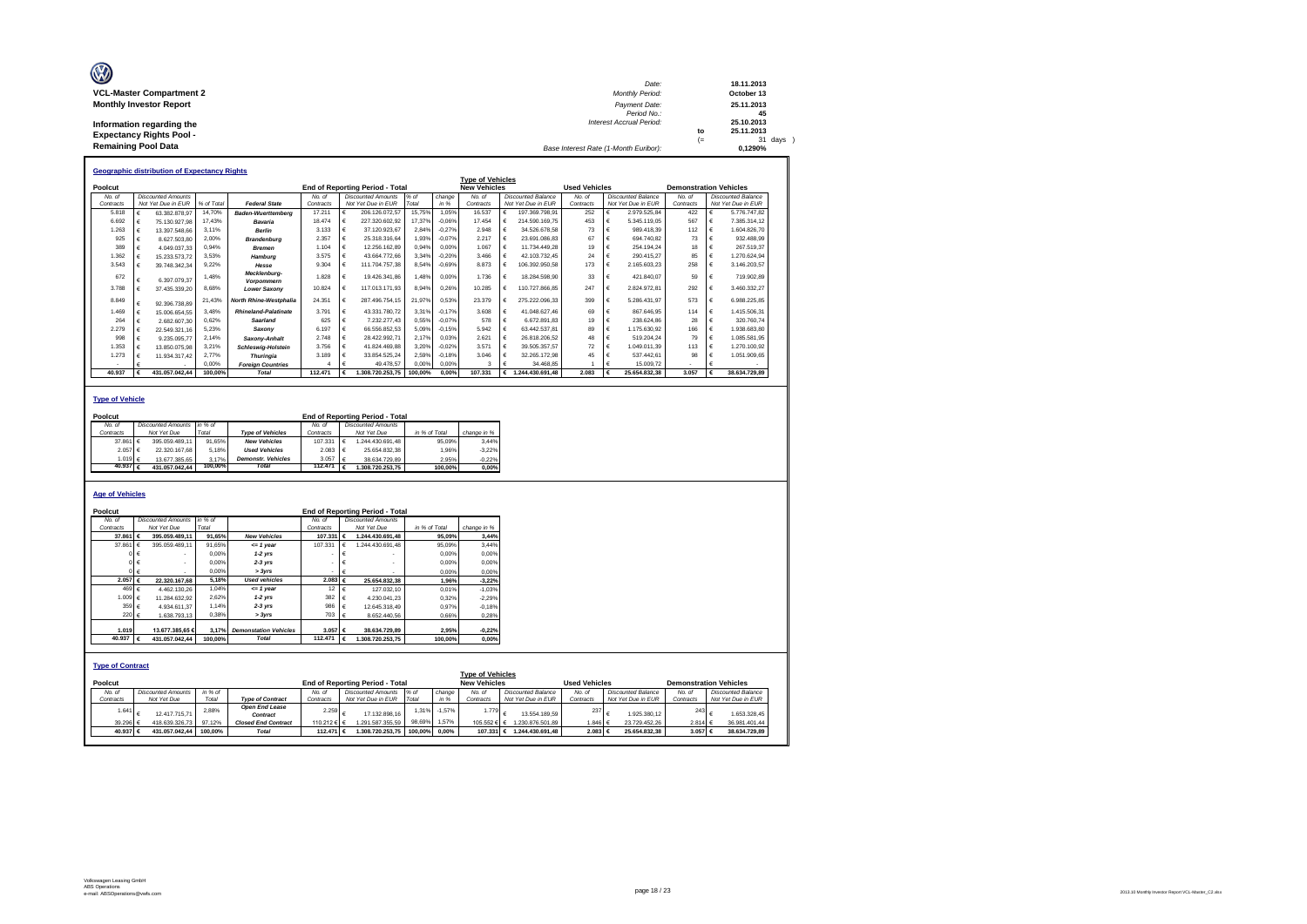| Ø                               | Date:                                 |      | 18.11.2013 |
|---------------------------------|---------------------------------------|------|------------|
| <b>VCL-Master Compartment 2</b> | Monthly Period:                       |      | October 13 |
| <b>Monthly Investor Report</b>  | Payment Date:                         |      | 25.11.2013 |
|                                 | Period No.:                           |      | 45         |
| Information regarding the       | <b>Interest Accrual Period:</b>       |      | 25.10.2013 |
| <b>Expectancy Rights Pool -</b> |                                       | to   | 25.11.2013 |
|                                 |                                       | $(=$ | 31 days )  |
| <b>Remaining Pool Data</b>      | Base Interest Rate (1-Month Euribor): |      | 0.1290%    |

|                   |            |                           |           |                                                                                        |                  |            |                                        |         |          | <b>Type of Vehicles</b> |            |                           |                      |            |                           |                               |            |                           |
|-------------------|------------|---------------------------|-----------|----------------------------------------------------------------------------------------|------------------|------------|----------------------------------------|---------|----------|-------------------------|------------|---------------------------|----------------------|------------|---------------------------|-------------------------------|------------|---------------------------|
| Poolcut           |            |                           |           |                                                                                        |                  |            | <b>End of Reporting Period - Total</b> |         |          | <b>New Vehicles</b>     |            |                           | <b>Used Vehicles</b> |            |                           | <b>Demonstration Vehicles</b> |            |                           |
| No. of            |            | <b>Discounted Amounts</b> | in $%$ of |                                                                                        | No. of           |            | <b>Discounted Amounts</b>              | in % of | change   | No. of                  |            | <b>Discounted Amounts</b> | No. of               |            | <b>Discounted Amounts</b> | No. of                        |            | <b>Discounted Amounts</b> |
| Contracts         |            | Not Yet Due               | Total     | Industry                                                                               | Contracts        |            | Not Yet Due                            | Total   | in %     | Contracts               |            | Not Yet Due               | Contracts            |            | Not Yet Due               | Contracts                     |            | Not Yet Due               |
| 257               | $\epsilon$ | 2.519.571.21              | 0.58%     | <b>Agriculture/Forestry</b>                                                            | 785              | $\epsilon$ | 9.146.331.60                           | 0.70%   | $-0.11%$ | 743                     | $\epsilon$ | 8.690.843.45              | 15                   | $\epsilon$ | 135.321.94                | 27                            | $\epsilon$ | 320.166.21                |
| 566               | €          | 6.162.558.95              | 1.43%     | <b>Chemical Industry</b>                                                               | 1.363            | ∣€         | 16.031.457,92                          | 1.22%   | 0,20%    | 1.343                   | €          | 15,775,862.84             | 12                   | €          | 137.411.50                | <b>R</b>                      |            | 118, 183, 58              |
| 1.204             | $\epsilon$ | 12.049.572.89             | 2.80%     | <b>Information Technology</b>                                                          | 5.754            |            | 72.343.435.83                          | 5.53%   | $-2.73%$ | 5.577                   |            | 69.999.372.34             | 83                   | €          | 1.079.569.20              | 94                            |            | 1.264.494.29              |
| 3.839             | €          | 36.316.564.21             | 8.43%     | Construction                                                                           | 11.982           | $\epsilon$ | 129.133.621.44                         | 9.87%   | $-1.44%$ | 11.307                  |            | 121.716.213.93            | 246                  | €          | 2.261.186.47              | 429                           |            | 5.156.221.04              |
| 987               | $\epsilon$ | 9.016.331.36              | 2.09%     | Eneray/Minina                                                                          | 1.618 $\epsilon$ |            | 17.999.216.96                          | 1.38%   | 0.72%    | 1.556                   | €          | 17.326.919.11             | 27                   |            | 328,808.58                | 35                            |            | 343.489.27                |
| 2.030             |            | 24.508.697.13             | 5.69%     | <b>Financial Services</b>                                                              | 4.230            | $\epsilon$ | 56.763.618.84                          | 4.34%   | 1.35%    | 4.028                   | €          | 53.645.629.26             | 91                   | 6          | 1.535.982.08              | 111                           | ∎ ∉        | 1.582.007.50              |
| 689               | €          | 7.057.651.11              | 1.64%     | <b>Hotel and Restaurant</b><br>Industry                                                | 1.895            |            | 22.151.331.40                          | 1.69%   | $-0.06%$ | 1.715                   |            | 19.872.547.42             | 63                   |            | 717.915.50                | 117                           |            | 1.560.868.48              |
| 7.298             | $\epsilon$ | 78.089.686.97             | 18.12%    | <b>Manufacturing Industry</b>                                                          | 21.783           | $\epsilon$ | 260.108.990.61                         | 19.88%  | $-1.76%$ | 21.051                  |            | 251.373.002.41            | 312                  | $\epsilon$ | 3.510.732.83              | 420                           | $\epsilon$ | 5.225.255.37              |
| 6.970             | $\epsilon$ | 79.809.772.87             | 18.51%    | <b>Other Services</b>                                                                  | 17.019           | $\epsilon$ | 216.800.890.79                         | 16.57%  | 1.95%    | 16.170                  | €          | 204.360.875.11            | 336                  | $\epsilon$ | 5.053.984.25              | 513 $\epsilon$                |            | 7.386.031.43              |
| 9.772             | €          | 94.510.204.43             | 21.93%    | <b>Public Administration.</b><br><b>Education, Health Care,</b><br><b>Public Serv.</b> | 20.629           | $\epsilon$ | 217.070.047.05                         | 16.59%  | 5.34%    | 19,628                  | €          | 205.037.975.29            | 366                  | €          | 4.629.853.80              | 635                           | $\epsilon$ | 7.402.217.96              |
| 6.945             | €          | 77.372.066.20             | 17.95%    | Retail/ Wholesale                                                                      | 19,018           | I€         | 220.443.629.66                         | 16.84%  | 1.11%    | 18.181                  | $\epsilon$ | 210.146.428.76            | 370                  | €          | 4.210.145.35              | 467                           | $\epsilon$ | 6.087.055.55              |
|                   | €          |                           | 0.00%     | <b>Real Estate</b>                                                                     | 2.604            | $\epsilon$ | 30.129.032.33                          | 2.30%   | $-2.30%$ | 2.445                   | $\epsilon$ | 28.120.223.10             | 64                   |            | 864.743.47                | 95                            |            | 1.144.065.76              |
|                   | €          |                           | 0.00%     | <b>Transportation</b>                                                                  | 2.973            | $\epsilon$ | 32.362.122.09                          | 2.47%   | $-2,47%$ | 2.826                   | €          | 30.758.163.93             | 75                   | €          | 851.299.77                | 72                            |            | 752.658.39                |
| 305               | €          | 2.779.524.35              | 0.64%     | Private                                                                                |                  | €          |                                        | 0.00%   | 0.64%    |                         | €          |                           |                      |            |                           |                               |            |                           |
| 75                |            | 864.840.76                | 0.20%     | Other                                                                                  | 818              | c          | 8.236.527.23                           | 0.63%   | $-0.43%$ | 761                     |            | 7 606 634 53              | 23                   |            | 337 877 64                | 34                            |            | 292.015.06                |
| 40.937 $\epsilon$ |            | 431.057.042.44            | 100,00%   | <b>Total</b>                                                                           | 112,471          | €          | 1.308.720.253.75                       | 100,00% | 0.00%    | 107.331                 | €          | 1.244.430.691.48          | 2.083                | €          | 25.654.832.38             | 3.057                         | $\epsilon$ | 38.634.729.89             |

| Poolcut             |                                          |               |                |                     |     | <b>End of Reporting Period - Total</b>   |                  |                   | <b>Type of Vehicles</b><br><b>New Vehicles</b> |                                          | <b>Used Vehicles</b> |    |                                          | <b>Demonstration Vehicles</b> |                                          |
|---------------------|------------------------------------------|---------------|----------------|---------------------|-----|------------------------------------------|------------------|-------------------|------------------------------------------------|------------------------------------------|----------------------|----|------------------------------------------|-------------------------------|------------------------------------------|
| No. of<br>Contracts | <b>Discounted Amounts</b><br>Not Yet Due | in %<br>Total | Top 10 Lessees | No. of<br>Contracts |     | <b>Discounted Amounts</b><br>Not Yet Due | in % of<br>Total | change<br>in %    | No. of<br>Contracts                            | <b>Discounted Amounts</b><br>Not Yet Due | No. of<br>Contracts  |    | <b>Discounted Amounts</b><br>Not Yet Due | No. of<br>Contracts           | <b>Discounted Amounts</b><br>Not Yet Due |
| 60                  | 1.234.721.87                             | 0.29%         |                | 58                  |     | 613.695.08                               | 0.05%            | $-0.24%$          | 58 6                                           | 613,695.08                               |                      |    |                                          | -                             |                                          |
| 63                  | 991.393.77                               | 0.23%         |                | 44                  |     | 557,834.86                               | 0.04%            | $-0.19%$          | 44                                             | 557.834.86                               |                      |    | ٠                                        |                               |                                          |
| 61                  | 957,316.85                               | 0.22%         |                | 40 €                |     | 553.682.22                               |                  | 0.04% -0.18%      | 40 €                                           | 553,682.22                               |                      |    |                                          |                               |                                          |
| 52                  | 802.592.91                               | 0.19%         |                | 46 €                |     | 552.469.09                               |                  | $0.04\% - 0.14\%$ | 46 €                                           | 552.469.09                               |                      |    |                                          |                               |                                          |
| 62                  | 771.194.22                               | 0.18%         |                | 45                  |     | 541.139.31                               |                  | 0.04% -0.14%      | 45                                             | 541.139.31                               |                      |    |                                          |                               |                                          |
| 44                  | 659.203.87                               | 0.15%         |                | 60                  |     | 522.540.26                               |                  | 0.04% -0.11%      | 60                                             | 522.540.26                               |                      |    |                                          |                               |                                          |
| 46                  | 619,350.01                               | 0.14%         |                | 52                  |     | 520.203.17                               |                  | $0.04\% - 0.10\%$ | 52                                             | 520.203.17                               |                      |    |                                          |                               |                                          |
| 57                  | 610.754.63                               | 0.14%         |                | 39                  | . . | 512.172.22                               |                  | 0.04% -0.10%      | $37 \in$                                       | 489.063.38                               | ×,                   |    | 23.108.84                                |                               |                                          |
| 44                  | 598,005.45                               | 0.14%         |                | 40 €                |     | 506.267.48                               |                  | $0.04\% - 0.10\%$ | 40 <sup>6</sup>                                | 506.267.48                               |                      |    | ۰                                        |                               |                                          |
| 49                  | 568,170.84                               | 0.13%         | 10             | 35 €                |     | 503.092.29                               |                  | $0.04\% - 0.09\%$ | $35 \in$                                       | 503.092.29                               |                      |    |                                          |                               |                                          |
| 538                 | 7.812.704.42                             | 1.81%         | <b>Total</b>   | 459                 |     | 5.383.095.98                             |                  | $-0.99\% -1.40\%$ | 457                                            | 5.359.987.14                             | $\overline{2}$       | 1€ | 23,108.84                                |                               |                                          |

г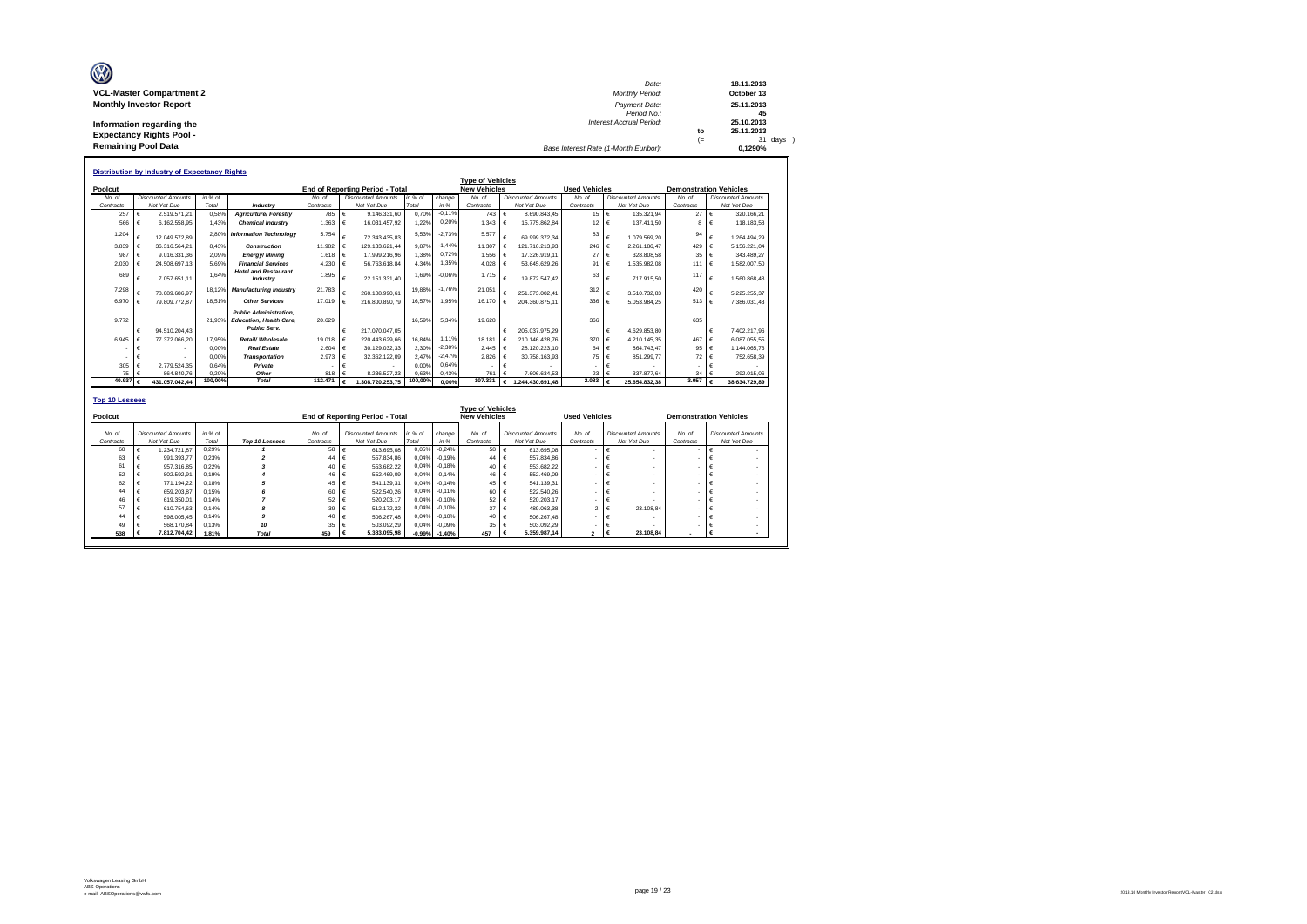

*Reporting Date:* **18.11.2013 VCL-Master Compartment 2** *Monthly Period:* **31.10.2013 Monthly Investor Report** *Payment Date:* **25.11.2013** *Period No.:* **45** *Interest Accrual Period:* **25.10.2013 to 25.11.2013 31** *Base Interest Rate (1-Month Euribor):* **0,129**

## **Contracts in Arrears I. \*)**

| <b>Contracts in Arrears *)</b> | <b>Reporting Period - Total</b> |   |                                                          |     |                                                      |            |                                                                 |                                                           | <b>New Vehicles</b>        |   |                                                                 | <b>Used Vehicles</b>       |   |                                                                 | <b>Demonstration Vehicles</b> |   |                                                                 |
|--------------------------------|---------------------------------|---|----------------------------------------------------------|-----|------------------------------------------------------|------------|-----------------------------------------------------------------|-----------------------------------------------------------|----------------------------|---|-----------------------------------------------------------------|----------------------------|---|-----------------------------------------------------------------|-------------------------------|---|-----------------------------------------------------------------|
| by month                       | No. of<br><b>Contracts</b>      |   | <b>Delinquent</b><br><b>Discounted</b><br><b>Balance</b> |     | <b>Future</b><br><b>Discounted</b><br><b>Balance</b> |            | <b>Total Outstanding</b><br><b>Discounted</b><br><b>Balance</b> | in % of<br><b>Discounted</b><br>Poolbalance<br><b>EoP</b> | No. of<br><b>Contracts</b> |   | <b>Total Outstanding</b><br><b>Discounted</b><br><b>Balance</b> | No. of<br><b>Contracts</b> |   | <b>Total Outstanding</b><br><b>Discounted</b><br><b>Balance</b> | No. of<br><b>Contracts</b>    |   | <b>Total Outstanding</b><br><b>Discounted</b><br><b>Balance</b> |
| not overdue                    | 288                             | € | $\sim$                                                   | €   | 2.936.778.35                                         | €          | 2.936.778,35                                                    | 0,22%                                                     | 275                        | € | 2.783.166,11                                                    | 8                          | € | 96.357,62                                                       | 5 <sup>5</sup>                | € | 57.254,62                                                       |
| 1-month overdue                | 914                             | € | $\sim$                                                   | €   | 10.069.658,60                                        | €          | 10.069.658,60                                                   | 0,77%                                                     | 850                        | € | 9.337.363,07                                                    | 36                         | € | 406.154.66                                                      | 28                            | € | 326.140,87                                                      |
| 2-month overdue                | 301                             | € | $\sim$                                                   | €   | 3.416.112,57                                         | $\epsilon$ | 3.416.112,57                                                    | 0,26%                                                     | 267                        | € | 2.904.554,25                                                    | 16                         | € | 207.551,57                                                      | 18                            | € | 304.006,75                                                      |
| 3-month overdue                | 167                             | € | $\sim$                                                   | €   | 1.907.104,76                                         | €          | 1.907.104,76                                                    | 0.15%                                                     | 154                        | € | 1.778.379,11                                                    | 7                          | € | 65.253,11                                                       | 6                             | € | 63.472,54                                                       |
| 4-month overdue                | 65                              | € | $\sim$                                                   | €   | 758.879.08                                           | €          | 758.879.08                                                      | 0.06%                                                     | 56                         | € | 628.958,55                                                      | 4                          | € | 50.625,35                                                       | 5                             | € | 79.295,18                                                       |
| 5-month overdue                | 106                             | € | $\sim$                                                   | €   | 1.010.000,83                                         | €          | 1.010.000,83                                                    | 0.08%                                                     | 100                        | € | 903.086,43                                                      | 3                          | € | 34.445,94                                                       | 3                             | € | 72.468,46                                                       |
| 6-month overdue                | 23                              | € | $\sim$                                                   | €   | 244.745,09                                           | €          | 244.745,09                                                      | 0,02%                                                     | 21                         | € | 217.951,65                                                      |                            | € | 22.049,84                                                       |                               | € | 4.743,60                                                        |
| 7-month overdue                | 28                              | € | $\sim$                                                   | €   | 324.619,11                                           | €          | 324.619,11                                                      | 0,02%                                                     | 23                         | € | 257.066,65                                                      |                            | € |                                                                 | 5                             | € | 67.552,46                                                       |
| 8-month overdue                | 13                              | € | $\sim$                                                   | €   | 130.502,92                                           | €          | 130.502,92                                                      | 0.01%                                                     | 11                         | € | 95.227,38                                                       | $\overline{2}$             | € | 35.275,54                                                       |                               | € |                                                                 |
| 9-month overdue                | 8                               |   | $\sim$                                                   | €   | 74.244,20                                            | €          | 74.244,20                                                       | 0.01%                                                     |                            | € | 68.947,92                                                       |                            | € | 5.296,28                                                        |                               |   |                                                                 |
| 10-month overdue               | 11                              | € |                                                          | €   | 121.156,91                                           | €          | 121.156,91                                                      | 0.01%                                                     | 10                         | € | 110.728,41                                                      |                            | € |                                                                 |                               | € | 10.428,50                                                       |
| > 10-month overdue             | 16                              |   |                                                          | €   | 163.625,96                                           | €          | 163.625,96                                                      | 0.01%                                                     | 14                         | € | 145.330,16                                                      |                            | € |                                                                 | $\overline{2}$                | € | 18.295,80                                                       |
|                                | 1.940                           | € |                                                          | €   | 21.157.428,38                                        | €          | 21.157.428,38                                                   | 1,62%                                                     | 1.788                      | € | 19.230.759,69                                                   | 78 I                       | € | 923.009,91                                                      | 74 €                          |   | 1.003.658.78                                                    |
| by Status                      |                                 |   |                                                          |     |                                                      |            |                                                                 |                                                           |                            |   |                                                                 |                            |   |                                                                 |                               |   |                                                                 |
| Delinguent                     | 1.479                           | € | $\sim$                                                   |     | 16.276.682,30 €                                      |            | 16.276.682,30                                                   | 1,24%                                                     |                            |   |                                                                 |                            |   |                                                                 |                               |   |                                                                 |
| Terminated                     | 461                             | € | $\sim$                                                   | €   | 4.880.746,08 €                                       |            | 4.880.746.08                                                    | 0,37%                                                     |                            |   |                                                                 |                            |   |                                                                 |                               |   |                                                                 |
| (Early) Settlements -          |                                 |   |                                                          |     |                                                      |            |                                                                 |                                                           |                            |   |                                                                 |                            |   |                                                                 |                               |   |                                                                 |
| Not Paid in Full               | $\blacksquare$                  | € | $\sim$                                                   | €   | $\blacksquare$                                       | €          |                                                                 | 0,00%                                                     |                            |   |                                                                 |                            |   |                                                                 |                               |   |                                                                 |
| Total                          | 1.940                           | € |                                                          | - € | 21.157.428,38 €                                      |            | 21.157.428,38                                                   | 1,62%                                                     |                            |   |                                                                 |                            |   |                                                                 |                               |   |                                                                 |
|                                |                                 |   |                                                          |     |                                                      |            |                                                                 |                                                           |                            |   |                                                                 |                            |   |                                                                 |                               |   |                                                                 |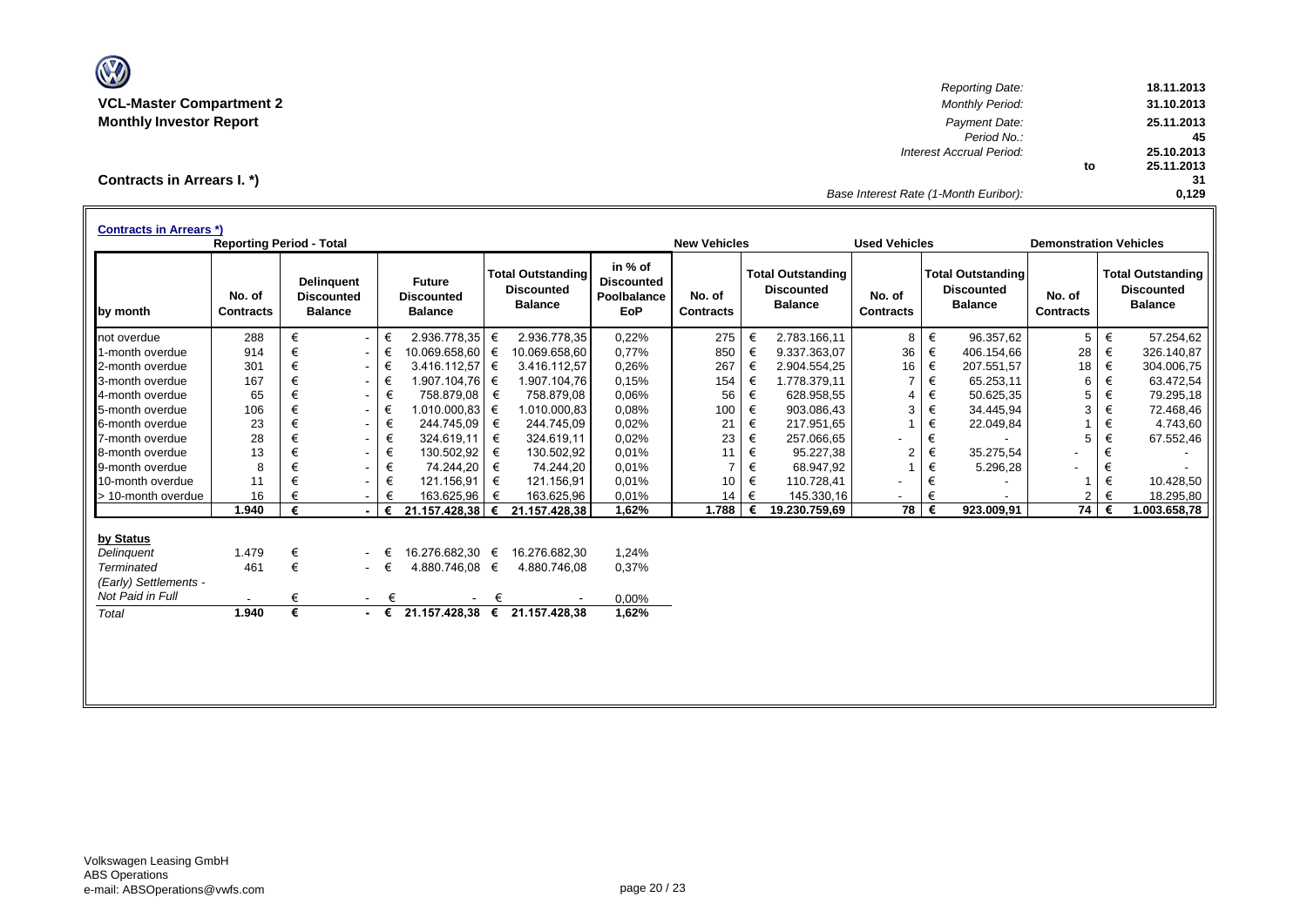| <b>VCL-Master Compartment 2</b><br><b>Monthly Investor Report</b>      |                                                                                                                                                                                                                        | <b>Reporting Date:</b><br>18.11.2013<br>31.10.2013<br><b>Monthly Period:</b><br>Payment Date:<br>25.11.2013<br>Period No.:                        | 45          |
|------------------------------------------------------------------------|------------------------------------------------------------------------------------------------------------------------------------------------------------------------------------------------------------------------|---------------------------------------------------------------------------------------------------------------------------------------------------|-------------|
| Contracts in Arrears I. *)                                             |                                                                                                                                                                                                                        | Interest Accrual Period:<br>25.10.2013<br>25.11.2013<br>to<br>Base Interest Rate (1-Month Euribor):                                               | 31<br>0,129 |
|                                                                        |                                                                                                                                                                                                                        |                                                                                                                                                   |             |
| in EUR                                                                 | <b>Contracts in Arrears</b><br>- Total Outstanding Balance                                                                                                                                                             |                                                                                                                                                   |             |
| 24.000.000                                                             |                                                                                                                                                                                                                        |                                                                                                                                                   |             |
| 19.000.000                                                             |                                                                                                                                                                                                                        |                                                                                                                                                   |             |
| 14.000.000                                                             |                                                                                                                                                                                                                        |                                                                                                                                                   |             |
| 9.000.000                                                              |                                                                                                                                                                                                                        |                                                                                                                                                   |             |
|                                                                        |                                                                                                                                                                                                                        |                                                                                                                                                   |             |
| 4.000.000                                                              |                                                                                                                                                                                                                        |                                                                                                                                                   |             |
| $-1.000.000$<br><b>Monthly</b>                                         | z<br>ゃ                                                                                                                                                                                                                 |                                                                                                                                                   |             |
| \$,<br>Period                                                          | Ja.<br>N<br>Nov 10<br><b>La Lep</b><br>Mar 12<br>$\frac{1}{2}$<br>$v_{\nu_{\mathcal{F}_j}}$<br>$\delta_{\!\phi_{\rho}}$<br>$\frac{1}{\sqrt{2}}$<br>MAN 11<br>Mar 1<br>ka.<br>K<br>GRE<br>$\mathcal{L}$<br>$z^{\prime}$ | Sep 13<br><b>MAR</b><br>160124<br>Van 13<br><b>MR-73</b><br>Sep 721<br>$\frac{d_{\hat{q}_i}}{d_{\hat{q}_i}}$<br>$\frac{1}{\sqrt{2}}\delta$<br>ήų, |             |
|                                                                        | $-2$ Month<br>- not delinquent<br>$-$ -1 Month<br>$-$ 3 Month<br>$-$ 4 Month<br>$-$ 5 Month                                                                                                                            | $\rightarrow$ 6 Month<br>$\rightarrow$ > 6 Month                                                                                                  |             |
| <b>Terminations</b>                                                    |                                                                                                                                                                                                                        |                                                                                                                                                   |             |
|                                                                        | <b>Total</b>                                                                                                                                                                                                           |                                                                                                                                                   |             |
|                                                                        | Outstanding<br><b>Balance at</b><br><b>Total Outstanding</b>                                                                                                                                                           |                                                                                                                                                   |             |
|                                                                        | No. of<br>Period of<br><b>Balance at</b><br><b>Contracts</b><br><b>Default</b><br><b>Current Period</b>                                                                                                                |                                                                                                                                                   |             |
| <b>Terminated</b><br>Contracts as of the<br><b>Beginning of Period</b> | € 4.508.819,11<br>432                                                                                                                                                                                                  |                                                                                                                                                   |             |
| Revocations                                                            | 252.130,54<br>21<br>€<br>233.374,42 €                                                                                                                                                                                  |                                                                                                                                                   |             |
| Settlements<br>New Terminations                                        | 77<br>€<br>865.607,16 €<br>€ 1.402.990,82 €<br>1.402.990,82<br>127                                                                                                                                                     |                                                                                                                                                   |             |
| (still) Terminated                                                     | 3.477.755,26<br>€ 3.409.837,53 €<br>334                                                                                                                                                                                |                                                                                                                                                   |             |
| <b>Terminated</b><br>Contracts as of the<br><b>End of Period</b>       | € 4.812.828,35 €<br>4.880.746,08<br>461                                                                                                                                                                                | *) delinquent in terms of Instalments sold                                                                                                        |             |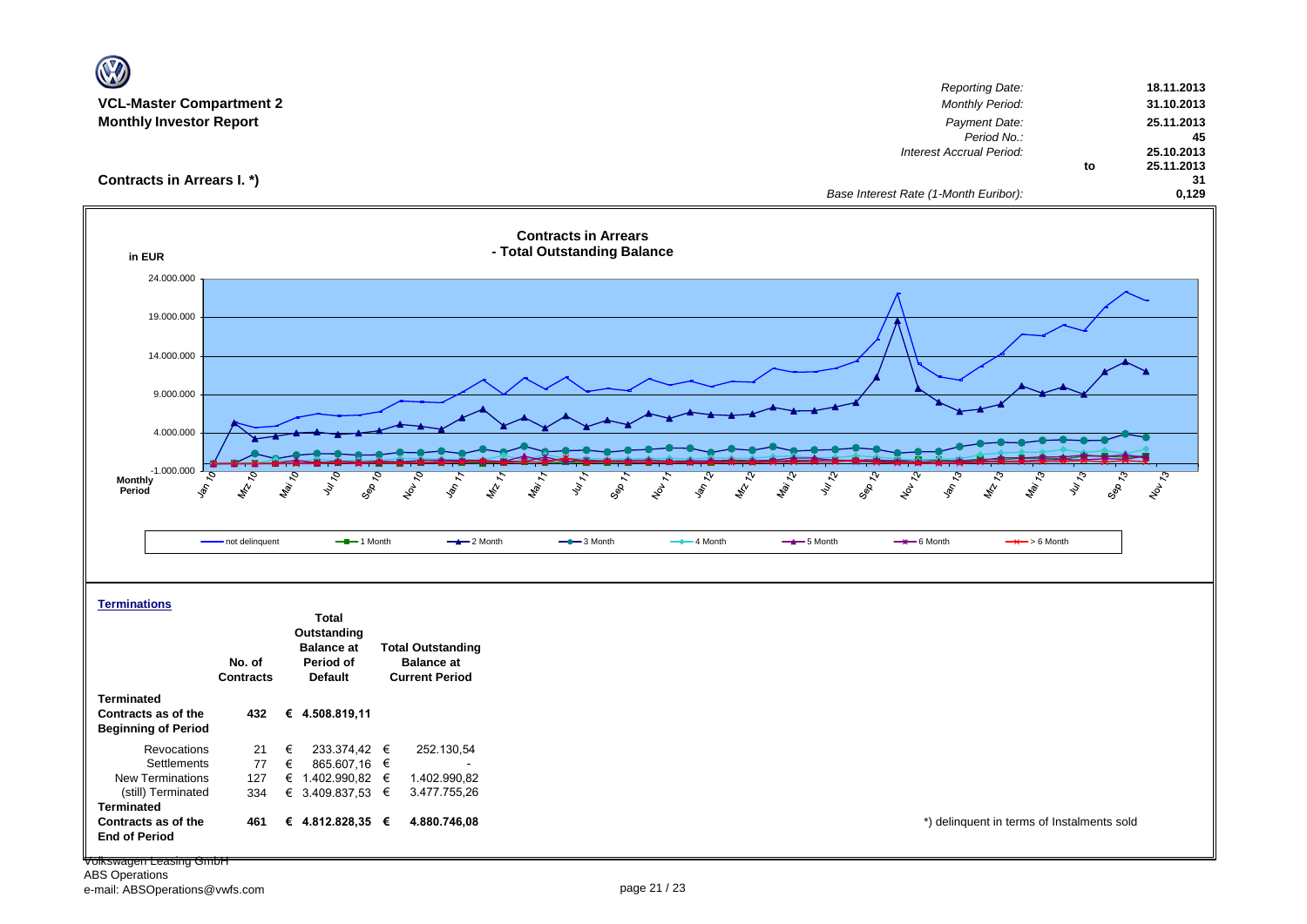|                                                                                                                                                            | Date:                      | 18.11.2013                           |
|------------------------------------------------------------------------------------------------------------------------------------------------------------|----------------------------|--------------------------------------|
| <b>VCL-Master Compartment 2</b>                                                                                                                            | <b>Monthly Period:</b>     | October 13                           |
| <b>Monthly Investor Report</b>                                                                                                                             | Payment Date:              | 25.11.2013                           |
|                                                                                                                                                            | Period No.                 | 45                                   |
|                                                                                                                                                            | Interest Accrual Period:   | 25.10.2013                           |
| <b>Write Offs</b> *                                                                                                                                        | to                         | 25.11.2013                           |
| *these figures refer to Write Offs effective for VCL Master S.A. Compartment 1 only<br>(incl. those contracts whose RV has not been sold to Compartment 2) | Rate (1-Month<br>Euribor): | 0.1290%                              |
| <b>Cumulative Net Losses</b>                                                                                                                               | No. of                     | Amount of                            |
|                                                                                                                                                            | Contracts *)               | <b>Default</b>                       |
| Defaulted Contracts registered in current Period<br>Cumulative Defaulted Contracts incl. current Period                                                    | 77<br>1.515                | €<br>314.686.24<br>5.928.411.74<br>€ |

| <b>Losses by Type of Vehicle</b> |              |   | <b>Current Period Losses</b> |              |   | <b>Cumulative Losses</b> |
|----------------------------------|--------------|---|------------------------------|--------------|---|--------------------------|
|                                  | Number of    |   | <b>Net Loss</b>              | Number of    |   | <b>Net Loss</b>          |
|                                  | Contracts *) |   | Amount                       | Contracts *) |   | <b>Amount</b>            |
| <b>New Vehicles</b>              | 64           | € | 234.578,87                   | 1.292        | € | 4.839.413,28             |
| <b>Used Vehicles</b>             |              | € | 41.010,04                    | 135          | € | 596.024.46               |
| <b>Demonstration Vehicles</b>    | 6            |   | 39.097,33                    | 88           | € | 492.974,00               |
| <b>Total</b>                     | 77           |   | 314.686,24                   | 1.515        | € | 5.928.411,74             |

## **Losses by Monthly Period**

|                      |                          | <b>Write-Offs of</b><br>the Monthly Period |                          | <b>Cumulative Write-Offs</b> |
|----------------------|--------------------------|--------------------------------------------|--------------------------|------------------------------|
| <b>Monthly</b>       | Number of                | <b>Write-Offs</b>                          | Number of                | <b>Write-Offs</b>            |
| <b>Period</b>        | Contracts *)             |                                            | Contracts*)              |                              |
| Dec 09               |                          |                                            |                          |                              |
| Jan 10               |                          |                                            |                          |                              |
| Feb 10               | $\overline{\phantom{a}}$ | $\overline{\phantom{a}}$                   | $\frac{1}{2}$            | $\overline{\phantom{a}}$     |
| Mar 10               | $\overline{\phantom{a}}$ | $\frac{1}{2}$                              | $\overline{\phantom{a}}$ | $\overline{a}$               |
| Apr 10               |                          |                                            |                          |                              |
| May 10               | $\overline{\phantom{a}}$ | $\blacksquare$                             | $\overline{\phantom{a}}$ | $\blacksquare$               |
| <b>Jun 10</b>        |                          |                                            |                          |                              |
| <b>Jul 10</b>        |                          |                                            |                          |                              |
| Aug 10               | 9                        | 50.295,01                                  | 9                        | 50.295,01                    |
| Sep 10               | 2                        | 8.071,60                                   | 11                       | 58.366,61                    |
| Oct 10               | 7                        | 30.954,84                                  | 18                       | 89.321,45                    |
| Nov 10               | 15                       | 70.163,12                                  | 33                       | 159.484,57                   |
| Dec 10               | 11                       | 71.387,33                                  | 44                       | 230.871,90                   |
| Jan 11               | 16                       | 73.685,61                                  | 60                       | 304.557,51                   |
| Feb <sub>11</sub>    | $\overline{7}$           | 34.411.99                                  | 67                       | 338.969.50                   |
| Mar 11               | 9                        | 62.592,15                                  | 76                       | 401.561,65                   |
| Apr 11               | 15                       | 86.288,20                                  | 91                       | 487.849,85                   |
| May 11               | 20                       | 101.111,11                                 | 111                      | 588.960,96                   |
| <b>Jun 11</b>        | 42                       | 172.816,37                                 | 153                      | 761.777,33                   |
| $\overline{J}$ ul 11 | 31                       | 152.827,80                                 | 184                      | 914.605,13                   |
| Aug 11               | 18                       | 80.559,83                                  | 202                      | 995.164,96                   |
| Sep 11               | 34                       | 188.002,31                                 | 236                      | 1.183.167,27                 |
| Oct 11               | 18                       | 73.464,24                                  | 254                      | 1.256.631,51                 |
| Nov 11               | 56                       | 213.523,67                                 | 310                      | 1.470.155,18                 |
| Dec 11               | 45                       | 152.121,74                                 | 355                      | 1.622.276,92                 |
| Jan 12               | 60                       | 193.538,76                                 | 415                      | 1.815.815,68                 |
| Feb 12               | 37                       | 162.341.73                                 | 452                      | 1.978.157.41                 |
| Mar 12               | 73                       | 214.516,98                                 | 525                      | 2.192.674,39                 |
| Apr 12               | 53                       | 162.973,38                                 | 578                      | 2.355.647,77                 |
| May 12               | 14                       | 68.864,93                                  | 592                      | 2.424.512,70                 |
| <b>Jun 12</b>        | 38                       | 153.404,88                                 | 630                      | 2.577.917,58                 |
| <b>Jul 12</b>        | 35                       | 113.867,54                                 | 665                      | 2.691.785,12                 |
| $A\overline{ug}$ 12  | 47                       | 177.292.45                                 | 712                      | 2.869.077.57                 |
| Sep 12               | 54                       | 177.080,66                                 | 766                      | 3.046.158,23                 |
| Oct 12               | 59                       | 225.031,79                                 | 825                      | 3.271.190,02                 |
| Nov 12               | 45                       | 170.377,61                                 | 870                      | 3.441.567,63                 |
| Dec 12               | 65                       | 245.057,95                                 | 935                      | 3.686.625,58                 |
|                      | <b>Total</b>             | <b>Total</b>                               |                          |                              |
|                      | 935                      | 3.686.625.58                               |                          |                              |